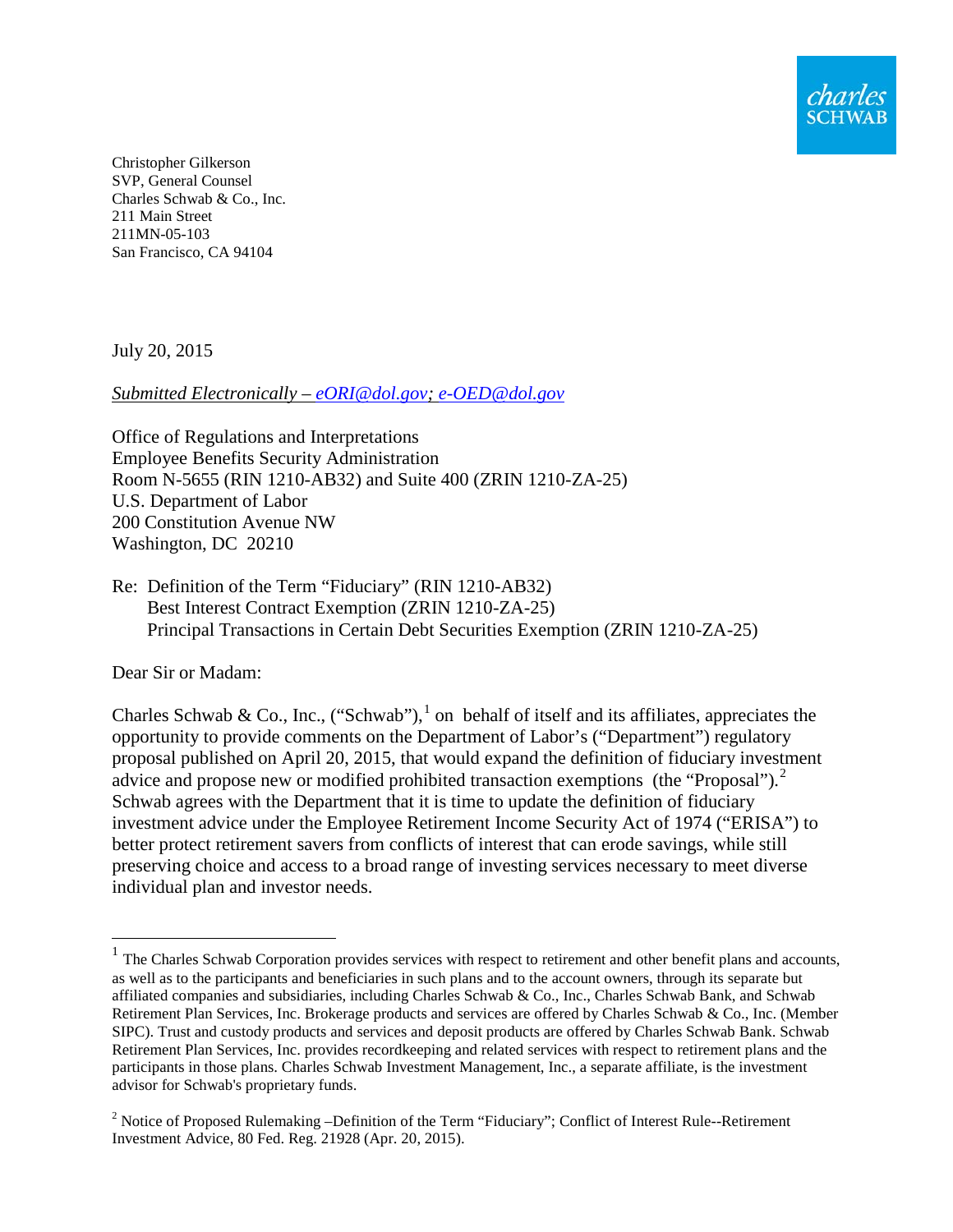We are concerned, however, that without making some key changes in the final rule the benefits of the Proposal will not be realized and instead there will be a dramatic reduction in the assistance available to retirement savers to make smart retirement planning and investing decisions and in the information available to plan sponsors to make informed plan decisions. This would result in much larger than anticipated negative impacts and costs, harming the very retirement savers that the Department intends to protect through the Proposal. To make sure this does not happen, the Proposal should be re-proposed with changes, adopted as an interim final rule, or published in some other meaningful way for stakeholders to review before a rule is final and effective.

## **I. About Schwab, Our Clients, and Our Concerns**

Schwab is one of the largest financial institutions in the United States with over \$2.5 trillion under custody. Schwab's business model offers high-value, low-cost investment services to retirement savers and the independent investment advisors, employers, and third party administrators who serve them. Together with its affiliates including Charles Schwab Bank and Schwab Retirement Plan Services, Inc., Schwab provides a full range of advisory, brokerage, recordkeeping and trust/custodial services for retirement plans, participants and beneficiaries, and IRA owners. Schwab's affiliates Charles Schwab Investment Management, Inc. and Charles Schwab Bank, offer mutual fund, exchange traded fund and collective trust fund investment vehicles.

Schwab serves a wide range of retirement savers including 3.2 million IRAs in our retail business alone. Sixty percent of all retail households at Schwab have at least one IRA. Over 7,000 independent registered investment advisors and their clients choose Schwab to custody their brokerage and retirement accounts and to provide trading and investment services. Schwab websites with thousands of pages of information and resources, over 300 branch offices, and national call centers provide 24 x 7 service to retirement savers and the advisors and third party administrators who provide support to them. While a majority of our clients are self-directed investors who rely on online tools, research, and education to make their own informed investment decisions, a substantial and growing number seek occasional individualized guidance or ongoing investment advice for a reasonable fee.

Of critical importance is that the final rule preserve: (1) access to fiduciary investment management services that help millions of retirement savers achieve better retirement outcomes today and are already subject to the full protections of ERISA and the Investment Advisers Act ("Advice Programs") and (2) access to online tools and resources that millions of retirement savers rely on today to make informed investment decisions on their own.<sup>[3](#page-1-0)</sup> We describe below Schwab's support for key elements of the Proposal, and then the specific measures we recommend be adopted to ensure that negative, unintended consequences are avoided:

 $\overline{a}$ 

<span id="page-1-0"></span><sup>&</sup>lt;sup>3</sup> The changes we recommend below and in the attached redline mark-ups of the Proposal's text harmonize the new rule with the Investment Advisers Act disclosure requirements and FINRA's rules governing IRA rollover conversations and online tools for self-directed investors, thereby avoiding inconsistent standards.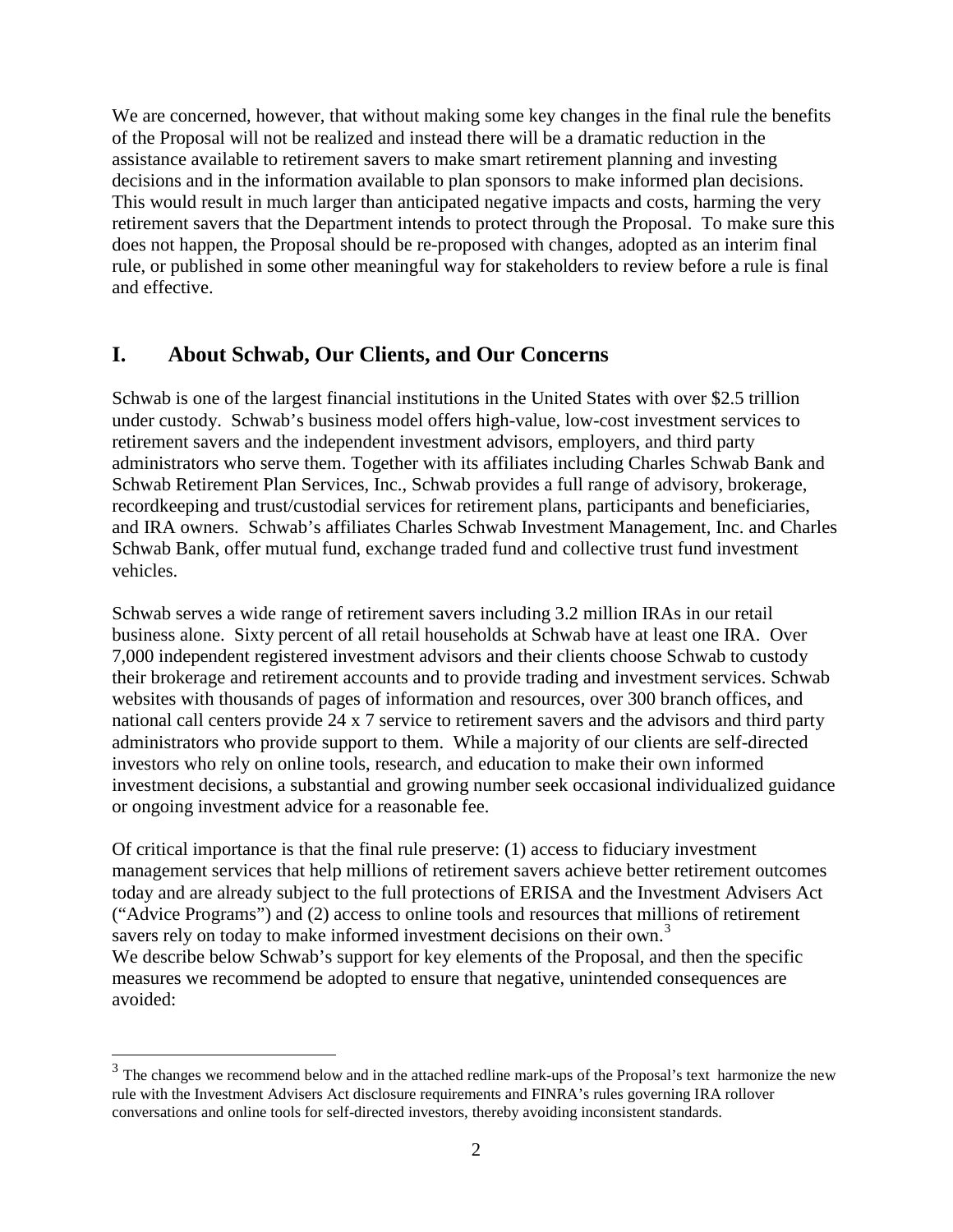- A. The final rule must enable recommendation of Advice Programs in the client's best interest, without imposing unnecessary burdens (page 6);
- B. The final rule must preserve online tools and resources for self-directed investors, without such assistance being viewed as fiduciary investment advice (page 8);
- C. The final rule must permit providers to make clients aware of services, including rollovers, without such information being viewed as fiduciary investment advice (page 10);
- D. A clearer line should be drawn between sales and advisory activities, so that plan sponsors and retirement savers can make informed decisions in selecting service providers (page 14);
- E. The Department should allow customary investment platform and fund assistance practices to continue without fiduciary implications (page 15);
- F. The Department should clarify that routine valuation practices are ministerial rather than fiduciary activities (page 16); and
- G. The Department should remove unnecessary and burdensome elements of the Principal Transaction Exemption (page 17).

We conclude by suggesting certain pragmatic measures for implementation in light of the Proposal's complexity.

## **II. Schwab Supports the General Intent of the Proposal**

We agree with the Department on many issues of critical importance.

 $\overline{a}$ 

• **We agree with the Department regarding the importance of tax-deferred retirement savings to the retirement security of U.S. workers, and the importance of education and expert advice in helping guide the decisions necessary to a successful retirement.[4](#page-2-0)**

For many American workers, their retirement plan is their only or primary source of retirement savings.<sup>[5](#page-2-1)</sup> Alarmingly, a sizeable portion of American workers have virtually no money in

<span id="page-2-0"></span><sup>4</sup> U.S. Department of Labor, "Fiduciary Investment Advice Regulatory Impact Analysis" ("Regulatory Impact Analysis"), available online at<http://www.dol.gov/ebsa/pdf/conflictsofinterestria.pdf> at 1, 108 (Apr. 14, 2015). The Regulatory Impact Analysis is summarized at 80 Fed. Reg. 21951.

<span id="page-2-1"></span> $<sup>5</sup>$  In a 2010 survey 7 out of 10 survey participants reported that their current 401(k) plan was either the only source</sup> or the largest source of retirement savings. Schwab Retirement Plan Services, Inc. in conjunction with Koski Research Inc., *The New Rules of Engagement for 401(k) Plans* (2010*).*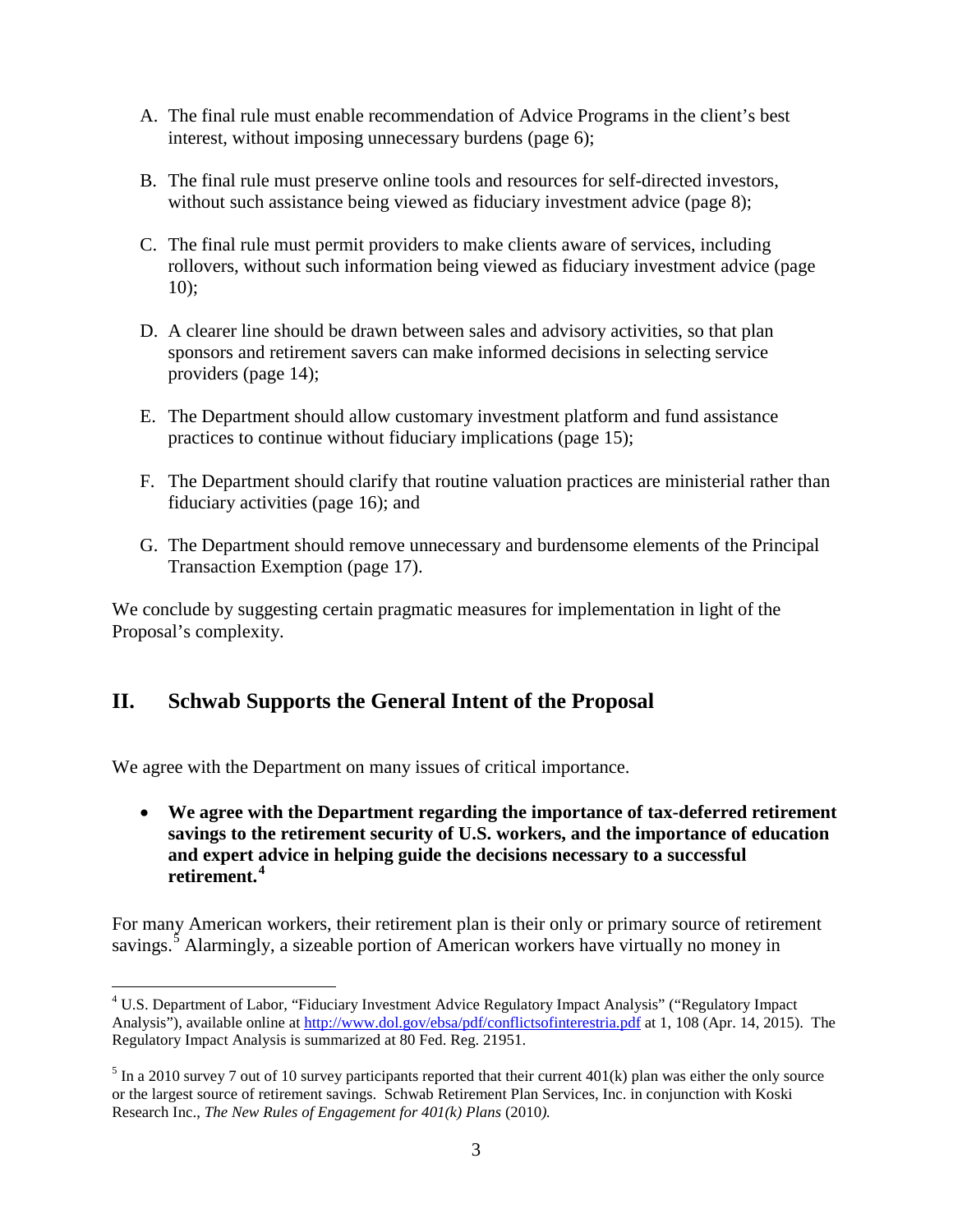savings and investments; understandably, American workers are very concerned about this issue.<sup>[6](#page-3-0)</sup> Studies show that when plan participants receive help, they do significantly better in saving and investing for retirement.<sup> $\tau$ </sup> The Department understands this. When announcing the Final Rule implementing the Pension Protection Act of 2006 investment advice provisions, the Department recognized the significant losses associated with flawed investment decisions that are at least partially caused by ERISA prohibitions.<sup>[8](#page-3-2)</sup> To encourage more retirement savings for all Americans, Schwab fully endorses regulatory initiatives that serve to expand access to guidance and education services to help investors.

## • **We support a new definition of fiduciary investment advice that "better protects plans, participants, beneficiaries, and IRA owners from conflicts of interest, imprudence, and disloyalty."[9](#page-3-3)**

We agree with the Department that it is critical to address conflicts of interest that result in quantifiable harms to retirement savers, including "underperformance of broker-sold mutual funds...due to loads that are taken off the top and/or poor timing of broker sold investments" and "excessive trading and associated transaction costs and timing errors (such as might be associated with return chasing)…."[10](#page-3-4) We agree that parties providing fiduciary investment advice to retirement plans, to the participants and beneficiaries in such plans, and to IRA owners

<span id="page-3-4"></span><sup>10</sup> *Id.* at 21930.

<span id="page-3-0"></span><sup>&</sup>lt;sup>6</sup> Nearly 80% of participants in the Schwab/Koski study lacked confidence that they will have enough money for retirement. *Id.* According to the 2015 Retirement Confidence Survey conducted by the Employee Benefit Research Institute, almost two-thirds of workers reported that they felt behind schedule regarding planning and saving for retirement, although the Survey noted that "this assessment may not be based on a careful analysis of their individual circumstances." Employee Benefit Research Institute (EBRI), *The 2015 Retirement Confidence Survey: The Importance of Having a Retirement Plan* (March 2015).  $\overline{a}$ 

<span id="page-3-1"></span> $7 A 2014$  paper from Morningstar Investment Management showed that approximately 87% of participants enrolled in an advisory program increased their savings deferral rates after receiving recommendations to save more, and on average, participants increased their savings deferral rates by approximately 2% of salary. The percentage of participants that increased their savings deferral rates was determined by comparing each participant's savings deferral rate prior to and after using the Morningstar® Retirement Manager<sup>SM</sup> service. David Blanchett, Morningstar, Inc., *The Impact of Expert Guidance on Participant Savings and Investment Behaviors"* (Aug. 20, 2014).

<span id="page-3-2"></span><sup>&</sup>lt;sup>8</sup> The Department stated as follows in 2011: "With the growth of participant-directed retirement savings accounts, the retirement income security of America's workers increasingly depends on their investment decisions. Unfortunately, there is evidence that many participants of these retirement accounts often make costly investment errors due to flawed information or reasoning…these participants may make financial mistakes which result in lower asset accumulation, and thus final retirement account balances, for these individuals and/or result in less than optimal levels of compensated risk. Financial losses (including foregone earnings) from such mistakes likely amounted to more than \$114 billion in 2010…These losses compound and grow larger as workers progress toward and into retirement. Such mistakes and consequent losses historically can be attributed at least in part to provisions of the Employee Retirement Income Security Act of 1974 that effectively preclude a variety of arrangements whereby financial professionals might otherwise provide retirement plan participants with expert investment advice." 76 FR 66136 at 66151 (Oct. 25, 2011).

<span id="page-3-3"></span> $9$  80 Fed. Reg. at 21929.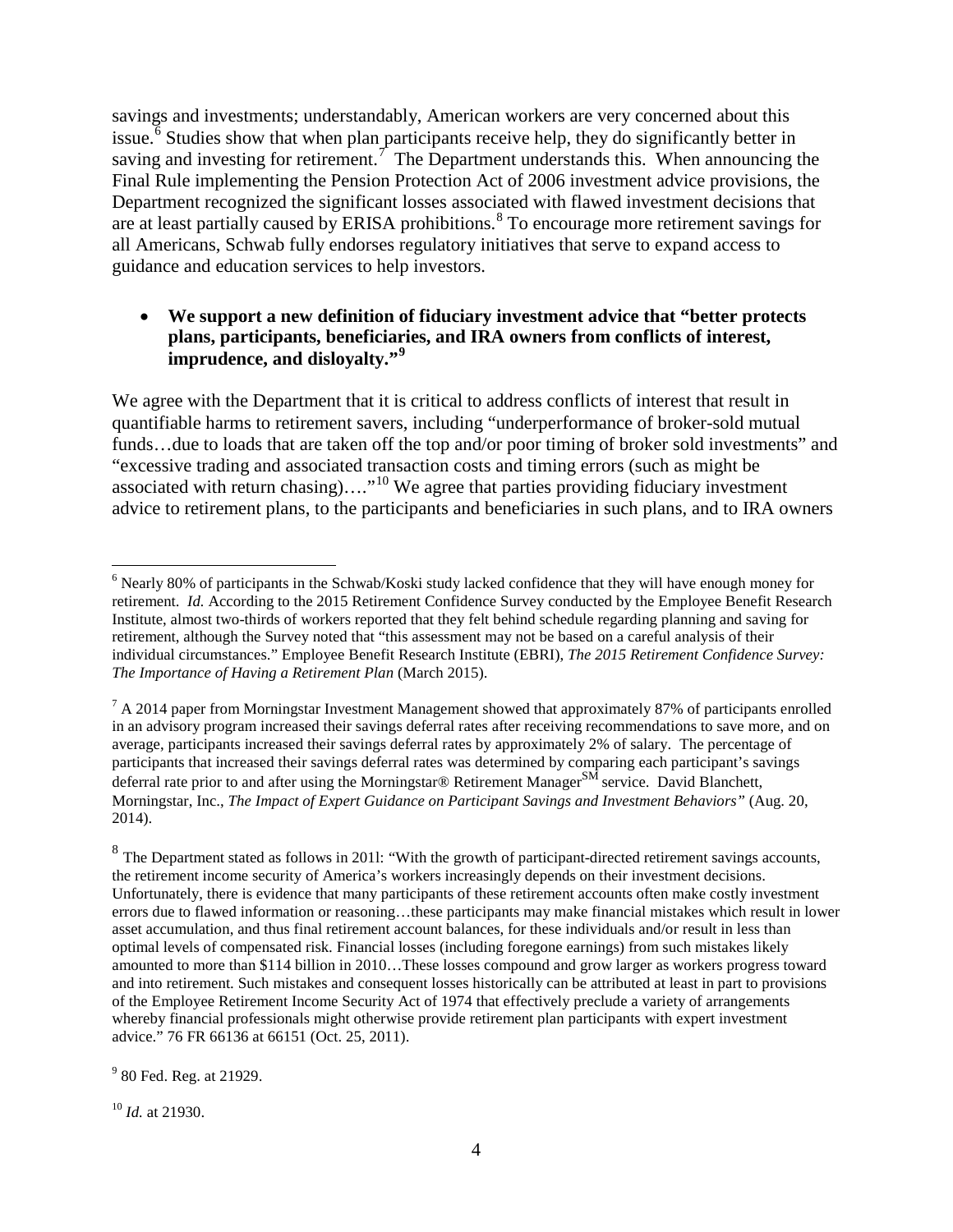should act in the best interest of their clients and be held responsible if they fail to do so. Retirement savers deserved to be protected from the abuses of bad financial providers.

### • **We agree with the Department's goal of preserving beneficial business models for the delivery of investment advice.**

The Department states that it seeks to:

preserve beneficial business models for delivery of investment advice…as long as they are willing to adhere to basic standards aimed at ensuring that their advice is in the best interest of their customers. Rather than create a highly prescriptive set of transaction-specific exemptions, the Department instead is proposing a set of exemptions that flexibly accommodate a wide range of current business practices, while minimizing the harmful impact of conflicts of interest on the quality of advice.<sup>[11](#page-4-0)</sup>

We appreciate the Department's acknowledgment that many current business models work well and should not be disrupted. It is critical that variations in business structures be preserved to give retirement plans and investors choice and access to different products, services and fee models based on their own unique situation and goals. Not all retirement investors are the same, and they should not all receive the same services nor pay for services in the same way. The Department has recognized the importance of such variations in service and fee models, stating that "investment firms may be more willing to differentiate the level of services and charge fees accordingly…This is likely to positively affect investors…because investors can have more choices on the level of services and fees based on their needs."[12](#page-4-1) For example, we agree that the "difference in comparative advantage makes robo-advisers and traditional adviser firms complement rather than substitute [for] each other."<sup>13</sup> Recently Schwab launched a "roboadvice" service for those clients for whom it is appropriate, and makes a variety of other solutions available to investors who would like more traditional forms of advisory services.

# **III. Key Concerns with the Proposal**

Although Schwab agrees with the Department's laudable goals, we have significant concerns, and therefore provide a number of suggestions for changes that would address conflicts arising from the provision of fiduciary investment advice to plans and retirement savers, while ensuring that those in need of education and advice are not harmed as a result of unintended consequences.

<span id="page-4-0"></span><sup>11</sup> *Id.* at 21929.  $\overline{a}$ 

<span id="page-4-1"></span> $12$  Regulatory Impact Analysis at 231 (Apr. 14, 2015).

<span id="page-4-2"></span><sup>13</sup> *Id.* at 231.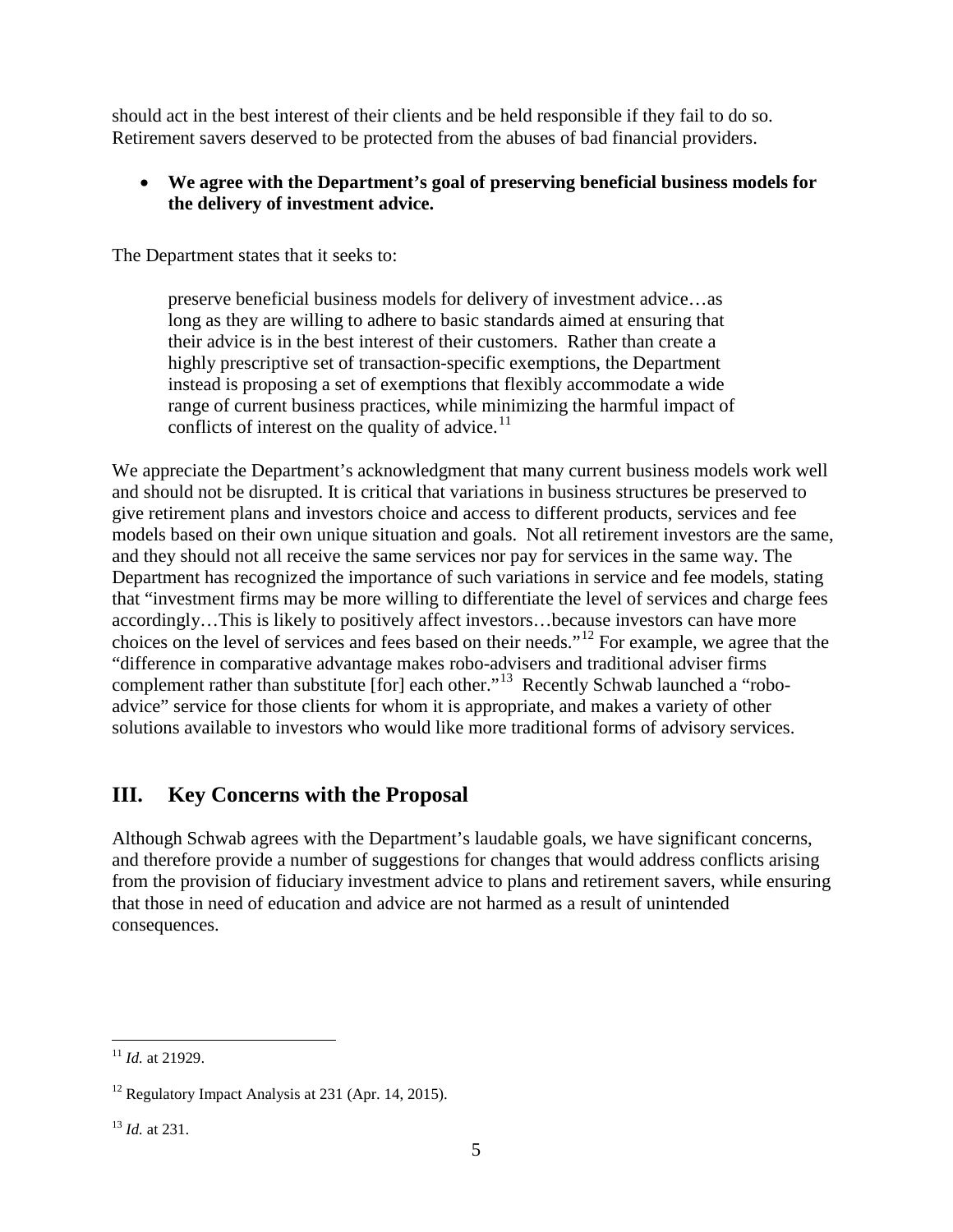## **A. The final rule must enable recommendations of Advice Programs in the client's best interest, without imposing unnecessary burdens**

Under the Proposal, a recommendation as to the management of securities and a recommendation of a person who gives investment advice would be fiduciary activities.

With an expanded definition of fiduciary activities, it is critical to still be able to offer retirement savers a choice of advice products and services to meet their individual needs, from simple and low cost to more complex and higher cost. Many service providers such as Schwab offer an array of fee-based programs: discretionary and nondiscretionary advice services, and affiliated and third party money managers who help clients invest in diversified or tactical allocation portfolios of ETFs, mutual funds and/or individual stocks and bonds. This includes referrals to independent investment advisors for discretionary management services that are already subject to the full protections of ERISA and the Investment Advisers Act. This also includes managed account or "wrap" programs which combine investment management with brokerage commissions for one asset-based fee. Collectively, these can be referred to as "Advice Programs." Schwab alone offers 201 different portfolios or strategies (many managed by third party advisors) on 5 platforms for retirement savers to choose from, plus the opportunity to be referred to 178 independent registered investment advisors. With this choice comes the necessity for a financial consultant to assess the client's needs to recommend the Advice Program that is best for that particular client. Recommendations to and under these programs are already subject to the Investment Advisers Act of 1940 and its fiduciary best interest standard.

In addition, independent registered investment advisors, typically small businesses who serve clients in their local communities, provide financial planning and investment management services that integrate retirement accounts with a household's other accounts and assets for holistic wealth management. They often recommend that a new or existing client consolidate retirement assets, for example by rolling over 401(k) plan holdings into an IRA, to enable comprehensive management of the client's retirement and non-retirement accounts in one overall portfolio or household view. As fiduciaries, independent investment advisors' financial planning and investment management activities are also subject to the Investment Advisers Act of 1940 and its fiduciary best interest standard. These too can be referred to as "Advice Programs" for purposes of considering an appropriate carve-out or exemption under the Proposal.

Schwab agrees with the Department that the recommendation of an Advice Program should be in the client's best interest. However, the Proposal does not provide a clear carve-out or appropriate prohibited transaction exemptive relief necessary for the direct and indirect compensation a fiduciary or an affiliate receives as a by-product of a retirement saver entering an agreement for or enrolling in an Advice Program.

The newly proposed Best Interest Contract ("BIC") exemption<sup>[14](#page-5-0)</sup> only covers compensation received for services provided "in connection with a purchase, sale or holding of an Asset."<sup>[15](#page-5-1)</sup> Recommendations with respect to Advice Programs would not constitute advice with respect to

<span id="page-5-0"></span><sup>&</sup>lt;sup>14</sup> Notice of Proposed Best Interest Contract Exemption, 80 Fed. Reg. 21960 (Apr. 20, 2015).  $\overline{a}$ 

<span id="page-5-1"></span><sup>15</sup> *Id.* at 21987.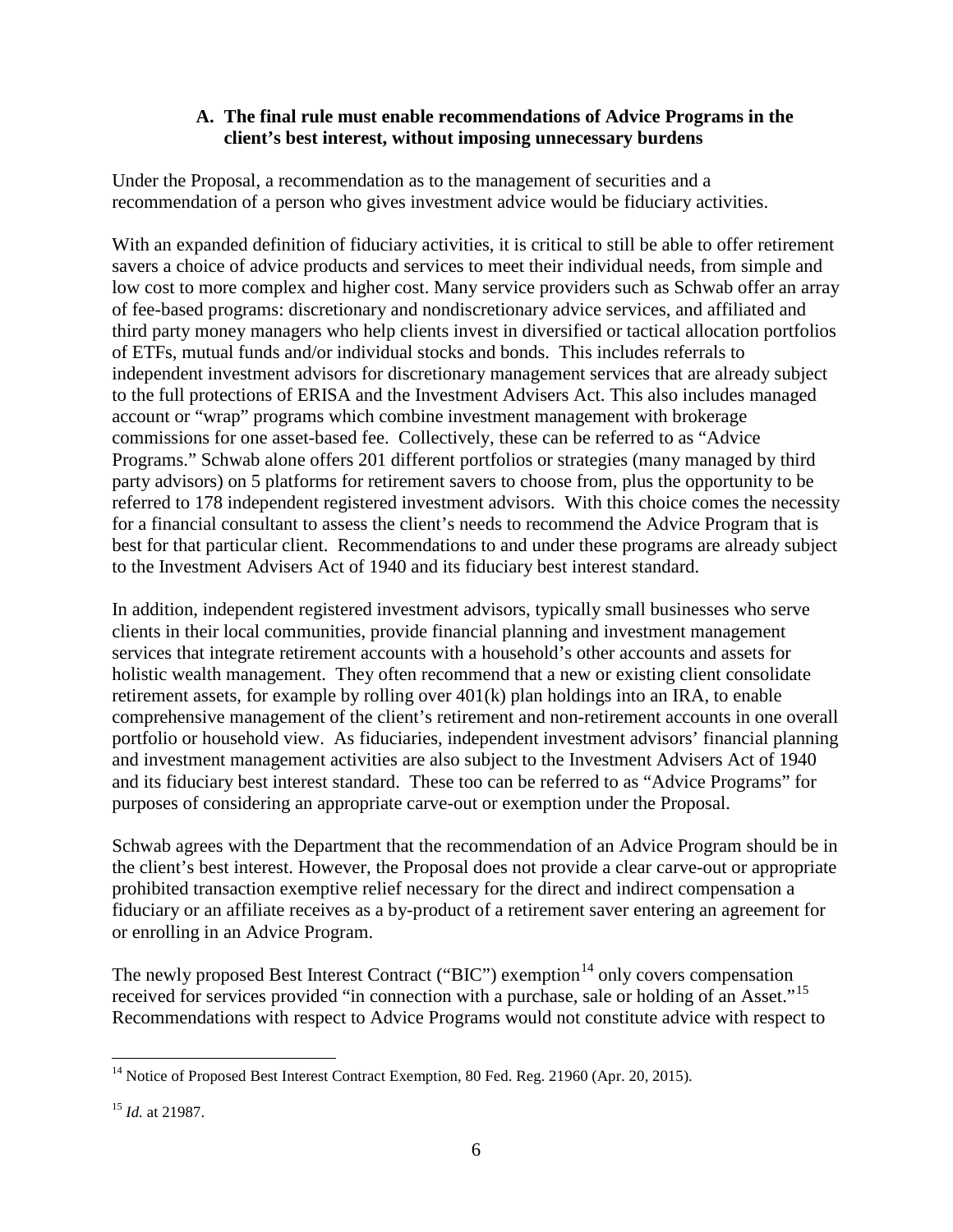an Asset, so the BIC exemption is not on its face available in this context. Even if the BIC exemption was available, certain of its requirements would be impossible to satisfy in the context of Advice Program recommendations. For example, advisors are required to disclose under the BIC exemption a detailed amount of information to retirement savers regarding the "Total Costs" of each Asset—the acquisition, ongoing and sales costs with respect to the Assets and the price at which these were purchased or sold. This information is not relevant to Advice Programs. In fact, consistent with their fiduciary duty, discretionary money managers cannot disclose publicly ahead of time the investment they are planning for the accounts that they manage.

Similarly, the Pension Protection Act exemption under ERISA Section  $408(g)$ , <sup>[16](#page-6-0)</sup> is not available on its face, as it only specifically extends to the provision of nondiscretionary investment advice (i.e., securities buy and sell recommendations) and not recommendations as to management or referrals to Advice Programs.<sup>[17](#page-6-1)</sup>

If simply carving-out recommendations of Advice Programs from the definition of "investment advice" is not feasible, Schwab suggests two non-mutually exclusive alternatives to address this gap. First, a modified BIC exemption could be adopted that is more tailored and relevant to the recommendations of Advice Programs. To address potential conflicts, the proposed exemption would reflect the same "Impartial Conduct Standards" and other contractual requirements as contained in the BIC exemption, to be incorporated into the investment management or Advice Program agreement that must be executed after the recommendation for investment management occurs, but prior to the actual investment through the advisory program.[18](#page-6-2) As a further mitigation measure to address potential conflicts, this tailored exemption could require that any representatives making an Advice Program recommendation be compensated on a level basis, to remove the incentive to recommend an advisory solution that would produce higher compensation to the party delivering the advice recommendation. Investment Advisers Act disclosures (the Form ADV Part Two) that already mandate disclosures of advisory fees and conflicts, would substitute for the Asset-based and product-related disclosures of the current BIC.

*Schwab's proposed modified BIC exemption, showing changes to the proposed BIC exemption as tailored to reflect recommendations of Advice Programs, is attached as Exhibit 1.*

<span id="page-6-0"></span><sup>&</sup>lt;sup>16</sup> Public Law 109-280, 120 Stat. 780 (Aug. 17, 2006), Sec. 601.  $\overline{a}$ 

<span id="page-6-1"></span> $17$  Schwab relies on this Pension Protection Act exemption today for the advice it delivers within its fee-based nondiscretionary advisory program.

<span id="page-6-2"></span><sup>&</sup>lt;sup>18</sup> We recommend that the Department clarify that under both the proposed BIC exemption and a modified BIC exemption, the advisory agreement be entered into between the advice provider and the advice recipient. The Department should further clarify that the advice recipient would be the plan sponsor, rather than the participant, in the case of participants defaulted into an investment option that is a qualified default investment alternative under ERISA Section 404(c)(5) and 29 CFR 2550.404c-5 ("QDIA"). A QDIA is an investment option selected by a plan sponsor under a retirement plan to invest the assets of a plan participant who makes no investment decision. Plan sponsors complying with DOL QDIA regulations will avoid liability for losses resulting from a participant's investment in the QDIA. Due to the nature of a QDIA (i.e. that participants do not select the option, but rather default into it as a result of their inaction), the plan sponsor should be the party entering into the advisory agreement.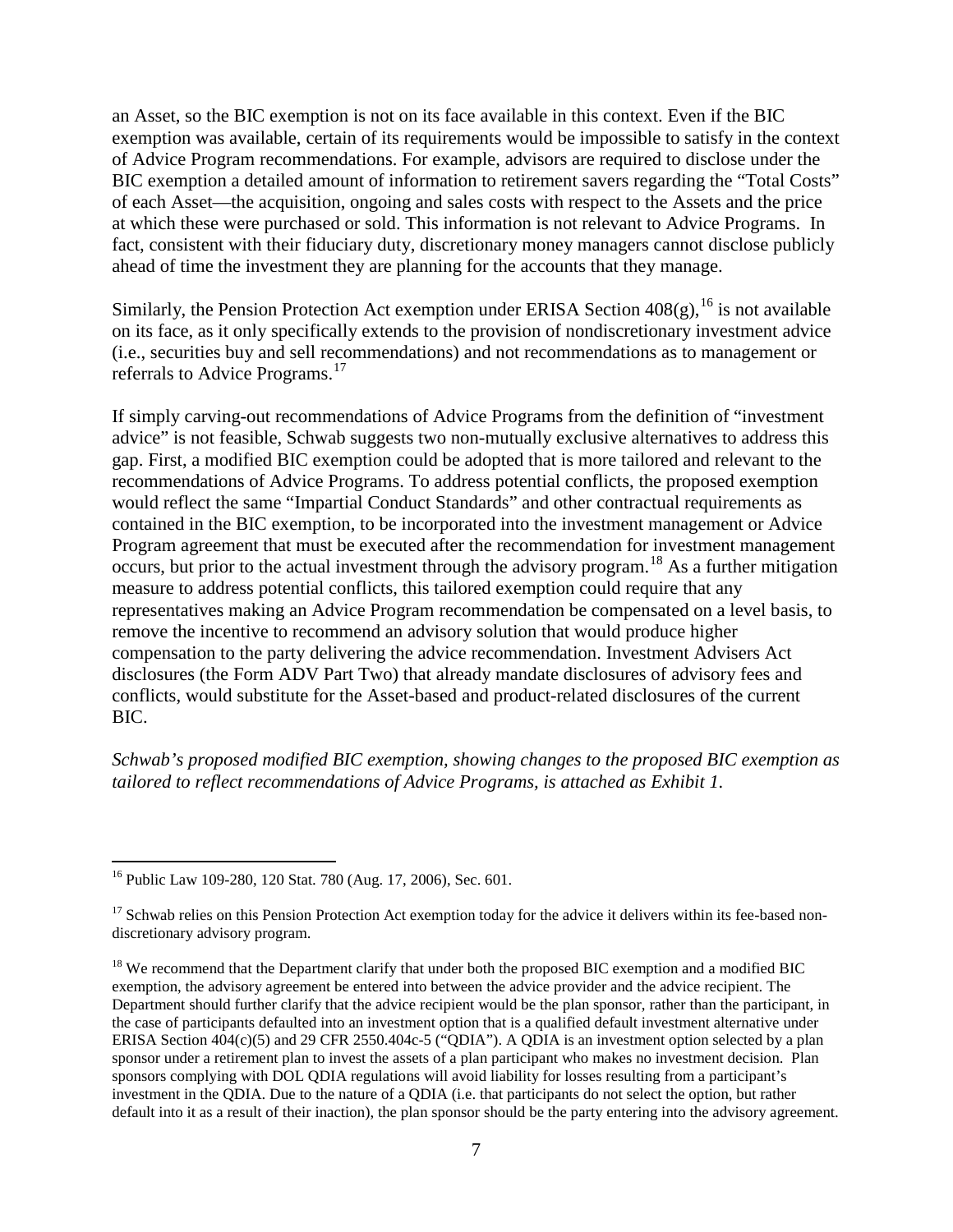Second, the Department could revise its regulation under 29 CFR 2550.408g-1, promulgating the statutory prohibited transaction exemption under ERISA Section 408(g). ERISA sections 408(b)(14) and 408(g) provide an exemption for the receipt of compensation resulting from ERISA section 3(21)(A)(ii) advice recommendations made as part of an eligible investment advice arrangement. At the time these statutory provisions were enacted in 2006, the current definition of investment advice – which refers to investment (but not management) recommendations – had been in place for more than 20 years. Accordingly, the Department's final rule under ERISA section 408(g) tailored the scope of relief available to non-discretionary investment recommendations.<sup>[19](#page-7-0)</sup> In light of the Department's proposal to expand the  $3(21)(A)(ii)$ definition of fiduciary investment advice to include management recommendations (such as Advice Programs), we urge the Department to update the 408(g) regulation to reflect this change.

Our suggestion is for the regulation to track the new investment advice definition under the Proposal by covering (1) investment recommendations (as it does today), (2) investment management recommendations and (3) recommendations of persons to provide investment advice for a fee or to manage plan assets. This can be accomplished by clarifying and expanding the meaning of a "designated investment option" and of an "investment option" to include both a designated investment alternative and an "Advice Program." The term Advice Program captures a service arrangement where someone recommends to a plan participant or beneficiary or IRA owner a fee-based nondiscretionary or discretionary investment management service. Collectively, these changes preserve the protections currently in place for retirement savers while providing relief for recommendations of Advice Programs.<sup>[20](#page-7-1)</sup>

*Schwab's proposed modification to 29 CFR 2550.408g-1 is attached as Exhibit 2.*

## **B. The final rule must preserve online tools and resources for self-directed investors, without such assistance being viewed as fiduciary investment advice**

Many investors do not wish or cannot afford to pay for advisory services and elect to make their own investment decisions. Millions of retirement savers are included in this large category of self-directed investors who rely on online tools such as calculators, screeners, portfolio analyzers, planning tools and investment research on stocks, bonds, mutual funds and ETFs. The research tab on schwab.com alone averages 95,000 page views a day.

The current Proposal's expansive definition of recommendation, without clarification through the investment education carve-out, could place at risk the availability of these online tools and resources for self-directed investors.

<span id="page-7-0"></span><sup>&</sup>lt;sup>19</sup> Final Rule, Investment Advice—Participants and Beneficiaries; 29 CFR 2550.408g-1; 76 Fed. Reg. 66136 (Oct. 25, 2011).  $\overline{a}$ 

<span id="page-7-1"></span> $^{20}$  A recommendation to enroll in an Advice Program such as a wrap account or to hire a registered investment advisor to manage retirement assets is non-discretionary, meaning that the retirement saver can choose whether or not to accept the advisory service. In this way the suggested change is consistent with Section 408(g).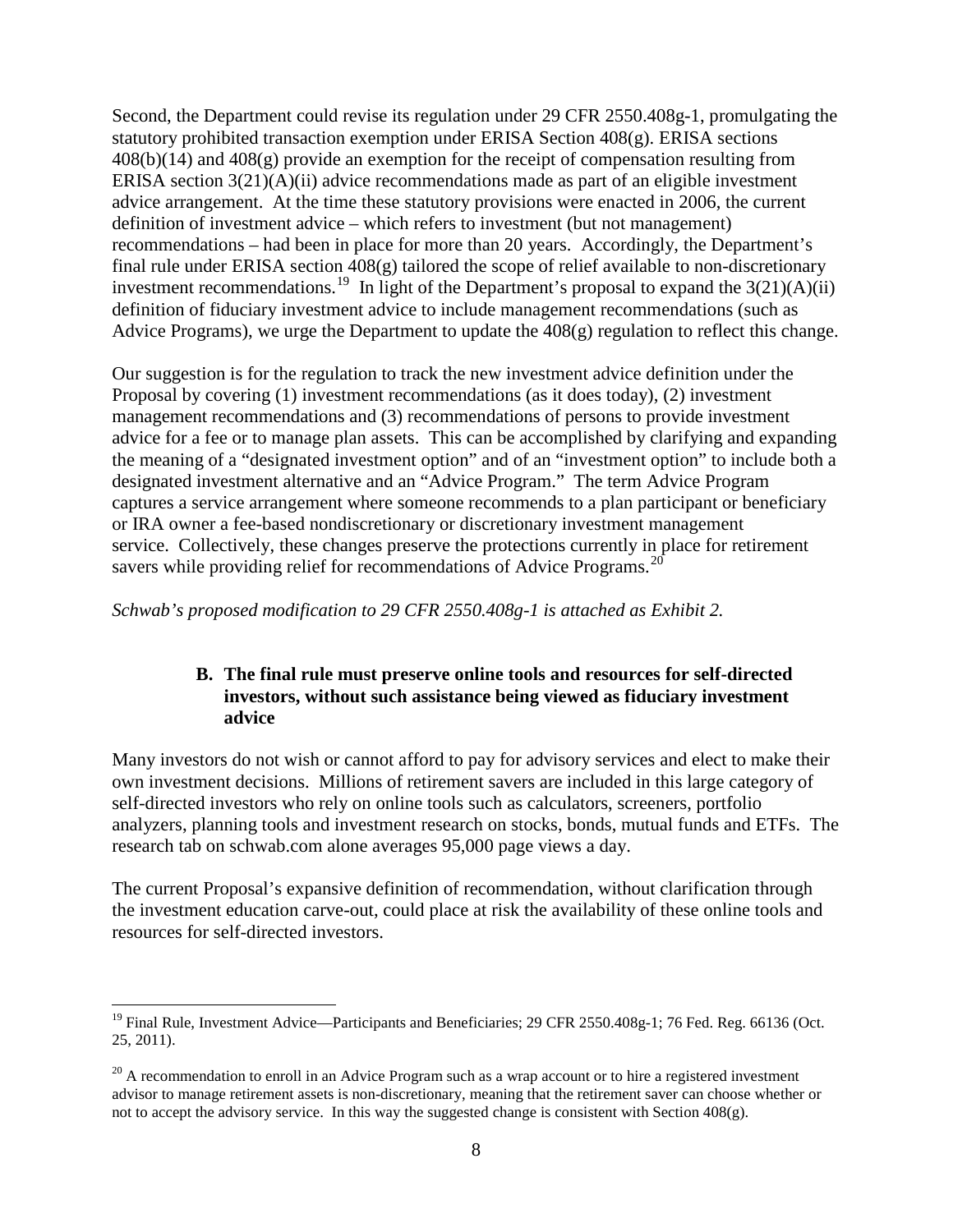Subsection  $(6)(iv)$  of the investment education carve-out for "interactive investment materials" excludes materials that "include or identify any specific investment alternative available or distribution option available under the plan or IRA, unless such alternative or option is specified by the participant, beneficiary or IRA owner."<sup>21</sup> Because the "unless" clause could be read narrowly, 6(iv) should be harmonized with the education carve-out for Plan information under subsection (6)(i), which provides that only references "to the appropriateness of any individual investment alternative…for the plan or IRA, or a particular participant or beneficiary or IRA owner"<sup>[22](#page-8-1)</sup> fall outside of the carve-out.

Failure to make this clarification effectively would bar millions of retirement savers from using valuable "do it yourself" tools that provide investment ideas, making it more likely that they would need to pay a fee for advice or rely on product sellers.<sup>[23](#page-8-2)</sup> It will seem nonsensical to investors that they can use such tools to make informed investment decisions in their taxable accounts but not their retirement accounts.

Harmonizing the carve-out for online resources and tools also would be consistent with the FINRA guidance the Department has borrowed for its new definition of "recommendation," NASD Notice to Members 01-23 ("Online Suitability").<sup>[24](#page-8-3)</sup> For well over a decade FINRA members such as Schwab have provided self-directed investment tools pursuant to this longstanding interpretive guidance that distinguishes an individual recommendation from a general communication. The Department states in the Proposal that the FINRA guidance "provides useful standards and guideposts for distinguishing investment education from investment advice under ERISA."[25](#page-8-4) The Proposal specifically solicits comments on whether the Department should adopt some or all of the FINRA standards "in defining communications that rise to the level of a recommendation for purposes of distinguishing between investment education and investment advice under ERISA."[26](#page-8-5) Schwab urges the Department to do so.

Many of the online tool examples provided under the 01-23 guidance are not recommendations because they are not particularized communications to individual investors. Similarly, other FINRA rules treat equity research and ratings for individual stocks, whether online or otherwise, as educational and not investment advice because such research is not individualized to the needs of any participant or account holder.<sup>[27](#page-8-6)</sup> In contrast, because such communications may list

<span id="page-8-3"></span> $^{24}$  80 Fed. Reg. at 21938 (adopting FINRA's definition of "recommendation").

<span id="page-8-4"></span><sup>25</sup> *Id.* at 21938.

<span id="page-8-5"></span><sup>26</sup> *Id.* at 21938.

<span id="page-8-0"></span> $21$  80 Fed. Reg. at 21959.  $\overline{a}$ 

<span id="page-8-1"></span><sup>22</sup> *Id.* at 21958.

<span id="page-8-2"></span> $^{23}$  These tools are not product sales and do not purport to make individualized recommendations. Investors often use the online tools in one session and make their investment trading decisions in another. The protections and disclosures the BIC exemption mandates, therefore, are neither feasible nor necessary. The result would be that firms like Schwab, citing inability to comply with the Department's rule, would have to exclude IRAs and other retirement accounts from using these tools intended for self-directed investors.

<span id="page-8-6"></span><sup>&</sup>lt;sup>27</sup> In 2002, the NASD adopted Rule 2711 (Research Analysts and Research Reports) to improve the objectivity of analyst research and to mitigate potential conflicts of interest. The Rule remains fully in effect and has been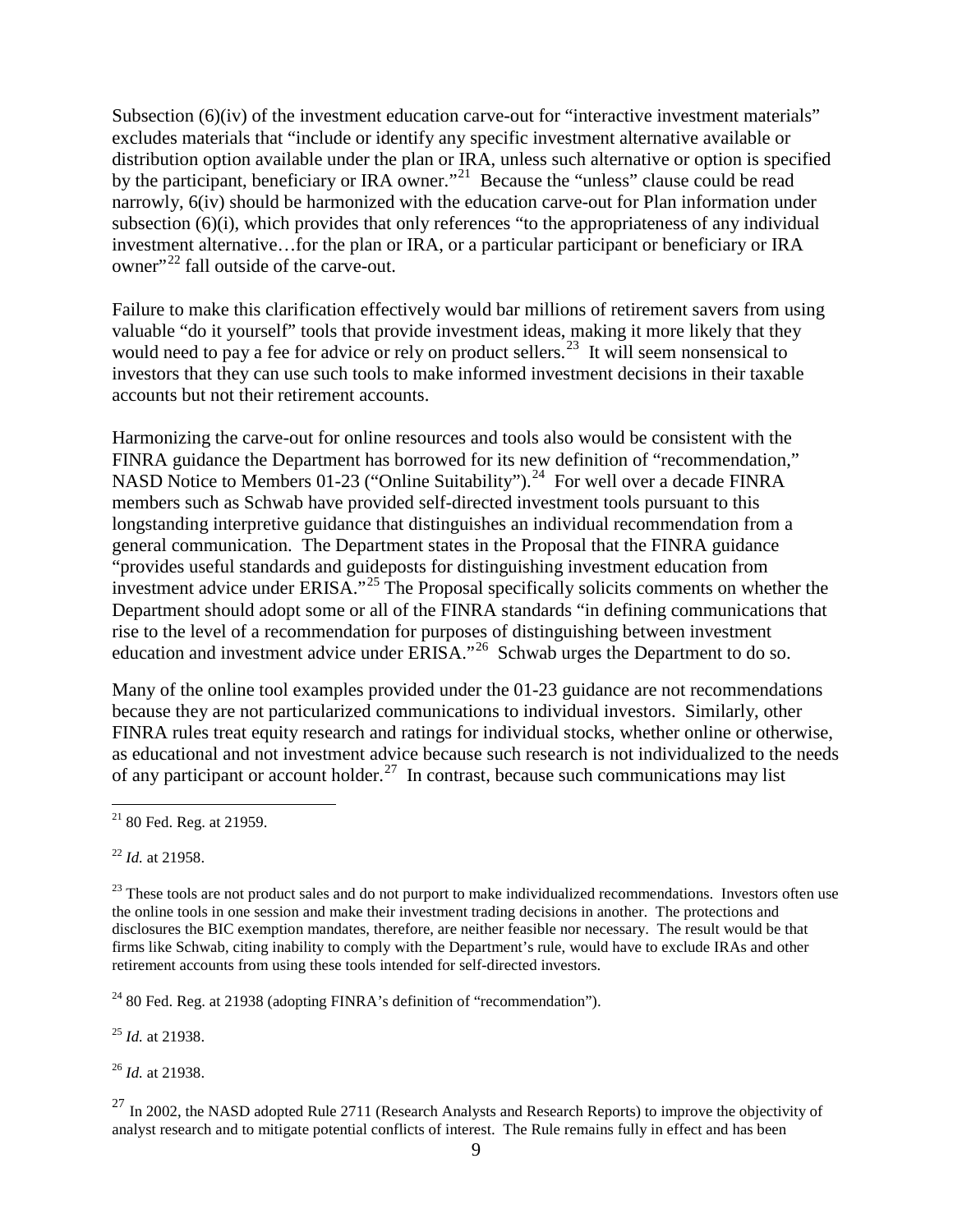individual securities they appear not to be covered by the Department's proposed education carve-out for interactive investment materials.

Under FINRA's guidance a recommendation is distinguished from a general communication based on whether the content, context, and manner of presentation indicate a call to action for the particular investor. Merely generating a list or mentioning specific investments or securities – which is common to many tools such as screeners, portfolio analyzers, and research – is not the test. Including tools that an investor can use to produce a list of securities or to research stocks, mutual funds, and ETFs in the education carve-out (provided that an individualized recommendation is not directed at the particular investor) is critical to allow self-directed investors to continue to make informed decisions on their own.

Consistent with FINRA's guidance under 01-23, the Department should clarify that the education carve-out includes research and self-directed tools that list potential investments as investment education provided that they do not make "reference to the appropriateness of any individual investment alternative for the plan or IRA, or a particular participant or beneficiary or IRA owner" consistent with (6)(i).

*Schwab's proposed revision to the investment education carve-out reflecting this and other necessary modifications (described below) is attached as Exhibit 3.[28](#page-9-0)*

## **C. A final rule must permit providers to make clients aware of services, including rollovers, without such information being viewed as fiduciary investment advice**

Education is critical to informing retirement savers about a variety of important issues, including the need to save for retirement, how much to save, whether to roll over a distribution, and the savings and investment options available through their employer retirement plan or IRA. One of the most problematic aspects of the Proposal is whether such general, informative communications will be treated as a "recommendation" and fiduciary advice, even where

 $\overline{a}$ 

incorporated into FINRA's rulebook. It applies to "research reports," which are defined as written communications that include "an analysis of equity securities of individual companies or industries, and that provides information reasonably sufficient upon which to base an investment decision." Rule 2711, amongst other requirements, places restrictions on the relationship between research departments and investment banking departments, prohibits the promise of favorable research as well as certain forms of research analyst compensation, requires disclosures of ownership and material conflicts of interest in research reports, and restricts personal trading by research analysts, including participation in securities which are the subject of published recommendations. In November 2014, FINRA proposed adopting NASD Rule 2711 with some modifications as new FINRA Rule 2241. The proposed rule is pending as of June 22, 2015, but would encompass debt research and analysts, would require member firms to adopt written policies and procedures designed to enforce the requirements of the rule, and would further restrict interactions between research and investment banking departments.

<span id="page-9-0"></span><sup>28</sup> Many firms provide online bond market access for self-directed investors. This service combines screeners, research, tools, inventory availability, and trading ability. The ability of firms to deal with their clients on a principal basis is necessary to maintain inventory, provide access to a range of bond issues, and deliver best execution. The final rule should make clear that the proposed exemption for principal transactions in debt securities is not needed for online tools for investing in fixed income securities, provided that the service does not provide an individualized recommendation to a particular plan, participant, or IRA account owner.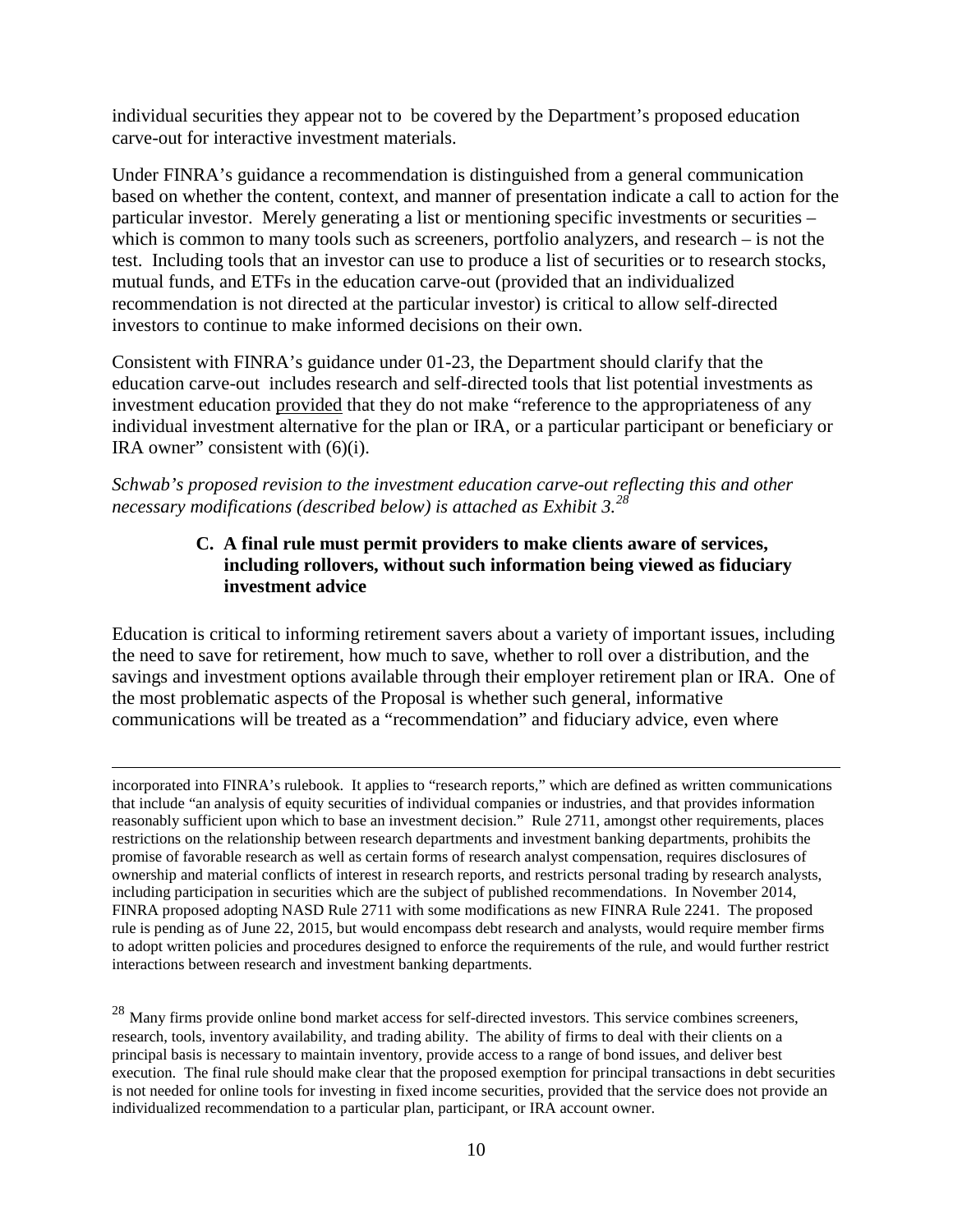specific recommendations are not provided regarding a distribution or rollover or how to invest plan or IRA assets.

We agree with the Department when it states that the Proposal has the potential to define more clearly the "boundaries between fiduciary advice and education [which] may improve access to plan participant and IRA investor educational services."<sup>29</sup> Further, the Department explains that the intention of the "new proposal [is to] exclude from fiduciary status education that does not include personal recommendations...."<sup>[30](#page-10-1)</sup> With respect to call center delivery of educational information on an individual basis, the Department states that guidance from call center representatives that "doesn't include a specific recommendation and is limited to education"[31](#page-10-2) would continue not to be fiduciary advice and therefore "the new proposal is likely to make call center guidance more available and robust, not less."<sup>[32](#page-10-3)</sup>

Unfortunately details of the Proposal itself contradict this laudable goal by substantively reducing the educational information that can be provided:

- Under subsection (ii) ("General financial, investment and retirement information"), materials must not address "specific investment products, specific plan or IRA alternatives or distribution options available…or specific alternatives or services offered outside the plan or IRA."
- Under subsection (iii) ("Asset allocation models"), the models must not "include or identify any specific investment product or specific alternative available under the plan or IRA."
- Under subsection (iv) ("Interactive investment materials"), the materials must not "include or identify any specific investment alternative available or distribution option available under the plan or IRA… unless specified by the participant, beneficiary or IRA owner."

Failure to facilitate the provision of factual information about investment products as nonfiduciary education will erode retirement savers' ability to make informed distribution, rollover, and investment decisions.

The Department's intent is to protect retirement savers from conflicts of interest "in connection with one of the most significant financial decisions they [participants] make with respect to their retirement income security."<sup>[33](#page-10-4)</sup> Schwab agrees wholeheartedly. The Department should take note that other regulatory requirements already serve this purpose. Brokerage firms that communicate

<span id="page-10-1"></span><sup>30</sup> *Id.* at 223.

- <span id="page-10-2"></span><sup>31</sup> *Id.* at 224.
- <span id="page-10-3"></span><sup>32</sup> *Id.* at 226.

<span id="page-10-4"></span><sup>33</sup> *Id.* at 189 .

<span id="page-10-0"></span> $29$  Regulatory Impact Analysis at 214 (Apr. 14, 2015).  $\overline{a}$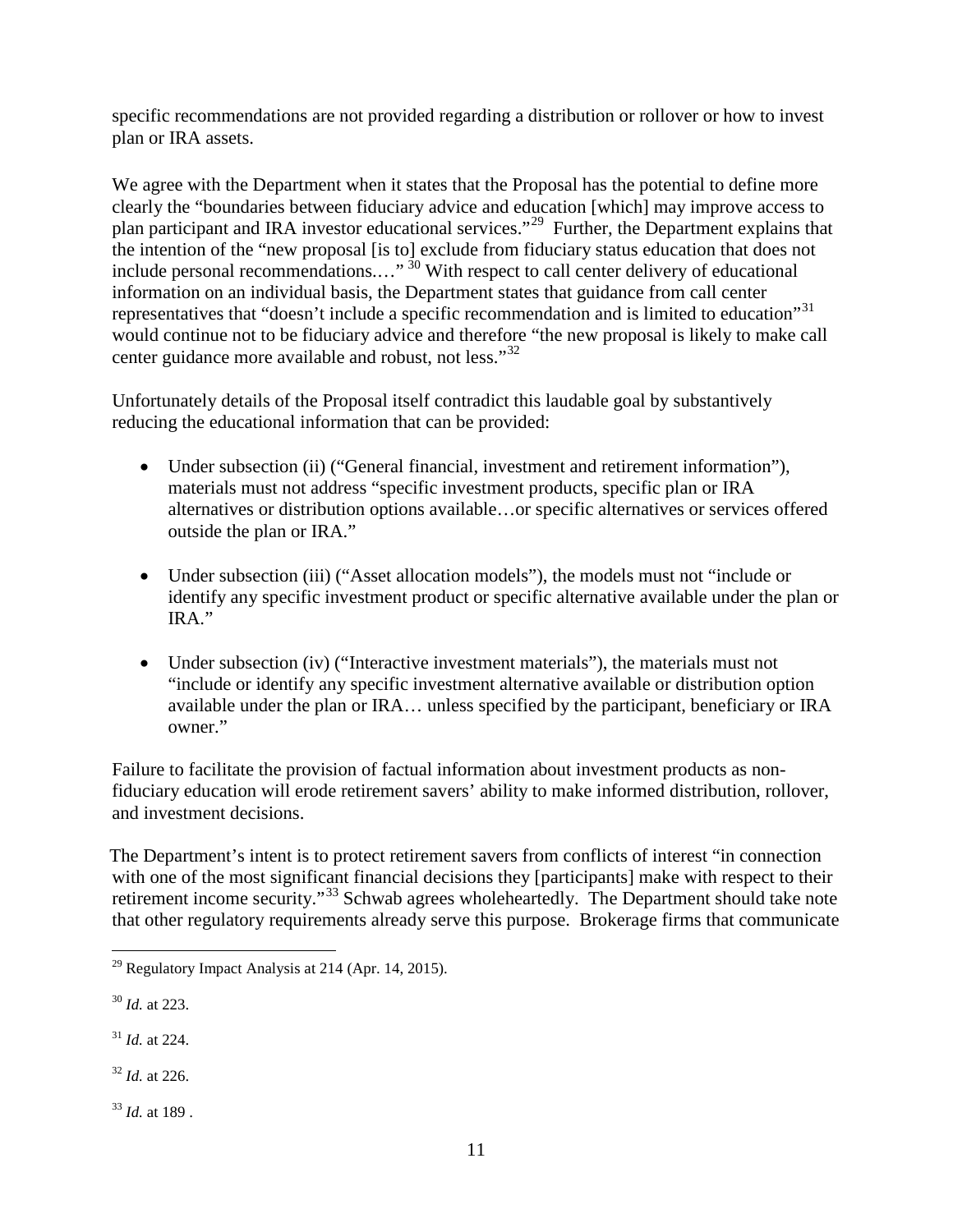the availability of IRA services and assist retirement savers with respect to distribution options are already subject to FINRA rules, including Regulatory Notice 13-45.<sup>[34](#page-11-0)</sup> This Notice mitigates conflicts in providing rollover assistance, by requiring representatives of member firms to provide information in a fair and balanced manner under a variety of FINRA rules. Notice 13-45 states that participants have four distribution options available (e.g. maintain assets in the plan, roll over to an IRA, roll over to a successor plan if possible or receive a cash distribution) and lists seven factors that may be of importance to a rollover decision. Conformity with these practices is subject to FINRA regulatory examination.

FINRA recognizes that "[s]ome firms and their associated persons provide educational information to plan participants concerning their retirement choices. Firms that permit educational information only should adopt measures reasonably designed to ensure that the firm and its associated persons do not make [individualized] recommendations."<sup>35</sup> Schwab is one of those firms. Under our policy and procedures, Schwab representatives provide rollover assistance without making a recommendation. They describe each of the four distribution options available upon the participant's termination of employment and discuss the seven factors listed by FINRA in Notice 13-45, as applicable to the terminated participant's situation. A service provider like Schwab can also mention that it has an IRA product and describe the features of such an IRA. The Department should clarify that fiduciary advice does not result under a fact pattern such as this one, where the provider does not make an actual recommendation regarding the sale of specific plan assets and/or the investment of specific IRA assets.

In the context of model portfolios, the Department's rationale is that "specific asset allocations that identify specific investment alternatives function as tailored, individualized investment recommendations, and can effectively steer recipients to particular investments, but without adequate protections against potential abuse." $36<sup>2</sup>$  $36<sup>2</sup>$  We question the value of model asset allocation information that provides participants and IRA owners with information on diversified asset classes, but does not explain how particular investment alternatives (which in the plan context, are selected by the plan sponsor or other authorized fiduciary) fit within such asset classes. We are also concerned that educational materials could no longer describe the benefits of certain plan, distribution and IRA features that have been found to improve retirement savings—such as the benefit of third party savings and investment services that help participants plan to reach their retirement goals or the benefit of not cashing out a distribution upon termination of employment.

Communications regarding available services, when done in a fair and balanced manner, provide important information for plan sponsors and IRA owners to compare options and providers. Changes to the education carve-out under the Proposal are necessary to ensure that retirement plan sponsors and retirement savers can continue to receive the information regarding plan and account services and options, including distribution and rollover information, necessary in order to make informed decisions, consistent with the Department's goal of improving access to educational services.

 $\overline{a}$ 

<span id="page-11-0"></span> $34$  FINRA Regulatory Notice 13-45 ("Rollovers to Individual Retirement Accounts") (Dec. 2013).

<span id="page-11-1"></span><sup>35</sup> *Id.* at 5.

<span id="page-11-2"></span> $36$  80 Fed. Reg. at 21945.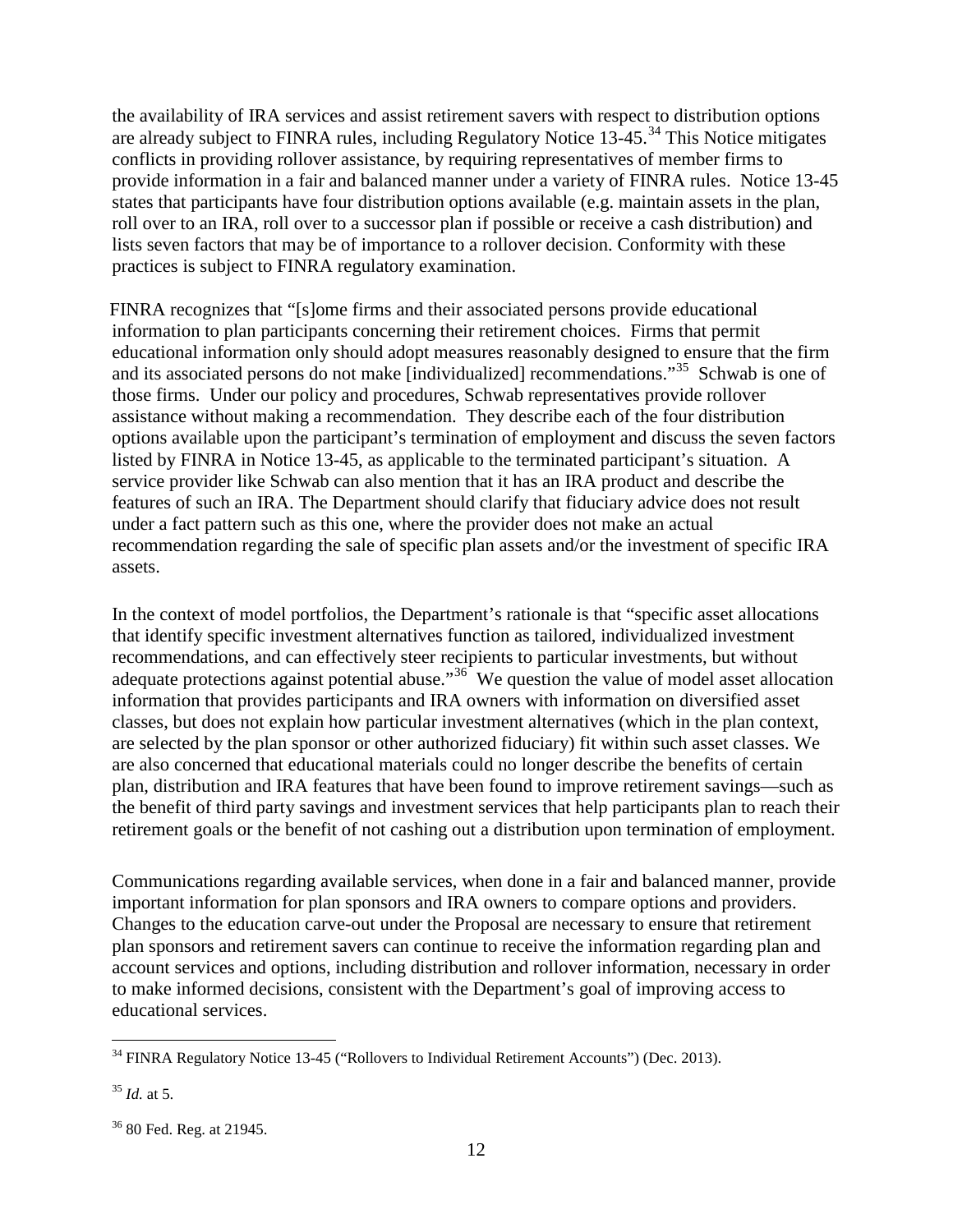We make two suggestions to balance the benefits of continued provision of important educational information, with the Department's concern that such information be distinguished from specific, individualized recommendations on the investment of plan and IRA assets that should be governed by the conflict of interest rules.

First, the education carve-out (or the preamble to the final rule) should draw a clearer line between education and advice. It should provide concrete examples of situations where education, rather than fiduciary advice, is provided, such as the following (which are not intended to be all inclusive):

i. Factual information is provided to terminated employees with respect to their distribution options in a balanced manner describing the four distribution options available, listing the factors that may be of importance to a rollover decision, and describing the features of IRAs offered by the firm.

*Negative consequence that will result if not deemed education: Service providers will reduce or eliminate distribution support. Without this information, terminated employees will be more likely to make poor distribution decisions, such as taking a cash distribution rather than retaining their retirement savings in a tax-deferred plan or account.*

ii. Factual information is provided to plan sponsors and retirement savers regarding plan and IRA investment offerings, including performance information and asset values, where such information is not individualized based on the plan sponsor's or retirement saver's own individual situation.

*Negative consequence that will result if not deemed education: Plan sponsors and retirement savers will not have the information necessary to make wise investment decisions. The adverse consequences resulting from uninformed investment decisions will outweigh the remote potential for conflict arising out of investment informational content.*

iii. Factual information is provided about the products and services available through a third party administrator or other service provider to retirement plans and the participants and beneficiaries in such plans, including investment products and services, where such information is not individualized based on the particular plan or participant/beneficiary circumstances.

*Negative consequence that will result if not deemed education: Service providers will reduce or eliminate investment support and services, and plan participants and beneficiaries will have less assistance in planning and saving for retirement.*

Second, we recommend that consistent with the language in subsection (i) of the education carve-out, the language in subsections (ii), (iii) and (iv) of the carve-out be revised to state that information and materials regarding investment products or alternatives and distribution options are educational as long as the information and materials are "without reference to the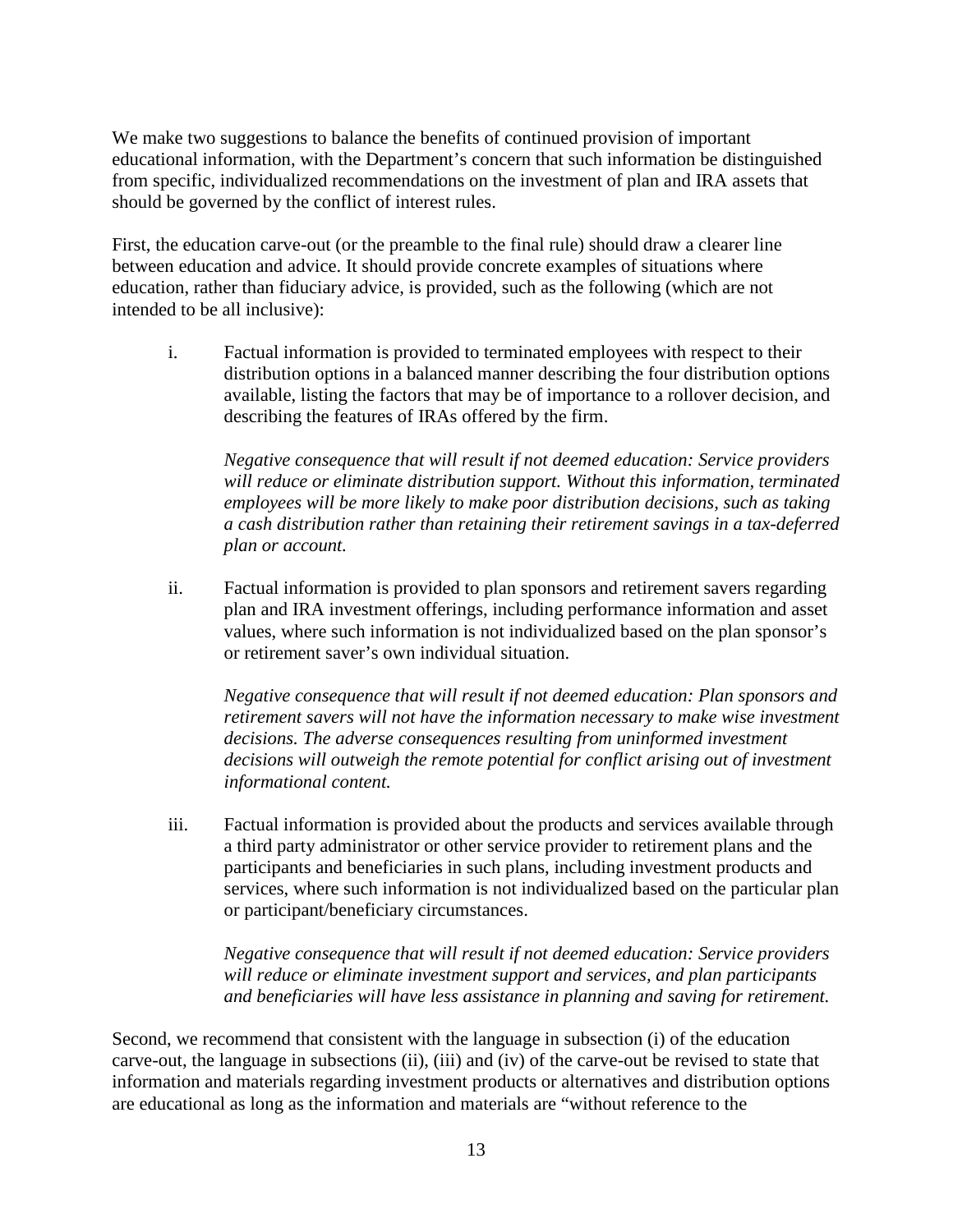appropriateness of any individual investment alternative or any individual benefit distribution option for the plan or IRA, or a particular participant or beneficiary or IRA owner.<sup>[37](#page-13-0)</sup>

*The modifications described above under the second recommendation are reflected in Exhibit 3.*

## **D. A clearer line should be drawn between sales and advisory activities, so that plan sponsors and retirement savers can make informed decision in selecting service providers**

We appreciate the Department's intent to not disrupt "a wide range of common business practices".[38](#page-13-1) However, the Proposal's broad definition of "recommendation" could encompass customary, non-fiduciary sales and marketing activities, where there is no expectation of a fiduciary relationship. This would have serious consequences.

The seller's carve-out<sup>[39](#page-13-2)</sup> does not resolve this issue. First, it is not clear that it is applicable to the sale of services—under its terms, it is available only with respect to a "sale, purchase, loan or bilateral contract."<sup>40</sup> Therefore, the marketing and sales activities of service providers such as brokerage firms, investment managers, plan recordkeepers and trustees that include information or Request for Proposal ("RFP") responses describing investment options, plan or account features, advisory services and rollover and distribution assistance available if the service provider is retained, may not qualify for the carve-out.

Second, the carve out is only available with respect to plan fiduciaries that the Department concludes have sufficient "financial expertise" to understand that a sales pitch is being made, as contrasted to a fiduciary recommendation in the plan's best interest. The Department bases its test of "financial expertise" on the size of the plan, extending the carve-out only to larger plans those with at least 100 participants or \$100 million in assets. The Department states that "the overall purpose of this carve-out is to avoid imposing ERISA fiduciary obligations on sales pitches that are part of arm's length transactions where neither side assumes that the counterparty to the plan is acting as an impartial trusted adviser, but the seller is making representations about the value and benefits of proposed deals<sup>3[41](#page-13-4)</sup> and that it "does not believe such a carve-out can or should be crafted to cover recommendations to retail investors, including small plans, IRA owners and plan participants and beneficiaries<sup>"[42](#page-13-5)</sup> because in part these parties "are unable" effectively to assess the quality of the advice they receive."<sup>[43](#page-13-6)</sup>

- <span id="page-13-2"></span><sup>39</sup> *Id.* at 21957.
- <span id="page-13-3"></span><sup>40</sup> *Id.* at 21957.
- <span id="page-13-4"></span><sup>41</sup> *Id.* at 21941.
- <span id="page-13-5"></span><sup>42</sup> *Id.* at 21942.
- <span id="page-13-6"></span><sup>43</sup> *Id.* at 21942.

<span id="page-13-0"></span><sup>37</sup> *Id.* at 21958.  $\overline{a}$ 

<span id="page-13-1"></span><sup>38</sup> *Id.* at 21929.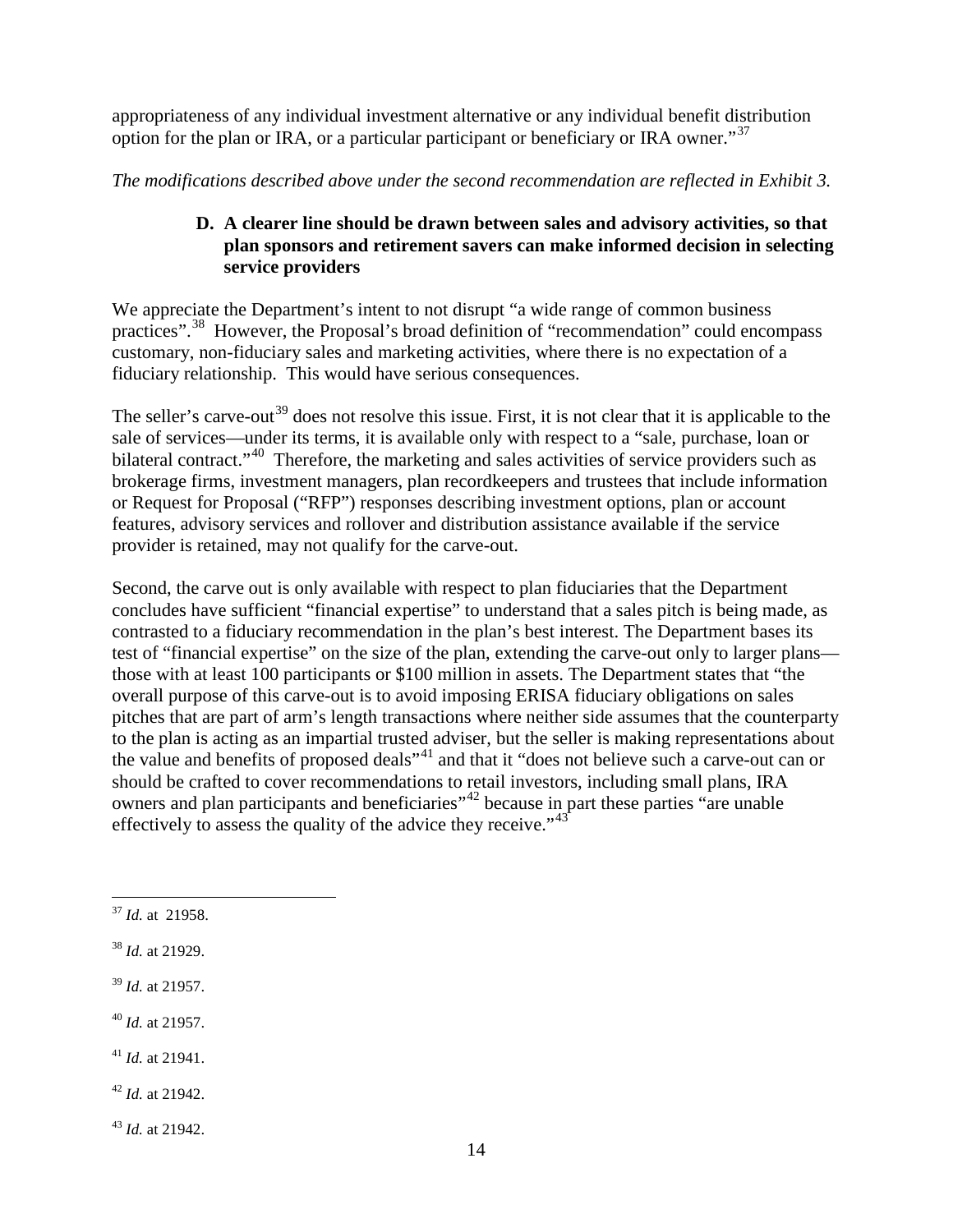We respectfully request that the Department reconsider its reasoning. In our experience, it is not reasonable to assume that small plan sponsors or retirement savers are any less financially sophisticated and need any more protection than large plan sponsors. For example, some small plan sponsors and retirement savers are in the financial services, accounting, or legal professions. In addition, financial expertise is not necessary to understand when a sales or marketing pitch is being made as compared to an individualized investment recommendation. Any gap in such expertise can be addressed by requiring a clear, prominent disclosure that states impartial advice or advice in a fiduciary capacity is not being provided. Also, all retirement plans covering employees are subject to ERISA's fiduciary standards, whether the plans are large or small, so the carve-out from fiduciary advisor status in the plan context should not make a distinction based on plan size.

The limitation of the carve-out to large plan sponsors is likely to have a harmful, disparate impact on small plans and retirement savers. They will not have access to the same competitive market information as large plans and will face difficulty comparing services and fees across providers, likely resulting in uninformed and adverse decisions with respect to provider selection. In the plan context, larger plans will have access to a wider array of providers and fee structures than smaller plans. There is in fact a strong likelihood that service providers will be unwilling to engage in sales conversations with or respond to RFPs of smaller plans, as such conversations and activities would be subject to fiduciary status. In the retirement saver context, individual account holders will be disadvantaged by the inability to receive information and compare account features and costs across providers. In this case, it is our belief that the conflicts and consumer protections the Department intends to address by limiting the seller's carve out to "large" plans is outweighed by the potential harm this would cause to small plans and retirement savers. Instead, a clear, prominent disclosure can be required to mitigate the risk.

On this basis, Schwab recommends that the Department modify its approach to accommodate reasonable marketing and business development activities by financial services firms and their representatives for all plans and retirement savers. This can be pursued in two ways. Under the first alternative, we propose modifying the definition of "recommendation" to exclude "hire me" conversations. In the second alternative, we propose a new carve-out from the definition of fiduciary advice. Under both alternatives, a service provider would be permitted to describe the products and services it offers as long as there is no statement about the appropriateness of any specific investment product based on the individual circumstances of the recipient. The service provider would also be allowed to encourage prospective new clients to consider a professional relationship by providing information about the service provider's qualifications, expertise and experience. The carve-out could include a required disclaimer that the service provider is not providing impartial investment advice or giving advice in a fiduciary capacity.

*Our proposed language is attached as Exhibit 4.*

## **E. The Department should allow customary investment platform and fund assistance practices to continue without fiduciary implications**

We agree with the Department's position that service providers should be able to market and make available a platform of investment options for plan fiduciary selection, as well as assist with respect to such investment selection and monitoring, without such activities being classified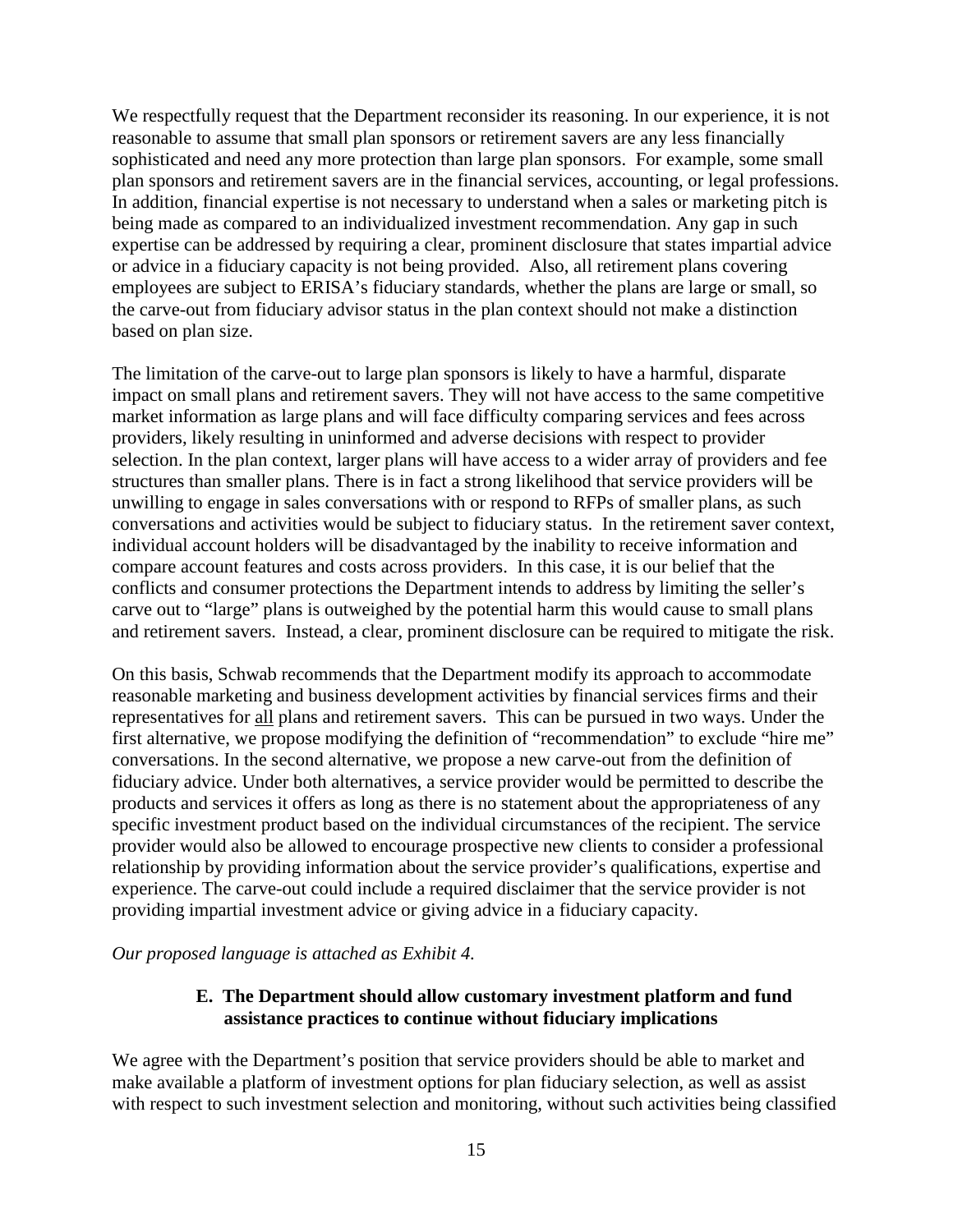as fiduciary advice. However, we urge the Department to make several modifications to address certain gaps in the Proposal.

The platform and fund selection and monitoring carve-out should apply to all plans, not just participant investment-directed defined contribution plans. Plan fiduciaries of defined benefit plans (and similar non-participant-directed plans) need the same assistance in this context for their direct investment selections as fiduciaries of participant-directed plans. The Department does not explain the reason for this distinction other than referring to the growth of participant-directed individual account plans.<sup>[44](#page-15-0)</sup>

We assume that (4)(i) of the "selection and monitoring assistance" carve-out (permitting the identification of investment alternatives that meet objective criteria specified by the plan sponsor)<sup>[45](#page-15-1)</sup> includes service provider suggestions of sample or hypothetical fund line ups, based on objective criteria specified by the plan fiduciary or its consultant. The term "objective criteria" should include information concerning the plan's existing fund menu For example, this is relevant where the plan sponsor is considering a new service provider and must evaluate and compare different providers' investment platforms, including fees and expenses associated with platform investment options. The Department should expand this carve-out to permit the identification of investment alternatives (and creation of sample or hypothetical fund line ups) based on a service provider's client base and trends in the marketplace, as long as it is clear that: (i) the service provider is not providing such information based on the individual circumstances of the plan, (ii) the plan fiduciary must consider its own circumstances and needs in selecting plan investments, and (iii) the service provider is not given impartial investment advice or advice in a fiduciary capacity.

## **F. The Department should clarify that routine valuation practices are ministerial rather than fiduciary activities**

Valuations are frequently performed as part of routine administrative and investment functions. For example, plan benefit calculations are required to process plan loans and distributions, including qualified domestic relations orders. Retirement savers and plan sponsors can access daily benefit valuation information with respect to account and plan assets, and reports are furnished on a routine basis that incorporate such valuation information. We are concerned that these types of ministerial functions<sup>[46](#page-15-2)</sup> may inadvertently be treated as fiduciary investment advice. Sponsors of and service providers to collective trust funds, mutual funds and other investment vehicles calculate and communicate net asset values to participants and plan fiduciaries as part of routine investment information. In these situations, the valuations are not limited just to ESOPs, investment funds, or situations where disclosure is necessary to comply with regulatory reporting or disclosure requirements, as under the Proposal's financial reports and valuation carve-out.<sup> $47$ </sup> The Department should expand this carve-out to clarify that routine

<span id="page-15-0"></span><sup>44</sup> *Id.* at 21943.  $\overline{a}$ 

<span id="page-15-1"></span><sup>45</sup> *Id.* at 21958.

<span id="page-15-2"></span><sup>46</sup> *See* 29 CFR Section 2509.75-8 (D-2).

<span id="page-15-3"></span> $4780$  Fed. Reg. at 21958.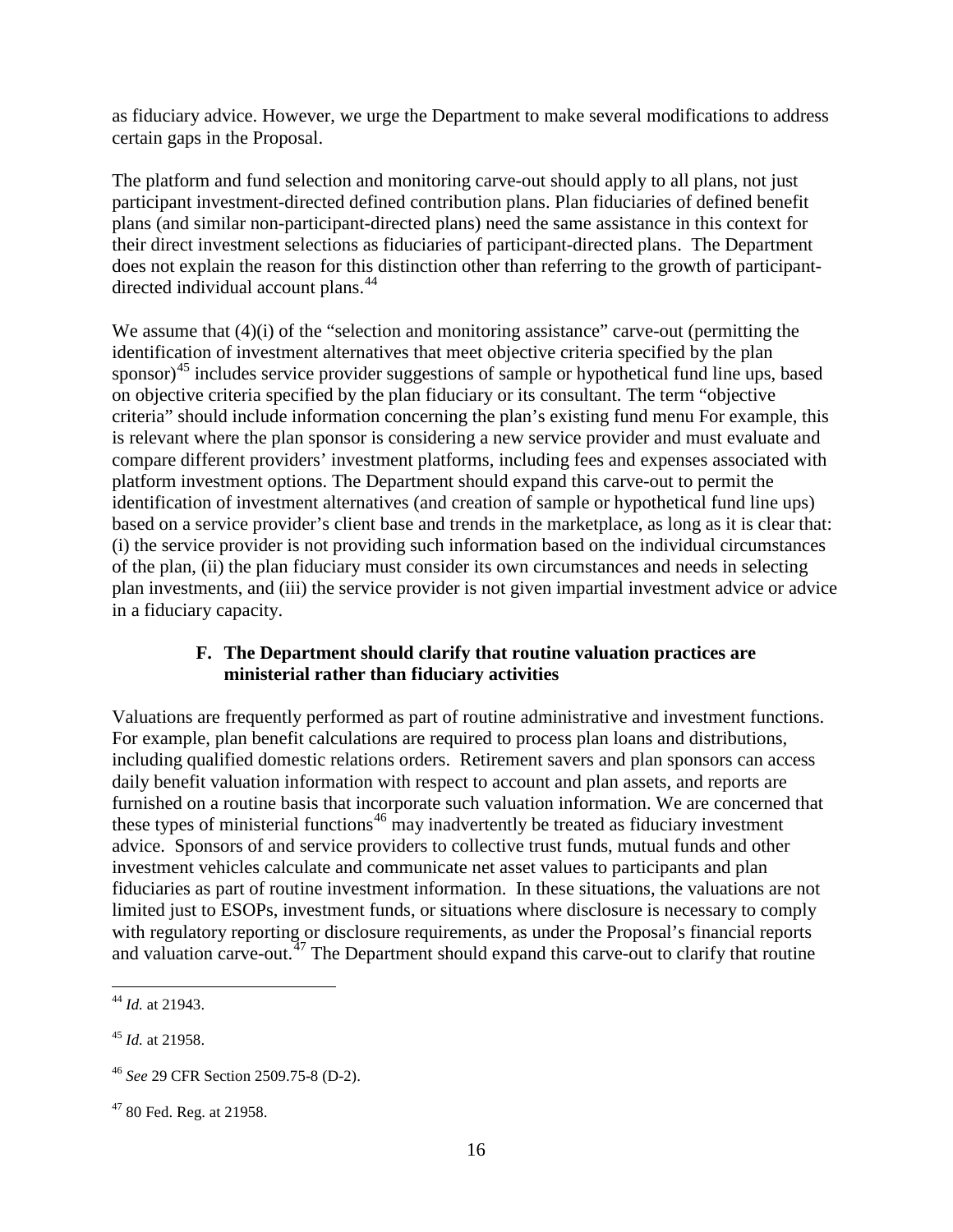valuation functions necessary and appropriate to plan or account administrative or operational functions or integral to the offering, reporting and communication of investment products, are not fiduciary investment advice.

### **G. The Department should remove unnecessary and burdensome elements of the Principal Transaction Exemption**

The fixed income market is largely a principal market, with firms like Schwab either holding bonds in inventory to satisfy customer demand or being willing to go out to the market on a "riskless principal" basis to obtain or sell a bond to meet a client's order. This occurs whether a client orders a bond on his or her own online<sup>[48](#page-16-0)</sup> using self-directed tools, calls a representative to place an order, or receives a recommendation from a representative. In addition, the principal market has the advantage of being a long-tested model which has consistently provided efficiencies and access to multiple market participants and thus reliable liquidity.

While reliable liquidity has historically been one of the benefits of the principal markets, since the financial crisis we have seen many firms reduce their willingness to buy or hold fixed income products, thus reducing market liquidity. By further restricting the ability for firms to act as liquidity providers, there is the potential that retirement plan participants will be forced to sell their fixed income retirement holdings into a less favorable market environment. As such, it is imperative that firms be able to maintain the ability to act as principal in the fixed income market for retirement accounts.

The proposed principal trading exemption (the "PT Proposal")<sup>[49](#page-16-1)</sup> could bar access by plans and IRAs to important categories of securities that are generally considered staples of a welldiversified investment portfolio. By prescribing only a short list of investments that may be bought and sold on a principal basis,  $\frac{1}{50}$  $\frac{1}{50}$  $\frac{1}{50}$  the PT Proposal would deny plans and IRAs from holding securities that may be unavailable for purchase or sale on an agency basis or available only at a worse price. Foremost among the commonly and appropriately held assets excluded by the PT Proposal are municipal securities, agency debt securities and brokered certificates of deposit. In addition to harming the retirement plan participants and IRA holders it was intended to help, the prescriptive approach of the PT Proposal is also inconsistent with a fiduciary standard that rightly obliges firms and advisers to make recommendations in the best interests of retirement investors.

We also urge the Department to eliminate from the PT Proposal the requirement that purchases and sales of debt securities subject to the exemption occur at a price at least as favorable as the contemporaneous price for the same or a similar security offered by two ready and willing counterparties that are not affiliates of the financial institution.<sup>[51](#page-16-3)</sup> This requirement would likely

<span id="page-16-0"></span> $48$  See the discussion above in footnote 28.  $\overline{a}$ 

<span id="page-16-1"></span><sup>&</sup>lt;sup>49</sup> Notice of Proposed Class Exemption for Principal Transactions in Certain Debt Securities between Investment Advice Fiduciaries and Employee Benefit Plans and IRAs, 80 Fed. Reg. 21989 (Apr. 20, 2015).

<span id="page-16-2"></span><sup>50</sup> *Id.* at 22004.

<span id="page-16-3"></span><sup>51</sup> *Id.* at 22003.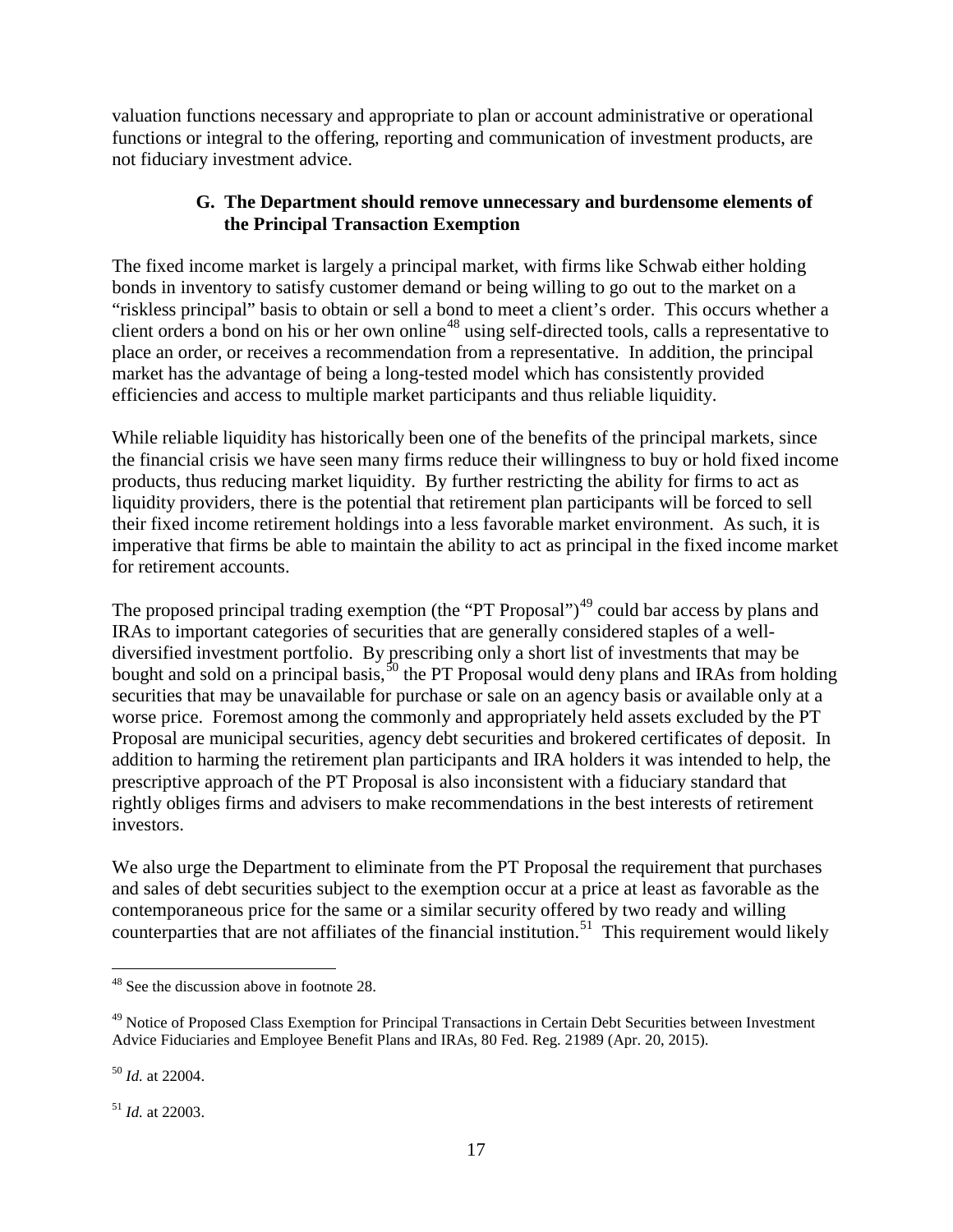lead to repeated and frustrating attempts to synchronize the recommendation, client approval and still-valid counterparty prices in fast- and ever-moving markets. It would have the unintended consequence of providing worse execution prices and lower liquidity for retirement accounts than is available in the market generally. Under the current regulatory structure, market participants are held to strict standards related to pricing and best execution. These existing standards have proved effective over the years, and the PT Proposal would complicate an area that already has effective regulatory oversight.

The PT Proposal should also be amended to eliminate the requirements that debt securities subject to the exemption have no more than moderate credit risk and be sufficiently liquid to permit sale at or near its fair market value within a reasonably short period of time. "Moderate credit risk" is too vague to permit uniform implementation and may force firms to error on the side of caution and deny access to investments readily available to non-retirement accounts and perfectly appropriate for some retirement investors. "Sufficiently liquid" is not implementable due to the focus on fair market value, because the sale price of any security is, by definition, its fair market value at the time of sale.

A well-regulated fiduciary standard is far more likely to appropriately balance the risks and rewards of various investments and protect retirement investors than a complex set of prescriptive and proscriptive rules that favor certain qualities (e.g., liquidity) even in products – like highly-rated bonds intended to be held to maturity – that are intended to serve different purposes in a well-diversified retirement portfolio.

## **IV. Implementation Issues – Pragmatic Measures in Light of the Proposal's Complexity**

Reasonable Compliance Date. The final rule would become effective sixty days after publication in the Federal Register, and the requirements would generally become applicable eight months from publication of the final rule, subject to certain exceptions.<sup>52</sup> From Schwab's perspective, this is not enough time. We urge the Department to extend the compliance deadline to at least 18 months after the effective date to give Schwab and other firms an opportunity to carefully implement the complex set of new requirements.

The Proposal would significantly alter the retirement services landscape with respect to well established practices in place since 1975. Review of its implications across complex affiliate structures, analysis of and business determinations with respect to changes to existing business models, development of software and technology, revision and renegotiation of existing contracts as well as drafting of new forms and agreements, evaluation of relationships with other providers and development of compliance policies and procedures all will require a material investment of personnel, resources and technology. Despite the Department's articulated goal that established business practices not be disrupted, it may have seriously underestimated the time and effort necessary to comply with the new provisions if adopted as proposed.

<span id="page-17-0"></span><sup>52</sup> 80 Fed. Reg. at 21950.  $\overline{a}$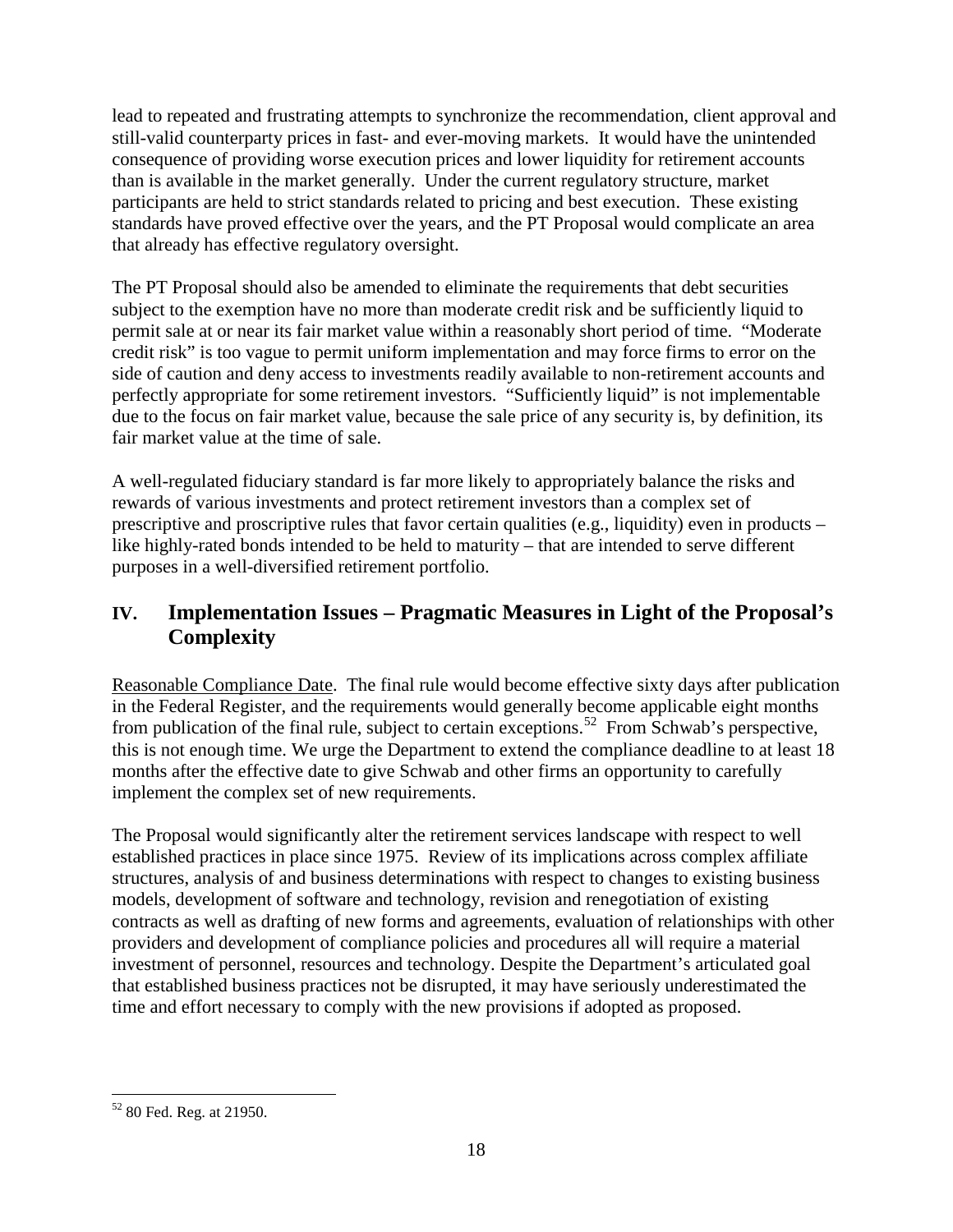Clear Scope of Fiduciary Duty. Schwab is pleased that the Proposal includes a limitation on the scope of fiduciary duty when it comes to non-discretionary investment advice under Section 2510.3-21(c). It would be helpful to clarify further that fiduciary responsibility only applies to the specific context in which non-discretionary advice is provided: (i) to specific accounts of the retirement saver and not to other accounts; (ii) within such accounts, to the specific assets and securities positions for which the advice is provided and not to other assets and positions; (iii) at the time of the recommendation and not on an ongoing basis; (iv) for the specific purpose for which the non-discretionary advice is provided. In addition to clarifying the scope of fiduciary obligations for firms as they consider compliance and implementation, this clarification will also serve well retirement savers and plans that otherwise would be forced to pay for extended fiduciary services they do not want or need.

Grandfather Pre-existing Transactions. We appreciate that the Department proposes relief for pre-existing transactions in the context of the new proposed "Best Interest Contract" exemption. This relief recognizes that investment providers may have provided services prior to the applicability date of the new provisions without considering themselves ERISA fiduciaries or may have entered into transactions prior to such date under the terms of prohibited transaction exemptions that may, under the final rule, now be amended. Absent relief, the continued receipt of compensation associated with such "pre applicability date" transactions could constitute a prohibited transaction.

It would be helpful for the Department to confirm that such transition relief covers compensation received after the effective date resulting from the following common practices prior to the effective date:

- Compensation received as a result of prior investment advice provided to a retirement saver, without differentiation based on the manner of delivery (whether in person or through a computer).
- Compensation received resulting from recommendations acted upon prior to the effective date regarding management of retirement assets, such as referrals to investment advisors or investment advisory solutions (Advice Programs).
- Compensation received resulting from ongoing administrative actions necessary to implement investment instructions received prior to the effective date, such as "rebalancing" portfolio functions and investments made as part of an automatic savings and investment program or dividend reinvestment program.

Negative Consent to Agreement Amendments Required by the Proposal. Many service providers such as Schwab provide services to a significant number of retirement plans, participants and beneficiaries and IRA accounts. For example, Schwab currently custodies approximately 3.2 million retail IRAs. Even assuming the Department extends the compliance date and grandfathers existing arrangements, the costs, resources and time allocation necessary to determine which retirement products and services will continue to be offered, evaluate the agreements governing such IRAs to determine whether amendments will be necessary, and obtain client consent to any such amendments, will be very large. The Department should allow a negative consent approach, whereby plan sponsors and retirement savers receive notification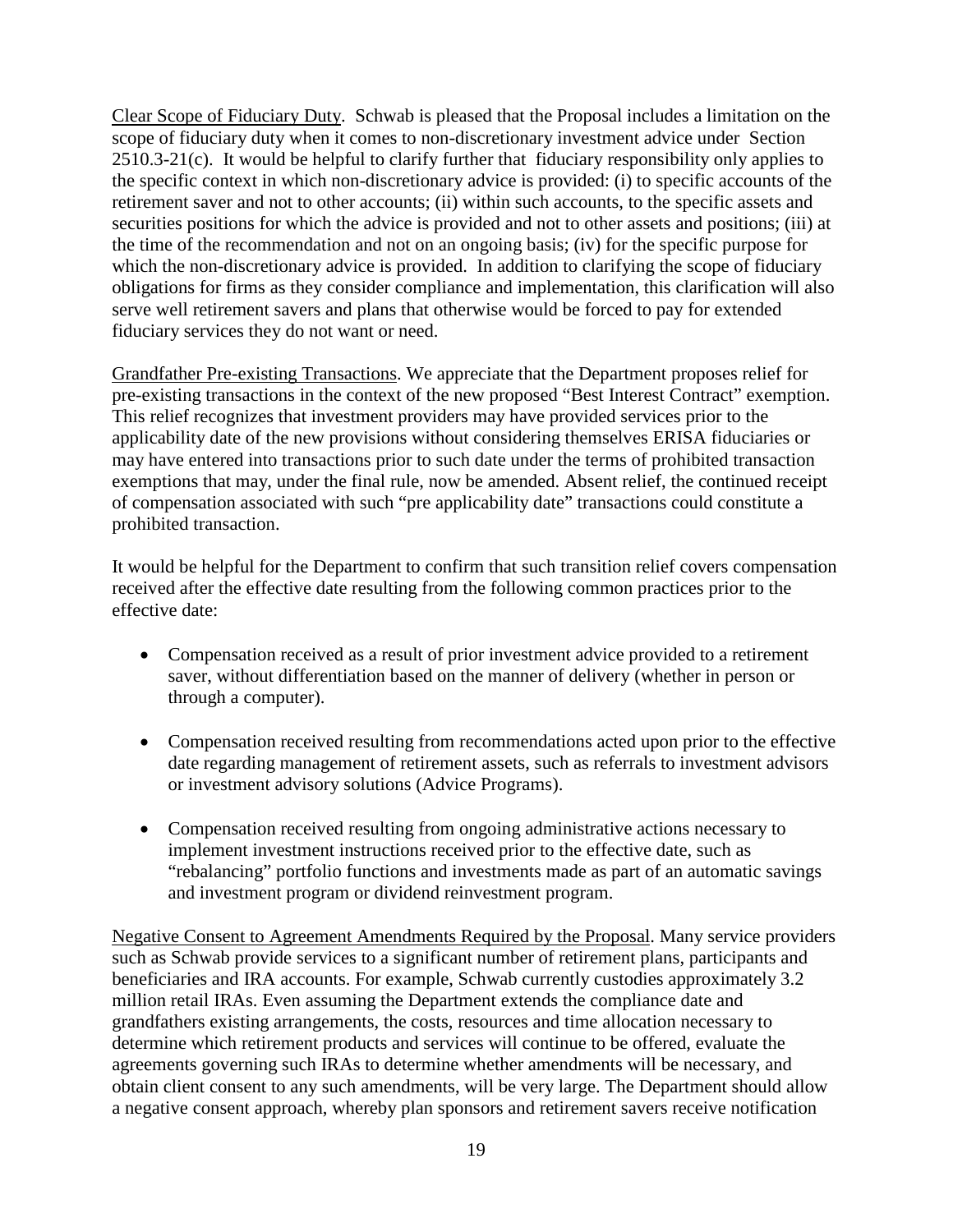and disclosure of changes to their agreements, including notice that they will be deemed to have consented to such changes through their continued use of the service provider's products and services and that they can terminate such services without penalty if they object to the amendment. The Department has approved or allowed this approach in other contexts and should  $\frac{d}{d}$  so here as well.<sup>[53](#page-19-0)</sup>

# **I. Conclusion**

Retirement savers are entitled to investment advice in their best interest at a reasonable price. This is Schwab's business model today. We support the Department's objective to assure this basic fiduciary protection for all retirement savers. Schwab's proposed changes are designed to ensure that in protecting retirement savers from conflicts of interest, final rules do not inadvertently harm them by unduly restricting the transmission of important information and guidance to plan sponsors, participants and beneficiaries, and IRA owners. In addition to protecting retirement savers, the goal must be to facilitate informed investing and retirement decisions by preserving choice and access to a wide range of self-directed tools and Advice Programs that meet individual needs.

Schwab appreciates the opportunity to comment on the Proposal and may provide additional comments following the Department's hearing. We welcome the opportunity to work with the Department more on this critically important initiative, and would be pleased to respond to questions or provide any additional information. Should you have any questions, please contact the undersigned.

Very truly yours,

Ohi) Min

Christopher Gilkerson Senior Vice President and General Counsel Charles Schwab & Co. Inc.

Gail B. Mayland

Gail B. Mayland Vice President and Associate General Counsel Charles Schwab & Co., Inc.

<span id="page-19-0"></span><sup>53</sup>*See*, *e.g.,* DOL Advisory Opinion 97-16A (May 22, 1997).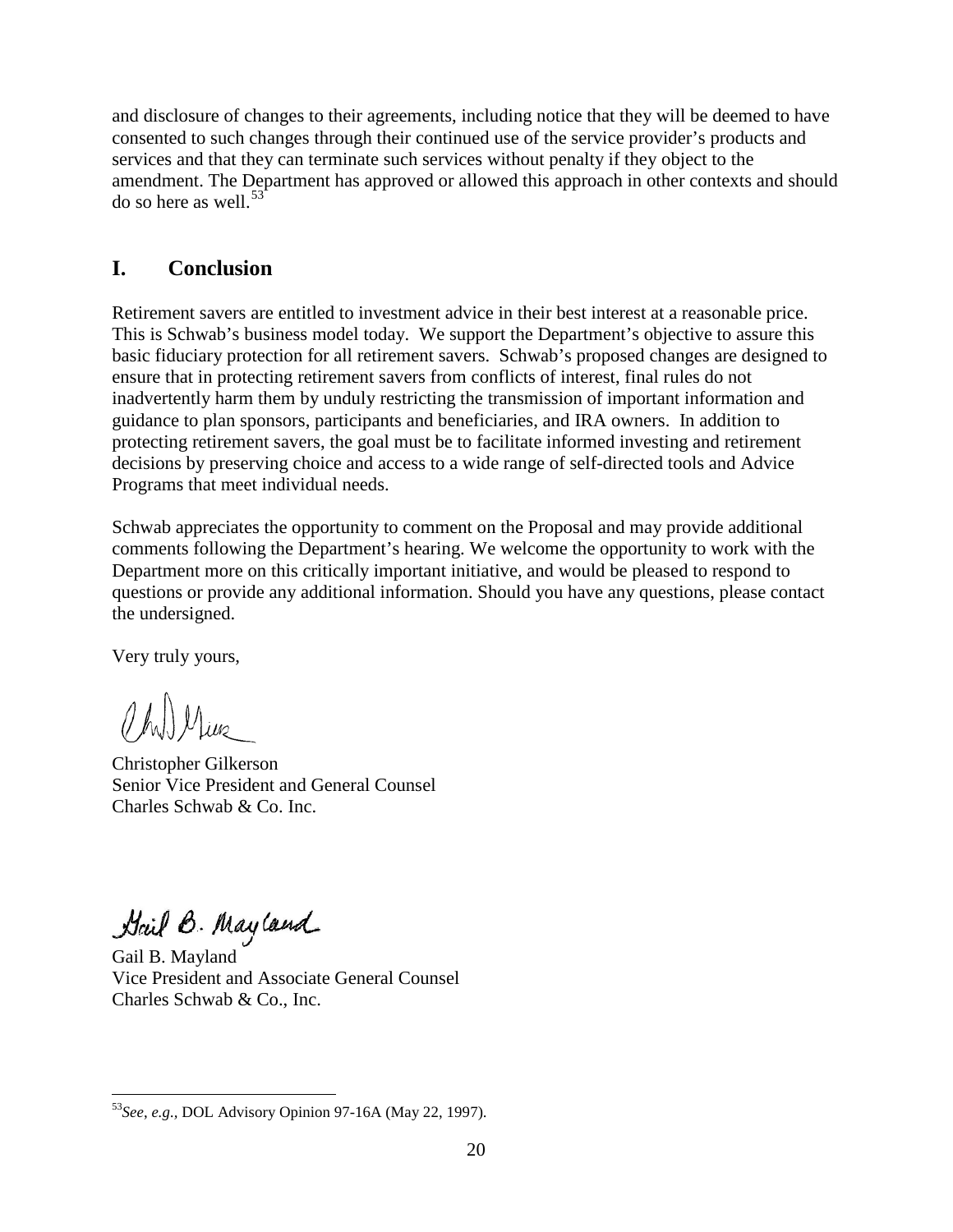## **Exhibit 1 (proposed changes to existing draft in redline)**

Section I--Best Interest Contract Exemption for Recommendations of Advice Programs [*Tracks BIC*]

 (a) In general. ERISA and the Internal Revenue Code prohibit fiduciary advisers to employee benefit plans (Plans) and individual retirement plans (IRAs) from receiving compensation that varies based on their investment recommendations. Similarly, fiduciary advisers are prohibited from receiving compensation from third parties in connection with their advice. This exemption permits certain persons who provide investment advice to Retirement Investors, and their associated financial institutions, affiliates and other related entities, to receive such otherwise prohibited compensation as described below.

 (b) Covered transactions. This exemption permits Advisers, Financial Institutions, and their Affiliates and Related Entities to receive compensation for services provided in connection with recommending an Advice Program a purchase, sale or holding of an Asset by a Plan, participant or beneficiary account, or IRA, as a result of the Adviser's and Financial Institution's advice to any of the following "Retirement Investors:"

 (1) A participant or beneficiary of a Plan subject to Title I of ERISA with authority to direct the investment of assets in his or her Plan account or to take a distribution;

(2) The beneficial owner of an IRA acting on behalf of the IRA; or

 (3) A plan sponsor as described in ERISA section 3(16)(B) (or any employee, officer or director thereof) of a non-participant-directed Plan subject to Title I of ERISA with fewer than 100 participants, to the extent it acts as a fiduciary who has authority to make investment decisions for the Plan.

 As detailed below, parties seeking to rely on the exemption must contractually agree to adhere to Impartial Conduct Standards in rendering advice regarding when recommending Advice ProgramsAssets; warrant that they have adopted policies and procedures designed to mitigate the dangers posed by Material Conflicts of Interest; disclose important information relating to fees, compensation, and Material Conflicts of Interest; and retain documents and data relating to investment-recommendations regarding Assetof Advice Programs. The exemption provides relief from the restrictions of ERISA section 406(a)(1)(D) and 406(b) and the sanctions imposed by Code section 4975(a) and (b), by reason of Code section 4975(c)(1)(D), (E) and (F). The Adviser and Financial Institution must comply with the conditions of Sections II- $\frac{1}{2}$  and III to rely on this exemption.

(c) Exclusions. This exemption does not apply if:

 (1) The Plan is covered by Title I of ERISA, and (i) the Adviser, Financial Institution or any Affiliate is the employer of employees covered by the Plan, or (ii) the Adviser or Financial Institution is a named fiduciary or plan administrator (as defined in ERISA section 3(16)(A)) with respect to the Plan, or an affiliate thereof, that was selected to provide advice to the Plan by a fiduciary who is not Independent;

 (2) The compensation is received as a result of a transaction in which the Adviser is acting on behalf of its own account or the account of the Financial Institution, or the account of a person directly or indirectly, through one or more intermediaries, controlling, controlled by, or under common control with the Financial Institution (i.e., a principal transaction);

 (3) The compensation is received as a result of investment advice to a Retirement Investor generated solely by an interactive Web site in which computer software-based models or applications provide investment advice based on personal information each investor supplies through the Web site without any personal interaction or advice from an individual Adviser (i.e., "robo advice"); or

 (4) The Adviser (i) exercises any discretionary authority or discretionary control respecting management of the Plan or IRA assets involved in the transaction or exercises any authority or control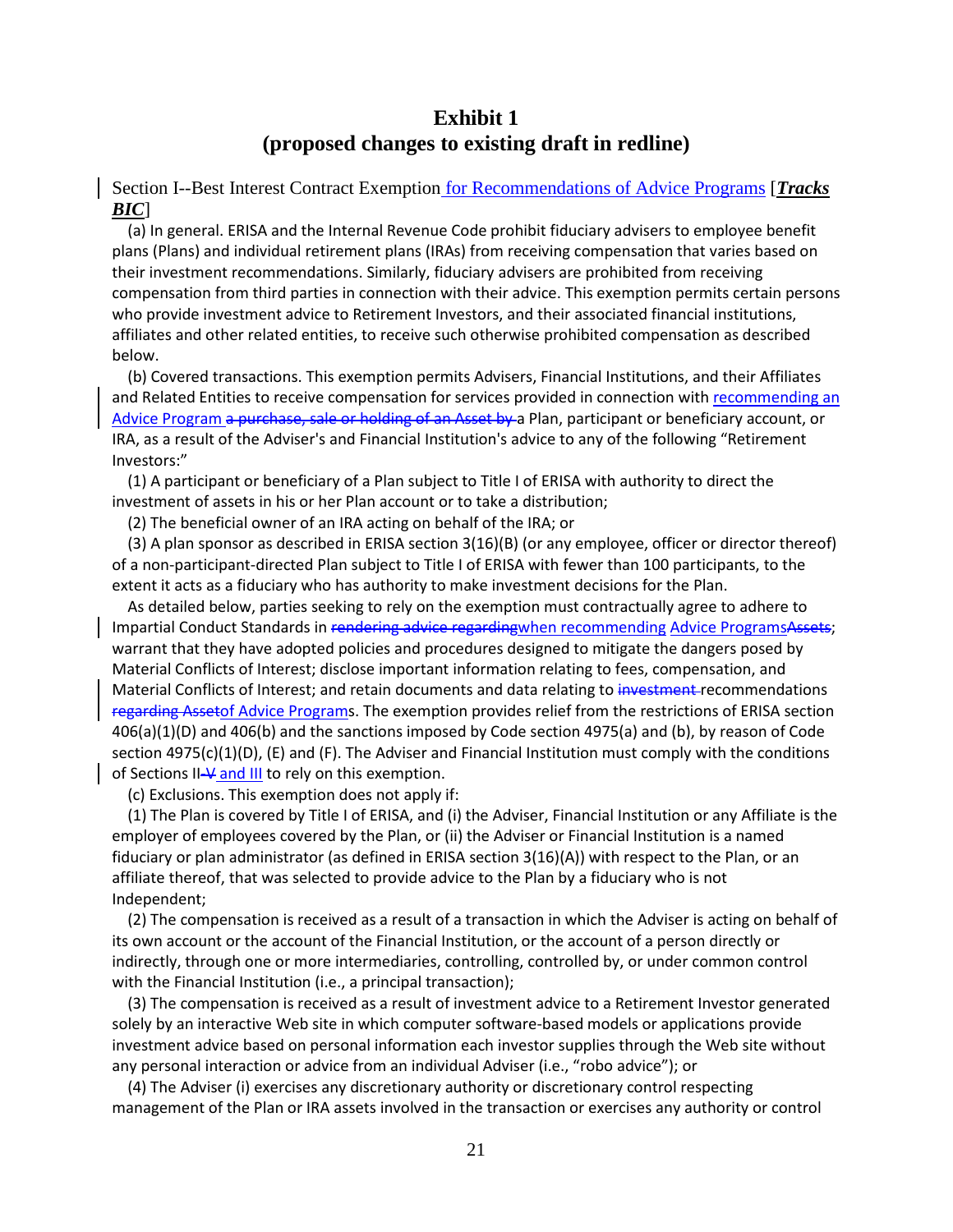respecting management or disposition of the assets, or (ii) has any discretionary authority or discretionary responsibility in the administration of the Plan or IRA.

Section II--Contract, Impartial Conduct, and Other Requirements

(a) Contract. Prior to any investment in the recommended Advice Programrecommending that the Plan, participant or beneficiary account, or IRA purchase, sell or hold the Asset, the Adviser and Financial Institution enters into a written investment management contract with the Retirement Investor that incorporates the terms required by Section II(b)-(e).

 (b) Fiduciary. The written contract affirmatively states that the Adviser and Financial Institution are fiduciaries under ERISA or the Code, or both, with respect to any investment recommendations to the Retirement Investorrecommending the Advice Program.

 (c) Impartial Conduct Standards. The Adviser and the Financial Institution affirmatively agree to, and comply with, the following:

(1) When providing a recommendation investment advice to the Retirement Investor regarding the Advice ProgramAsset, the Adviser and Financial Institution will provide investment advicea recommendation that is in the Best Interest of the Retirement Investor (i.e., advice that reflects the care, skill, prudence, and diligence under the circumstances then prevailing that a prudent person would exercise based on the investment objectives, risk tolerance, financial circumstances, and needs of the Retirement Investor, without regard to the financial or other interests of the Adviser, Financial Institution or any Affiliate, Related Entity, or other party);

(2) When providing a recommendation investment advice to the Retirement Investor regarding the Advice ProgramAsset, the Adviser and Financial Institution will not recommend an Advice ProgramAsset if the total amount of compensation anticipated to be received by the Adviser, Financial Institution, Affiliates and Related Entities in connection with the recommended Advice Program purchase, sale or holding of the Asset by the Plan, participant or beneficiary account, or IRA, will exceed reasonable compensation in relation to the total services they provide to the Retirement Investor; and

(3) The Adviser's and Financial Institution's statements about the Advice ProgramAsset, fees, Material Conflicts of Interest, and any other matters relevant to a Retirement Investor's investment decisions, will not be misleading.

(d) Warranties. The Adviser and Financial Institution affirmatively warrant the following:

 (1) The Adviser, Financial Institution, and Affiliates will comply with all applicable federal and state laws regarding the rendering of the investment advice, the recommendation of the Advice Programpurchase, sale and holding of the Asset, and the payment of compensation related to the purchase, sale and holding of the Assetinvestments under the Advice Program;

 (2) The Financial Institution has adopted written policies and procedures reasonably designed to mitigate the impact of Material Conflicts of Interest and ensure that its individual Advisers adhere to the Impartial Conduct Standards set forth in Section II(c);

 (3) In formulating its policies and procedures, the Financial Institution has specifically identified Material Conflicts of Interest and adopted measures to prevent the Material Conflicts of Interest from causing violations of the Impartial Conduct Standards set forth in Section II(c); and

 (4) Neither tThe Financial Institution will compensate Advisers under the same formula for all Advice Programs the Financial Institution makes available to Retirement Investors so that no Adviser will have a financial incentive to recommend one Advice Program over another. In addition, neither the Financial Institution nor (to the best of its knowledge) any Affiliate or Related Entity uses quotas, appraisals, performance or personnel actions, bonuses, contests, special awards, differential compensation or other actions or incentives to the extent they would tend to encourage individual Advisers to make recommendations that are not in the Best Interest of the Retirement Investor. Notwithstanding the foregoing, the contractual warranty set forth in this Section II(d)(4) does not prevent the Financial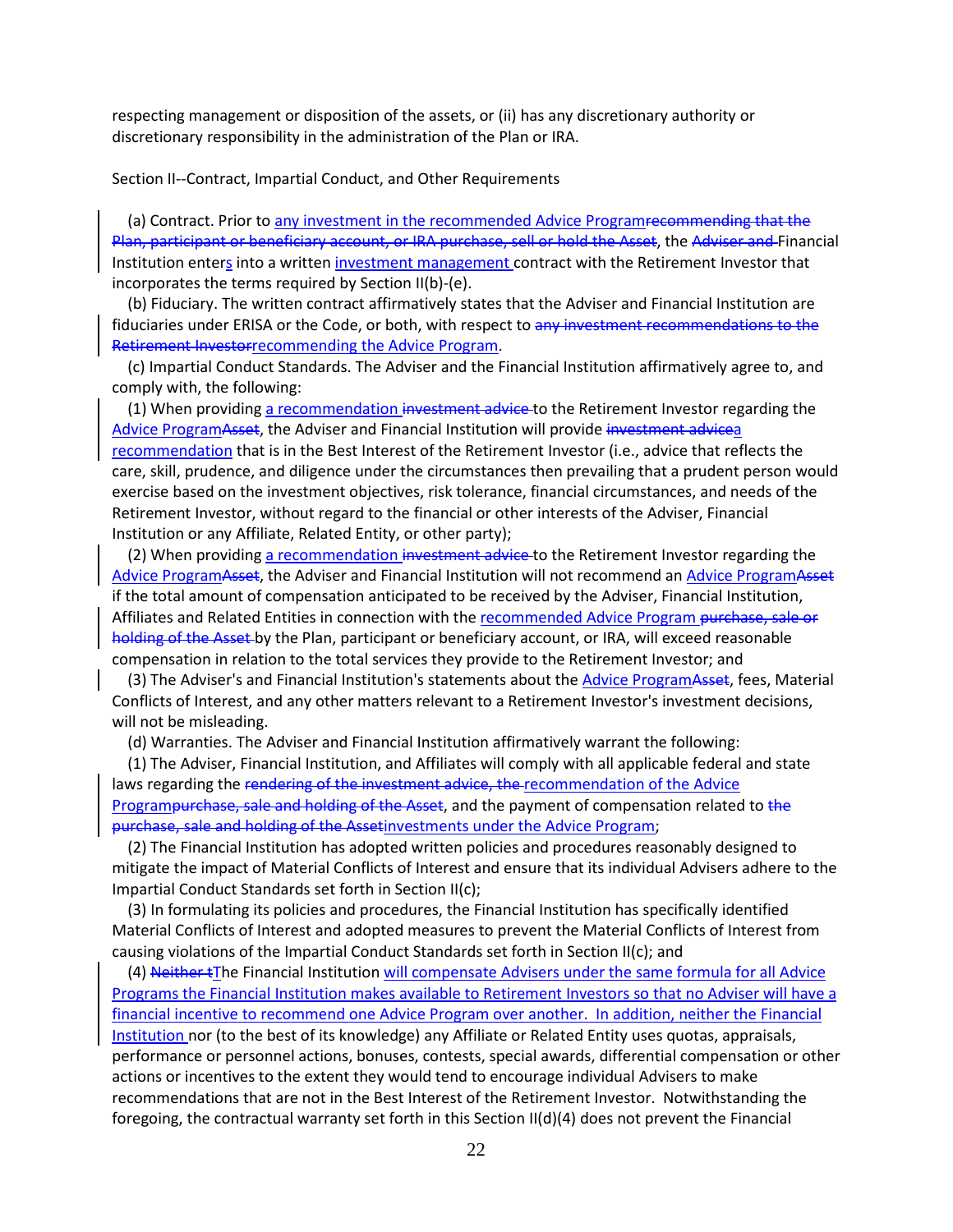Institution or its Affiliates and Related Entities from providing Advisers with differential compensation based on investments by Plans, participant or beneficiary accounts, or IRAs, to the extent such compensation would not encourage advice that runs counter to the Best Interest of the Retirement Investor (e.g., differential compensation based on such neutral factors as the difference in time and analysis necessary to provide prudent advice with respect to different types of investments would be permissible).

(e) Disclosures. [*See Section III.*]

(f) Prohibited Contractual Provisions. The written contract shall not contain the following:

 (1) Exculpatory provisions disclaiming or otherwise limiting liability of the Adviser or Financial Institution for a violation of the contract's terms; and

 (2) A provision under which the Plan, IRA or Retirement Investor waives or qualifies its right to bring or participate in a class action or other representative action in court in a dispute with the Adviser or Financial Institution.

#### Section III--Disclosure Requirements [*New Language*]

 (a) Prior to or at the time the investment management contract for the Advice Program is offered to the Retirement Investor, the Adviser or Financial Institution must –

(1) Provide the Retirement Investor with the brochure required by Advisers Act Rule 204-3; and

 (2) Unless otherwise provided in the brochure, furnish the Retirement Investor with a written description of the firm's Adviser compensation practices relating to Advice Programs which includes compensation rates for the Advice Programs the Financial Institution makes available to the Adviser.

#### Section IV--Disclosure to the Department and Recordkeeping [*Tracks BIC*]

 (a) EBSA Disclosure. Before receiving compensation in reliance on the exemption in Section I, the Financial Institution notifies the Department of Labor of the intention to rely on this class exemption. The notice will remain in effect until revoked in writing by the Financial Institution. The notice need not identify any Plan or IRA.

 (b) Data Request. The Financial Institution maintains the data that is subject to request pursuant to Section IX in a manner that is accessible for examination by the Department for six (6) years from the date of the transaction subject to relief hereunder. No party, other than the Financial Institution responsible for complying with this paragraph (b), will be subject to the taxes imposed by Code section 4975(a) and (b), if applicable, if the data is not maintained or not available for examination as required by paragraph (b).

 (c) Recordkeeping. The Financial Institution maintains for a period of six (6) years, in a manner that is accessible for examination, the records necessary to enable the persons described in paragraph (d) of this Section to determine whether the conditions of this exemption have been met, except that:

 (1) If such records are lost or destroyed, due to circumstances beyond the control of the Financial Institution, then no prohibited transaction will be considered to have occurred solely on the basis of the unavailability of those records; and

 (2) No party, other than the Financial Institution responsible for complying with this paragraph (c), will be subject to the civil penalty that may be assessed under ERISA section 502(i) or the taxes imposed by Code section 4975(a) and (b), if applicable, if the records are not maintained or are not available for examination as required by paragraph (d), below.

 (d) (1) Except as provided in paragraph (d)(2) of this Section, and notwithstanding any provisions of ERISA section 504(a)(2) and (b), the records referred to in paragraph (c) of this Section are unconditionally available at their customary location for examination during normal business hours by:

(A) Any authorized employee or representative of the Department or the Internal Revenue Service;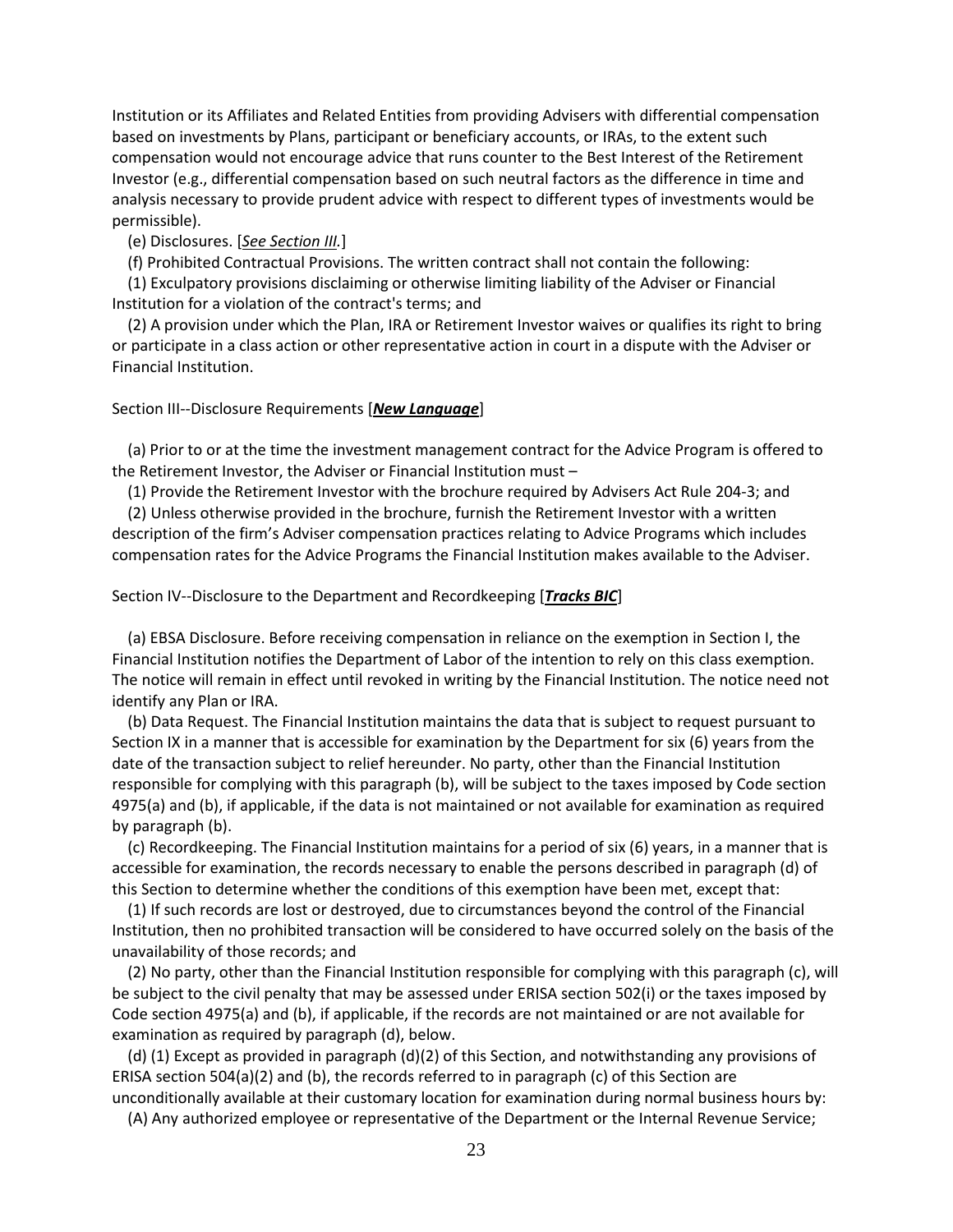(B) Any fiduciary of a Plan that engaged in a purchase, sale or holding of an Assetinvested in an Advice Program after receiving a recommendation described in this exemption, or any authorized employee or representative of such fiduciary;

 (C) Any contributing employer and any employee organization whose members are covered by a Plan described in paragraph (d)(1)(B), or any authorized employee or representative of these entities; or

 (D) Any participant or beneficiary of a Plan described in paragraph (B), IRA owner, or the authorized representative of such participant, beneficiary or owner; and

 $(2)$  None of the persons described in paragraph  $(d)(1)(B)$ - $(D)$  of this Section are authorized to examine privileged trade secrets or privileged commercial or financial information, of the Financial Institution, or information identifying other individuals.

 (3) Should the Financial Institution refuse to disclose information on the basis that the information is exempt from disclosure, the Financial Institution must, by the close of the thirtieth (30th) day following the request, provide a written notice advising the requestor of the reasons for the refusal and that the Department may request such information.

#### Section V--Definitions [*Tracks BIC*]

For purposes of these exemptions:

(a) "Advice Program" means any program or arrangement where a registered investment adviser agrees in writing with a Retirement Investor to provide discretionary or nondiscretionary advice including but not limited to an eligible advice arrangement under ERISA section 408(g) and a "wrap fee program" defined in Rule 204-3 of the Investment Advisers Act of 1940.

(b) "Adviser" means an individual who:

 (1) Is a fiduciary of a Plan or IRA solely by reason of the provision of investment advice described in ERISA section 3(21)(A)(ii) or Code section 4975(e)(3)(B), or both, and the applicable regulations, with respect to the recommendation of an Advice ProgramAssets involved in the transaction;

 (2) Is an employee, independent contractor, agent, or registered representative of a Financial Institution; and

 (3) Satisfies the applicable federal and state regulatory and licensing requirements of insurance, banking, and securities laws with respect to the covered transaction.

(bc) "Affiliate" of an Adviser or Financial Institution means--

 (1) Any person directly or indirectly through one or more intermediaries, controlling, controlled by, or under common control with the Adviser or Financial Institution. For this purpose, ``control" means the power to exercise a controlling influence over the management or policies of a person other than an individual;

 (2) Any officer, director, employee, agent, registered representative, relative (as defined in ERISA section 3(15)), member of family (as defined in Code section 4975(e)(6)) of, or partner in, the Adviser or Financial Institution; and

 (3) Any corporation or partnership of which the Adviser or Financial Institution is an officer, director or employee or in which the Adviser or Financial Institution is a partner.

 (c) An "Asset," for purposes of this exemption, includes only the following investment products: Bank deposits, certificates of deposit (CDs), shares or interests in registered investment companies, bank collective funds, insurance company separate accounts, exchange-traded REITs, exchange-traded funds, corporate bonds offered pursuant to a registration statement under the Securities Act of 1933, agency debt securities as defined in FINRA Rule 6710(l) or its successor, U.S. Treasury securities as defined in FINRA Rule 6710(p) or its successor, insurance and annuity contracts, guaranteed investment contracts, and equity securities within the meaning of 17 CFR 230.405 that are exchange traded securities within the meaning of 17 CFR 242.600. Excluded from this definition is any equity security that is a security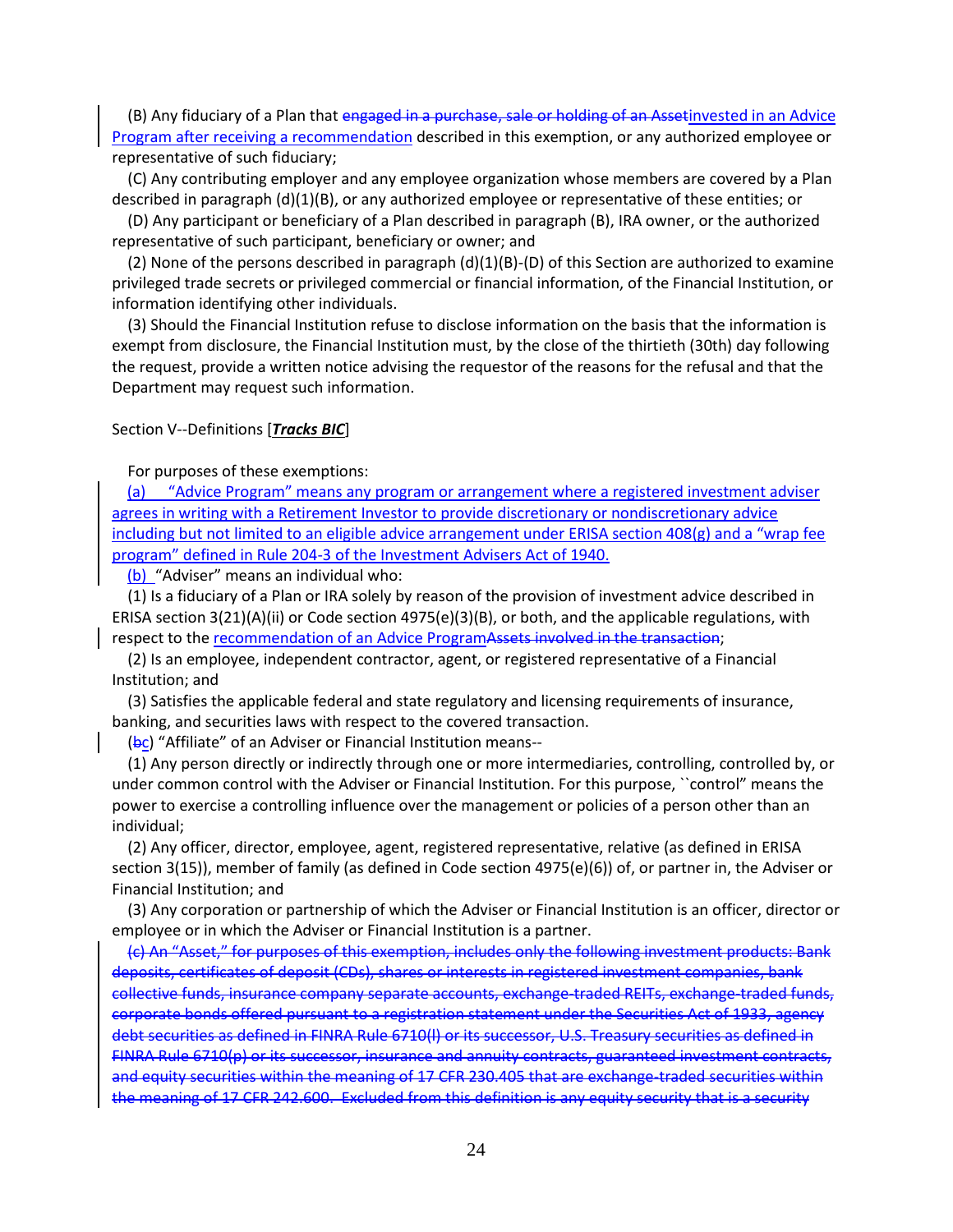future or a put, call, straddle, or other option or privilege of buying an equity security from or equity security to another without being bound to do so.

(d) an linvestment advice recommendation is in the "Best Interest" of the Retirement Investor when the Adviser and Financial Institution providing the advicerecommendation act with the care, skill, prudence, and diligence under the circumstances then prevailing that a prudent person would exercise based on the investment objectives, risk tolerance, financial circumstances, and needs of the Retirement Investor, without regard to the financial or other interests of the Adviser, Financial Institution or any Affiliate, Related Entity, or other party.

 (e) "Financial Institution" means the entity that employs the Adviser or otherwise retains such individual as an independent contractor, agent or registered representative and that is:

 (1) Registered as an investment adviser under the Investment Advisers Act of 1940 (15 U.S.C. 80b-1 et seq.) or under the laws of the state in which the adviser maintains its principal office and place of business;

 (2) A bank or similar financial institution supervised by the United States or state, or a savings association (as defined in section 3(b)(1) of the Federal Deposit Insurance Act (12 U.S.C. 1813(b)(1)), but only if the advice resulting in the compensation is provided through a trust department of the bank or similar financial institution or savings association which is subject to periodic examination and review by federal or state banking authorities;

 (3) An insurance company qualified to do business under the laws of a state, provided that such insurance company:

 (A) Has obtained a Certificate of Authority from the insurance commissioner of its domiciliary state which has neither been revoked nor suspended,

 (B) Has undergone and shall continue to undergo an examination by an Independent certified public accountant for its last completed taxable year or has undergone a financial examination (within the meaning of the law of its domiciliary state) by the state's insurance commissioner within the preceding 5 years, and

 (C) Is domiciled in a state whose law requires that actuarial review of reserves be conducted annually by an Independent firm of actuaries and reported to the appropriate regulatory authority; or

(4) A broker or dealer registered under the Securities Exchange Act of 1934 (15 U.S.C. 78a et seq.).

(f) "Independent" means a person that:

(1) Is not the Adviser, the Financial Institution or any Affiliate relying on the exemption,

 (2) Does not receive compensation or other consideration for his or her own account from the Adviser, the Financial Institution or Affiliate; and

 (3) Does not have a relationship to or an interest in the Adviser, the Financial Institution or Affiliate that might affect the exercise of the person's best judgment in connection with transactions described in this exemption.

 (g) "Individual Retirement Account" or "IRA" means any trust, account or annuity described in Code section 4975(e)(1)(B) through (F), including, for example, an individual retirement account described in section 408(a) of the Code and a health savings account described in section 223(d) of the Code.

 (h) A "Material Conflict of Interest" exists when an Adviser or Financial Institution has a financial interest that could affect the exercise of its best judgment as a fiduciary in recommending an Advice Program rendering advice to a Retirement Investor regarding an Asset.

 (i) "Plan" means any employee benefit plan described in section 3(3) of the Act and any plan described in section  $4975(e)(1)(A)$  of the Code.

 (j) "Proprietary Product" means a product that is managed by the Financial Institution or any of its Affiliates.

 (k) "Related Entity" means any entity other than an Affiliate in which the Adviser or Financial Institution has an interest which may affect the exercise of its best judgment as a fiduciary.

(l) "Retirement Investor" means--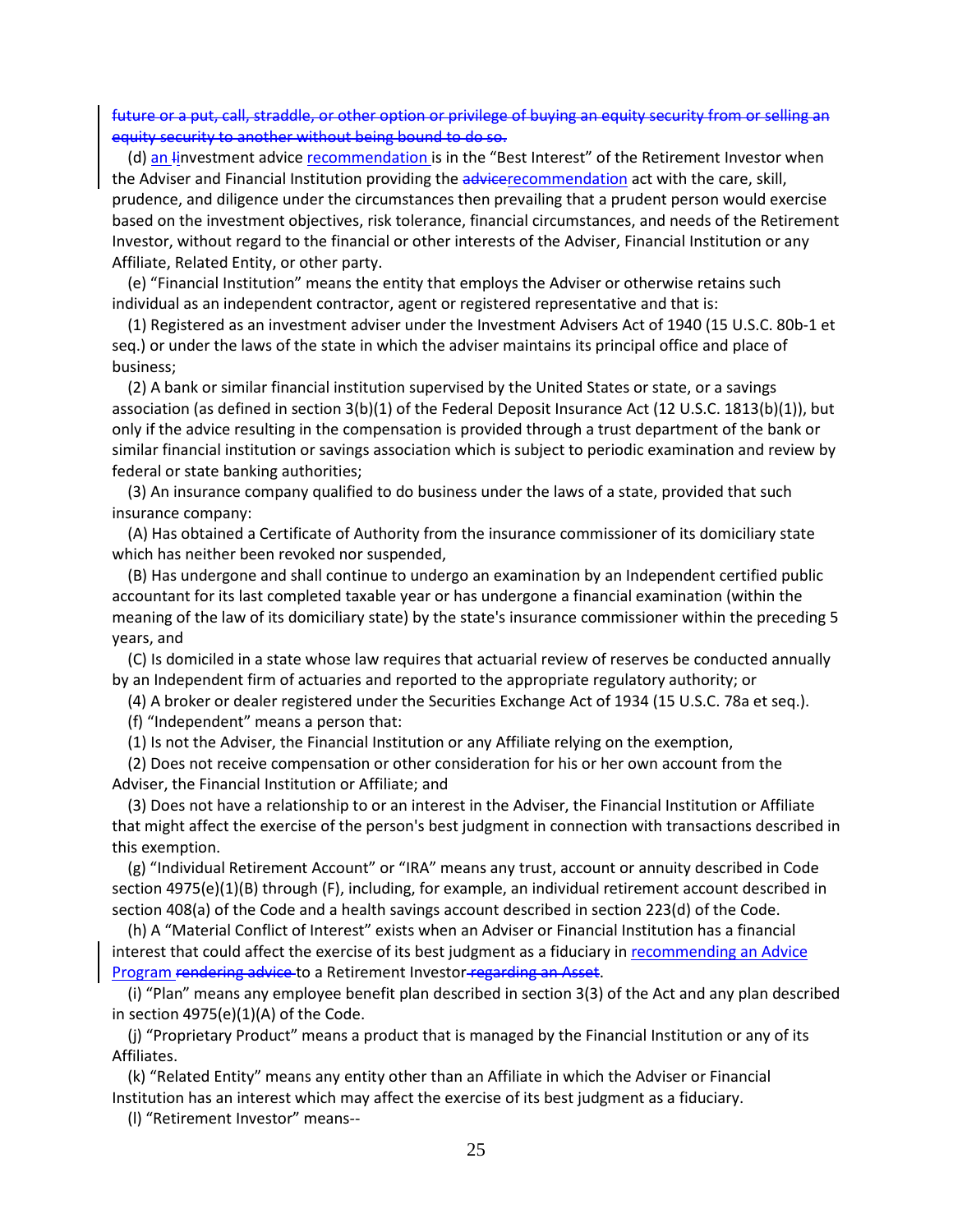(1) A participant or beneficiary of a Plan subject to Title I of ERISA with authority to direct the investment of assets in his or her Plan account or to take a distribution,

(2) The beneficial owner of an IRA acting on behalf of the IRA, or

 (3) A plan sponsor as described in ERISA section 3(16)(B) (or any employee, officer or director thereof), of a non-participant-directed Plan subject to Title I of ERISA that has fewer than 100 participants, to the extent it acts as a fiduciary with authority to make investment decisions for the Plan.

 (m) "Third-Party Payments" mean sales charges when not paid directly by the Plan, participant or beneficiary account, or IRA, 12b-1 fees and other payments paid to the Financial Institution or an Affiliate or Related Entity by a third party as a result of the purchase, sale or holding of an Asseta transaction involving plan assets in connection with an Advice Program by a Plan, participant or beneficiary account, or IRA.

#### Section VI--Data Request [*New language*]

 Upon request by the Department, a Financial Institution that relies on the exemption in Section I shall provide, within a reasonable time, but in no event longer than six (6) months, after receipt of the request, the following information for the preceding six (6) year period:

 (a) Referrals to Advice Programs. At the Financial Institution level, for each Advice Program offered to Retirement Investors, for each quarter:

 (1) The aggregate dollar amount invested and the number of Plan, participant or beneficiary accounts, or IRAs enrolled in each Advice Program; and

 (2) The gross management fee received by the Financial Institution and any Affiliate in connection with the investment in each Advice Program.

 (b) Outflows from Advice Programs. At the Financial Institution level for each Advice Program offered to Retirement Investors, for each quarter:

 (1) The aggregate number of accounts closed by a Plan, participant or beneficiary account, or IRA, and the assets associated with the closings; and

 (2) The revenue received by the Financial Institution and any Affiliate in connection with the account closings under each Advice Program.

 (c) Overall Enrollment. At the Financial Institution level for each Advice Program available at any time during each quarter:

 (1) The aggregate value of Plan, participant or beneficiary accounts, or IRAs, at the end of such quarter; and

 (2) The revenue received by the Financial Institution and any Affiliate in connection with the accounts enrolled in Advice Programs during such quarter for each Advice Program disaggregated by Advice Program; and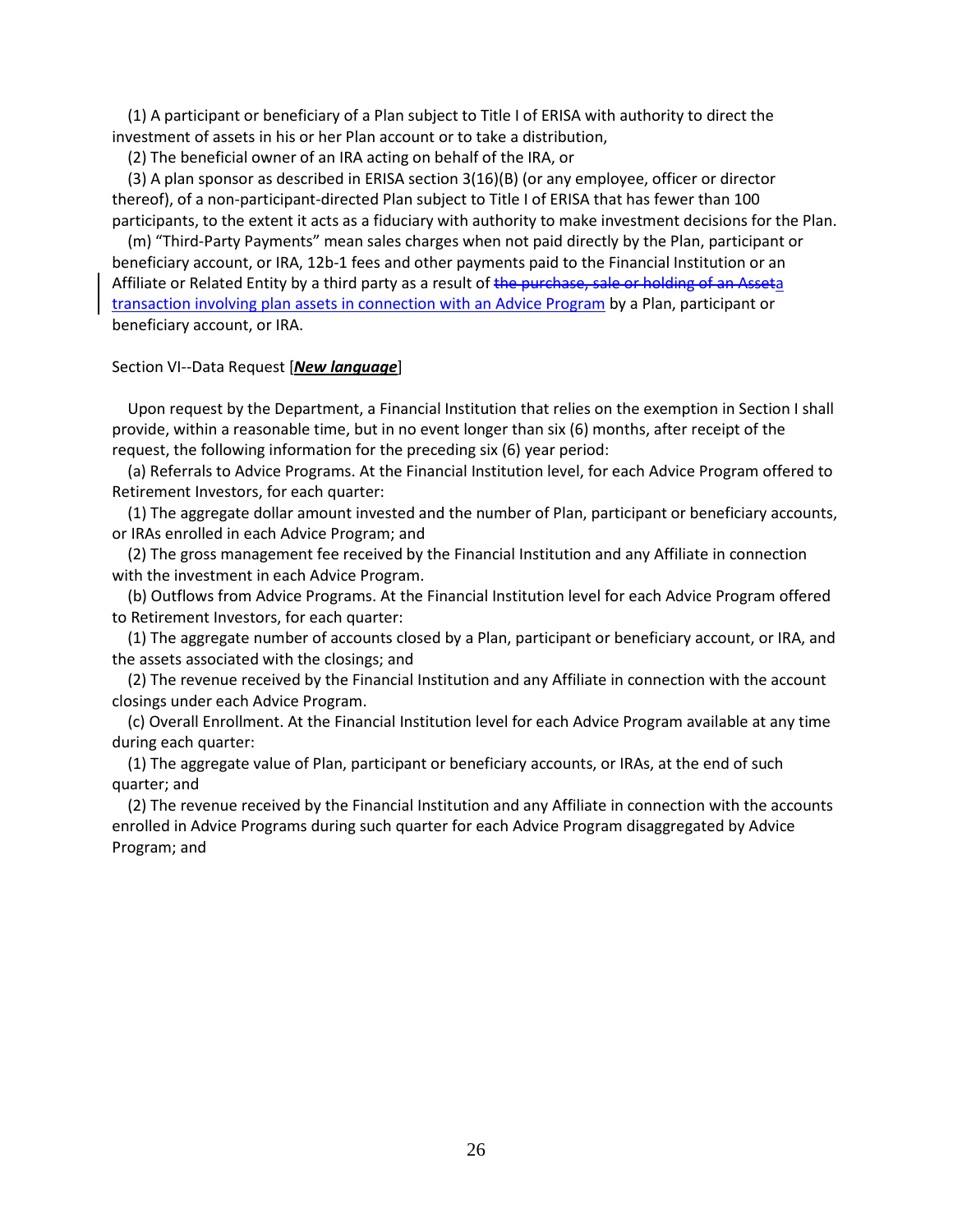## **Exhibit 2 (proposed changes to existing rule text in redline)**

Sec. 2550.408g-1 Investment advice--participants and beneficiaries.

 (a) In general. (1) This section provides relief from the prohibitions of section 406 of the Employee Retirement Income Security Act of 1974, as amended (ERISA or the Act), and section 4975 of the Internal Revenue Code of 1986, as amended (the Code), for certain transactions in connection with the provision of investment advice to participants and beneficiaries. This section, at paragraph (b), implements the statutory exemption set forth at sections 408(b)(14) and  $408(g)(1)$  of ERISA and sections  $4975(d)(17)$  and  $4975(f)(8)$  of the Code. The requirements and conditions set forth in this section apply solely for the relief described in paragraph (b) of this section and, accordingly, no inferences should be drawn with respect to requirements applicable to the provision of investment advice not addressed by this section.

(2) Nothing contained in ERISA section  $408(g)(1)$ , Code section  $4975(f)(8)$ , or this regulation imposes an obligation on a plan fiduciary or any other party to offer, provide or otherwise make available any investment advice to a participant or beneficiary.

(3) Nothing contained in ERISA section  $408(g)(1)$ , Code section  $4975(f)(8)$ , or this regulation invalidates or otherwise affects prior regulations, exemptions, interpretive or other guidance issued by the Department of Labor pertaining to the provision of investment advice and the circumstances under which such advice may or may not constitute a prohibited transaction under section 406 of ERISA or section 4975 of the Code.

(b) Statutory exemption. (1) General. Sections  $408(b)(14)$  and  $408(g)(1)$  of ERISA provide an exemption from the prohibitions of section 406 of ERISA for transactions described in section 408(b)(14) of ERISA in connection with the provision of investment advice to a participant or a beneficiary if the investment advice is provided by a fiduciary adviser under an ``eligible investment advice arrangement.'' Sections 4975(d)(17) and (f)(8) of the Code contain parallel provisions to ERISA sections  $408(b)(14)$  and  $(g)(1)$ .

(2) Eligible investment advice. For purposes of section  $408(g)(1)$  of ERISA and section 4975(f)(8) of the Code, an ``eligible investment advice arrangement'' means an arrangement that meets either the requirements of paragraph (b)(3) of this section or paragraph (b)(4) of this section, or both.

 (3) Arrangements that use fee leveling. For purposes of this section, an arrangement is an eligible investment advice arrangement if--

 $(i)(A)$  Any investment advice is based on generally accepted investment theories that take into account the historic risks and returns of different asset classes over defined periods of time, although nothing herein shall preclude any investment advice from being based on generally accepted investment theories that take into account additional considerations;

 (B) Any investment advice takes into account investment management and other fees and expenses attendant to the recommended investments;

 (C) Any investment advice takes into account, to the extent furnished by a plan, participant or beneficiary, information relating to age, time horizons (e.g., life expectancy, retirement age), risk tolerance, current investments in designated investment options, other assets or sources of income, and investment preferences of the participant or beneficiary. A fiduciary adviser shall request such information, but nothing in this paragraph  $(b)(3)(i)(C)$  shall require that any investment advice take into account information requested, but not furnished by a participant or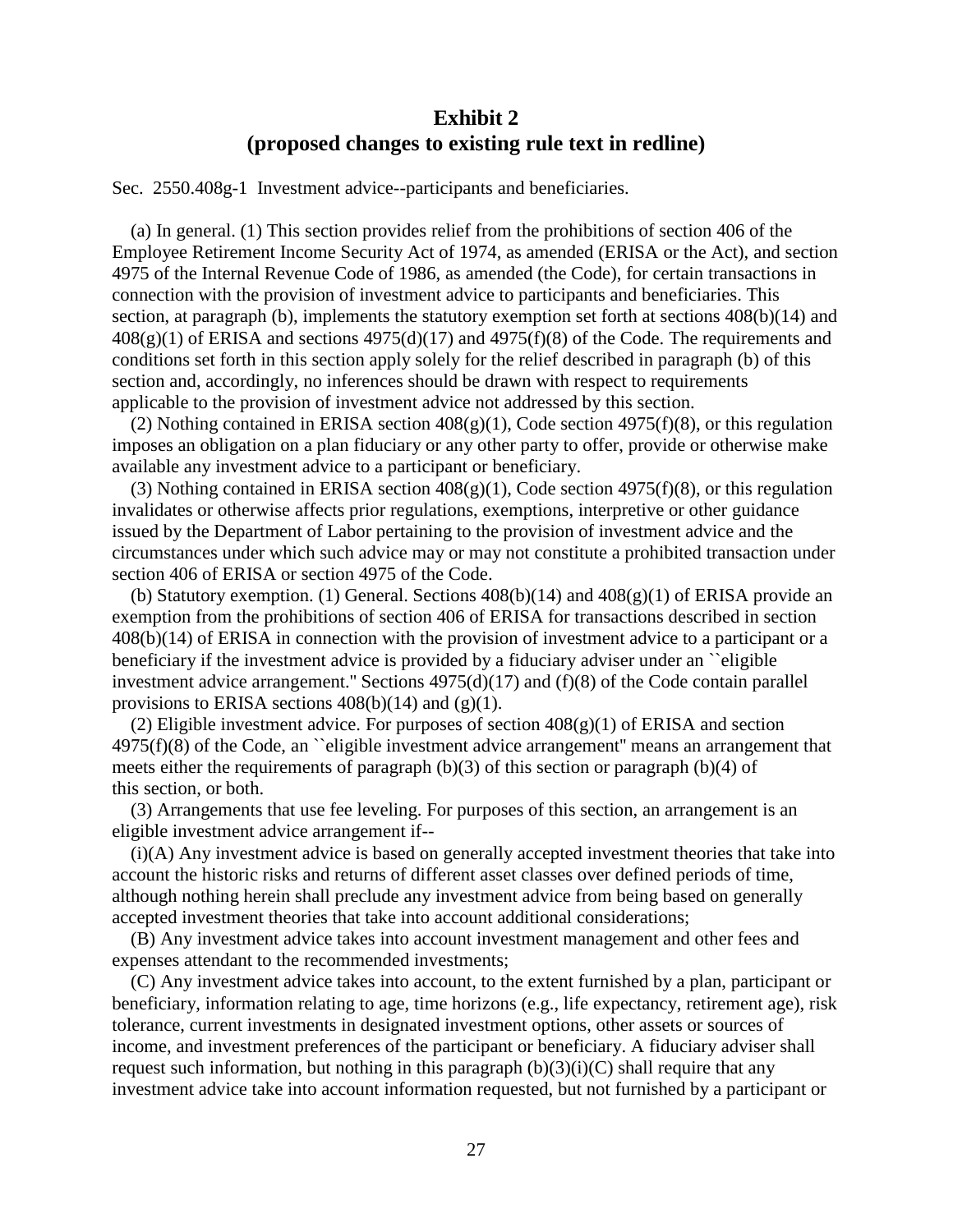beneficiary, nor preclude requesting and taking into account additional information that a plan or participant or beneficiary may provide;

 (D) No fiduciary adviser (including any employee, agent, or registered representative) that provides investment advice receives from any party (including an affiliate of the fiduciary adviser), directly or indirectly, any fee or other compensation (including commissions, salary, bonuses, awards, promotions, or other things of value) that varies depending on the basis of a participant's or beneficiary's selection of a particular investment option; and

(ii) The requirements of paragraphs  $(b)(5)$ ,  $(6)$ ,  $(7)$ ,  $(8)$  and  $(9)$  and paragraph (d) of this section are met.

 (4) Arrangements that use computer models. For purposes of this section, an arrangement is an eligible investment advice arrangement if the only investment advice provided under the arrangement is advice that is generated by a computer model described in paragraphs  $(b)(4)(i)$ and (ii) of this section under an investment advice program and with respect to which the requirements of paragraphs  $(b)(5)$ ,  $(6)$ ,  $(7)$ ,  $(8)$  and  $(9)$  and paragraph  $(d)$  are met.

(i) A computer model shall be designed and operated to--

 (A) Apply generally accepted investment theories that take into account the historic risks and returns of different asset classes over defined periods of time, although nothing herein shall preclude a computer model from applying generally accepted investment theories that take into account additional considerations;

 (B) Take into account investment management and other fees and expenses attendant to the recommended investments;

(C) Appropriately weight the factors used in estimating future returns of investment options;

 (D) Request from a participant or beneficiary and, to the extent furnished, utilize information relating to age, time horizons (e.g., life expectancy, retirement age), risk tolerance, current investments in designated investment options, other assets or sources of income, and investment preferences; provided, however, that nothing herein shall preclude a computer model from requesting and taking into account additional information that a plan or a participant or beneficiary may provide;

 (E) Utilize appropriate objective criteria to provide asset allocation portfolios comprised of investment options available under the plan;

(F) Avoid investment recommendations that:

 (1) Inappropriately favor investment options offered by the fiduciary adviser or a person with a material affiliation or material contractual relationship with the fiduciary adviser over other investment options, if any, available under the plan; or

 (2) Inappropriately favor investment options that may generate greater income for the fiduciary adviser or a person with a material affiliation or material contractual relationship with the fiduciary adviser; and

 $(G)(1)$  Except as provided in paragraph  $(b)(4)(i)(G)(2)$  of this section, take into account all designated investment options, within the meaning of paragraph  $(c)(1)$  of this section, available under the plan without giving inappropriate weight to any investment option.

 (2) A computer model shall not be treated as failing to meet the requirements of this paragraph merely because it does not make recommendations relating to the acquisition, holding or sale of an investment option that:

 (i) Constitutes an annuity option with respect to which a participant or beneficiary may allocate assets toward the purchase of a stream of retirement income payments guaranteed by an insurance company, provided that, contemporaneous with the provision of investment advice generated by the computer model, the participant or beneficiary is also furnished a general description of such options and how they operate; or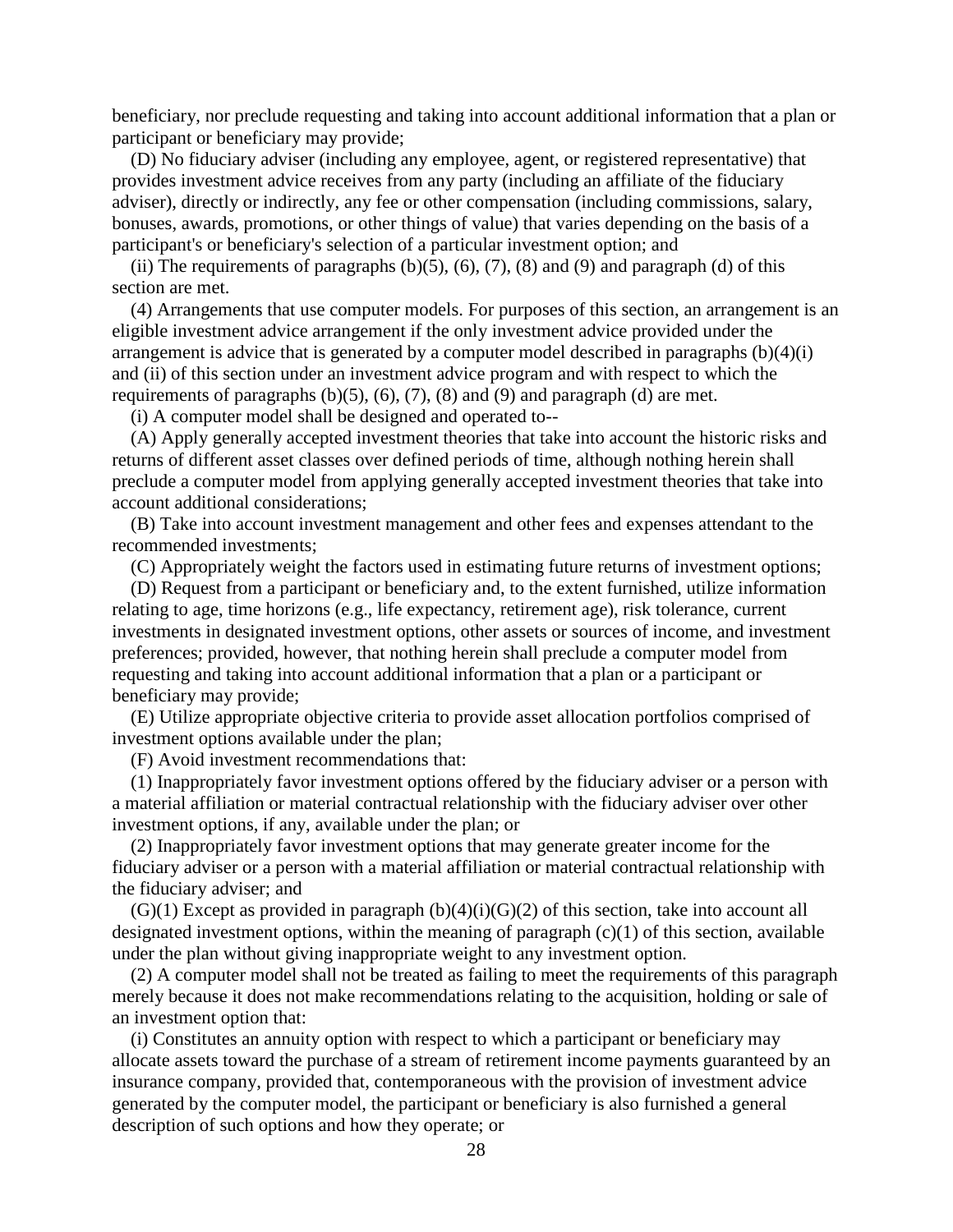(ii) The participant or beneficiary requests to be excluded from consideration in such recommendations.

 (ii) Prior to utilization of the computer model, the fiduciary adviser shall obtain a written certification, meeting the requirements of paragraph  $(b)(4)(iv)$  of this section, from an eligible investment expert, within the meaning of paragraph (b)(4)(iii) of this section, that the computer model meets the requirements of paragraph (b)(4)(i) of this section. If, following certification, a computer model is modified in a manner that may affect its ability to meet the requirements of paragraph  $(b)(4)(i)$ , the fiduciary adviser shall, prior to utilization of the modified model, obtain a new certification from an eligible investment expert that the computer model, as modified, meets the requirements of paragraph  $(b)(4)(i)$ .

 (iii) The term ``eligible investment expert'' means a person that, through employees or otherwise, has the appropriate technical training or experience and proficiency to analyze, determine and certify, in a manner consistent with paragraph (b)(4)(iv) of this section, whether a computer model meets the requirements of paragraph (b)(4)(i) of this section; except that the term ``eligible investment expert'' does not include any person that: Has any material affiliation or material contractual relationship with the fiduciary adviser, with a person with a material affiliation or material contractual relationship with the fiduciary adviser, or with any employee, agent, or registered representative of the foregoing; or develops a computer model utilized by the fiduciary adviser to satisfy this paragraph (b)(4).

(iv) A certification by an eligible investment expert shall--

(A) Be in writing;

(B) Contain--

 (1) An identification of the methodology or methodologies applied in determining whether the computer model meets the requirements of paragraph (b)(4)(i) of this section;

 (2) An explanation of how the applied methodology or methodologies demonstrated that the computer model met the requirements of paragraph

 $(b)(4)(i)$  of this section;

 (3) A description of any limitations that were imposed by any person on the eligible investment expert's selection or application of methodologies for determining whether the computer model meets the requirements of paragraph (b)(4)(i) of this section;

 (4) A representation that the methodology or methodologies were applied by a person or persons with the educational background, technical training or experience necessary to analyze and determine whether the computer model meets the requirements of paragraph  $(b)(4)(i)$ ; and

 (5) A statement certifying that the eligible investment expert has determined that the computer model meets the requirements of paragraph

 $(b)(4)(i)$  of this section; and

(C) Be signed by the eligible investment expert.

(v) The selection of an eligible investment expert as required by

this section is a fiduciary act governed by section 404(a)(1) of ERISA.

 (5) Arrangement must be authorized by a plan fiduciary. (i) Except as provided in paragraph (b)(5)(ii) of this section, the arrangement pursuant to which investment advice is provided to participants and beneficiaries pursuant to this section must be expressly authorized by a plan fiduciary (or, in the case of an Individual Retirement Account (IRA), the IRA beneficiary) other than: The person offering the arrangement; any person providing designated investment options under the plan; or any affiliate of either. Provided, however, that for purposes of the preceding, in the case of an IRA, an IRA beneficiary will not be treated as an affiliate of a person solely by reason of being an employee of such person.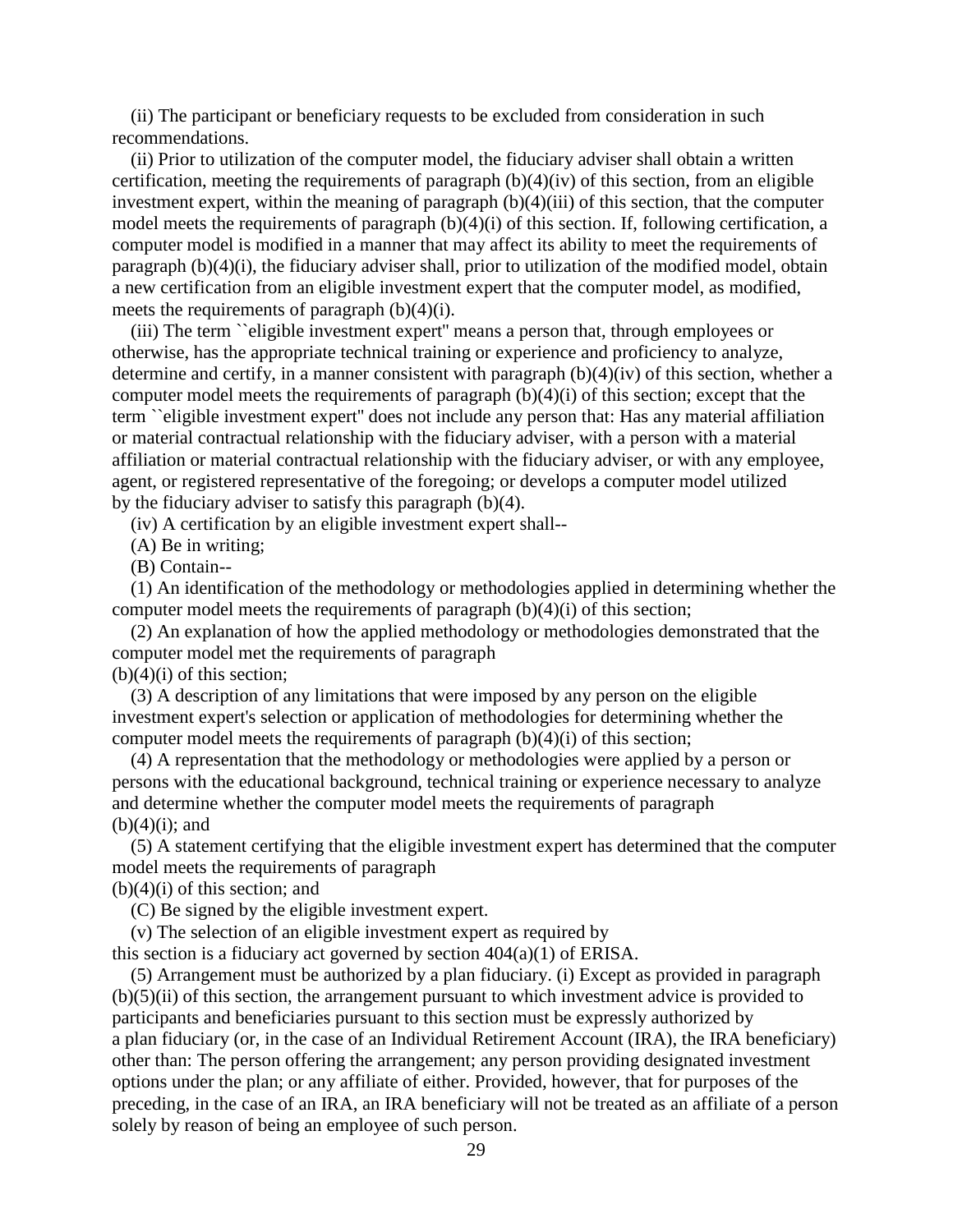(ii) In the case of an arrangement pursuant to which investment advice is provided to participants and beneficiaries of a plan sponsored by the person offering the arrangement or a plan sponsored by an affiliate of such person, the authorization described in paragraph  $(b)(5)(i)$ of this section may be provided by the plan sponsor of such plan, provided that the person or affiliate offers the same arrangement to participants and beneficiaries of unaffiliated plans in the ordinary course of its business.

(iii) For purposes of the authorization described in paragraph  $(b)(5)(i)$  of this section, a plan sponsor shall not be treated as a person providing a designated investment option under the plan merely because one of the designated investment options of the plan is an option that permits investment in securities of the plan sponsor or an affiliate.

 (6) Annual audit. (i) The fiduciary adviser shall, at least annually, engage an independent auditor, who has appropriate technical training or experience and proficiency, and so represents in writing to the fiduciary adviser, to:

 (A) Conduct an audit of the investment advice arrangements for compliance with the requirements of this section; and

 (B) Within 60 days following completion of the audit, issue a written report to the fiduciary adviser and, except with respect to an arrangement with an IRA, to each fiduciary who authorized the use of the investment advice arrangement, in accordance with paragraph (b)(5) of this section, that--

(1) Identifies the fiduciary adviser,

(2) Indicates the type of arrangement (i.e., fee leveling, computer models, or both),

 (3) If the arrangement uses computer models, or both computer models and fee leveling, indicates the date of the most recent computer model certification, and identifies the eligible investment expert that provided the certification, and

 (4) Sets forth the specific findings of the auditor regarding compliance of the arrangement with the requirements of this section.

 (ii) With respect to an arrangement with an IRA, the fiduciary adviser:

 (A) Within 30 days following receipt of the report from the auditor, as described in paragraph  $(b)(6)(i)(B)$  of this section, shall furnish a copy of the report to the IRA beneficiary or make such report available on its Web site, provided that such beneficiaries are provided information, with the information required to be disclosed pursuant to paragraph (b)(7) of this section, concerning the purpose of the report, and how and where to locate the report applicable to their account; and

 (B) In the event that the report of the auditor identifies noncompliance with the requirements of this section, within 30 days following receipt of the report from the auditor, shall send a copy of the report to the Department of Labor at the following address:

Investment Advice Exemption Notification, U.S. Department of Labor, Employee Benefits Security Administration, Room N-1513, 200 Constitution Ave., NW., Washington, DC 20210, or submit a copy electronically to  $InvAdvNotification@dol.gov.$ </u>

 (iii) For purposes of this paragraph (b)(6), an auditor is considered independent if it does not have a material affiliation or material contractual relationship with the person offering the investment advice arrangement to the plan or with any designated investment options under the plan, and does not have any role in the development of the investment advice arrangement, or certification of the computer model utilized under the arrangement.

 (iv) For purposes of this paragraph (b)(6), the auditor shall review sufficient relevant information to formulate an opinion as to whether the investment advice arrangements, and the advice provided pursuant thereto, offered by the fiduciary adviser during the audit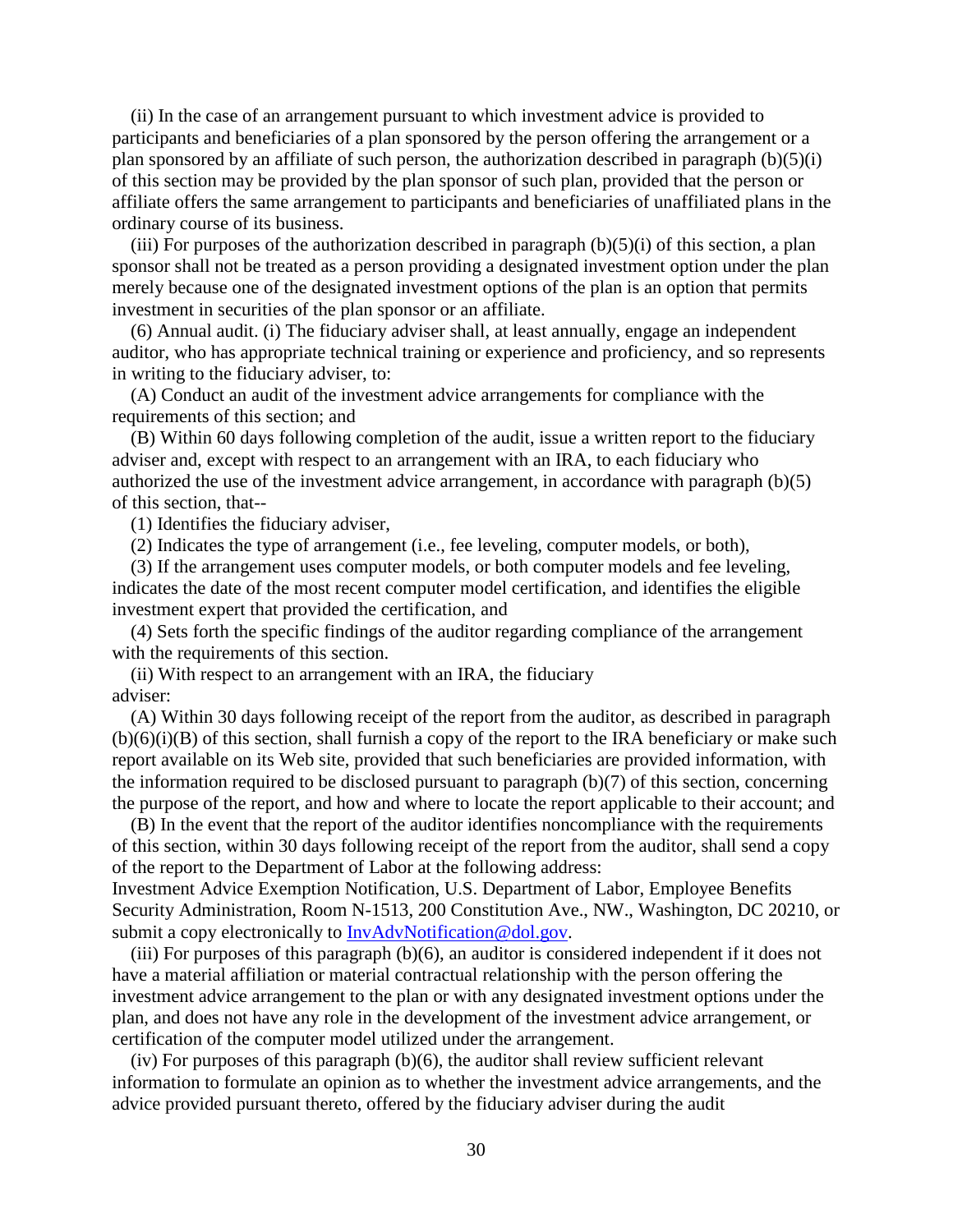period were in compliance with this section. Nothing in this paragraph shall preclude an auditor from using information obtained by sampling, as reasonably determined appropriate by the auditor, investment advice arrangements, and the advice pursuant thereto, during the audit period.

 (v) The selection of an auditor for purposes of this paragraph (b)(6) is a fiduciary act governed by section  $404(a)(1)$  of ERISA.

 (7) Disclosure to participants. (i) The fiduciary adviser must provide, without charge, to a participant or a beneficiary before the initial provision of investment advice with regard to any Advice Program, security or other property offered as an investment option, a written notification of:

 (A) The role of any party that has a material affiliation or material contractual relationship with the fiduciary adviser in the development of the investment advice program, and in the selection of investment options available under the plan;

 (B) The past performance and historical rates of return of the designated investment options available under the plan, to the extent that such information is not otherwise provided;

 (C) All fees or other compensation that the fiduciary adviser or any affiliate thereof is to receive (including compensation provided by any third party) in connection with--

(1) The provision of the advice;

 (2) The sale, acquisition, or holding of any Advice Program, security or other property pursuant to such advice; or

 (3) Any rollover or other distribution of plan assets or the investment of distributed assets in any Advice Program, security or other property pursuant to such advice;

 (D) Any material affiliation or material contractual relationship of the fiduciary adviser or affiliates thereof in the Advice Program, security or other property;

 (E) The manner, and under what circumstances, any participant or beneficiary information provided under the arrangement will be used or disclosed;

 (F) The types of services provided by the fiduciary adviser in connection with the provision of investment advice by the fiduciary adviser;

 (G) The adviser is acting as a fiduciary of the plan in connection with the provision of the advice; and

 (H) That a recipient of the advice may separately arrange for the provision of advice by another adviser that could have no material affiliation with and receive no fees or other compensation in connection with the Advice Program, security or other property.

(ii)(A) The notification required under paragraph  $(b)(7)(i)$  of this section must be written in a clear and conspicuous manner and in a manner calculated to be understood by the average plan participant and must be sufficiently accurate and comprehensive to reasonably apprise such participants and beneficiaries of the information required to be provided in the notification.

 (B) The appendix to this section contains a model disclosure form that may be used to provide notification of the information described in paragraph  $(b)(7)(i)(C)$  of this section. Use of the model form is not mandatory. However, use of an appropriately completed model disclosure form will be deemed to satisfy the requirements of paragraphs  $(b)(7)(i)$  and  $(ii)$  of this section with respect to such information.

(iii) The notification required under paragraph  $(b)(7)(i)$  of this section may, in accordance with 29 CFR 2520.104b-1, be provided in written or electronic form.

 (iv) With respect to the information required to be disclosed pursuant to paragraph (b)(7)(i) of this section, the fiduciary adviser shall, at all times during the provision of advisory services to the participant or beneficiary pursuant to the arrangement--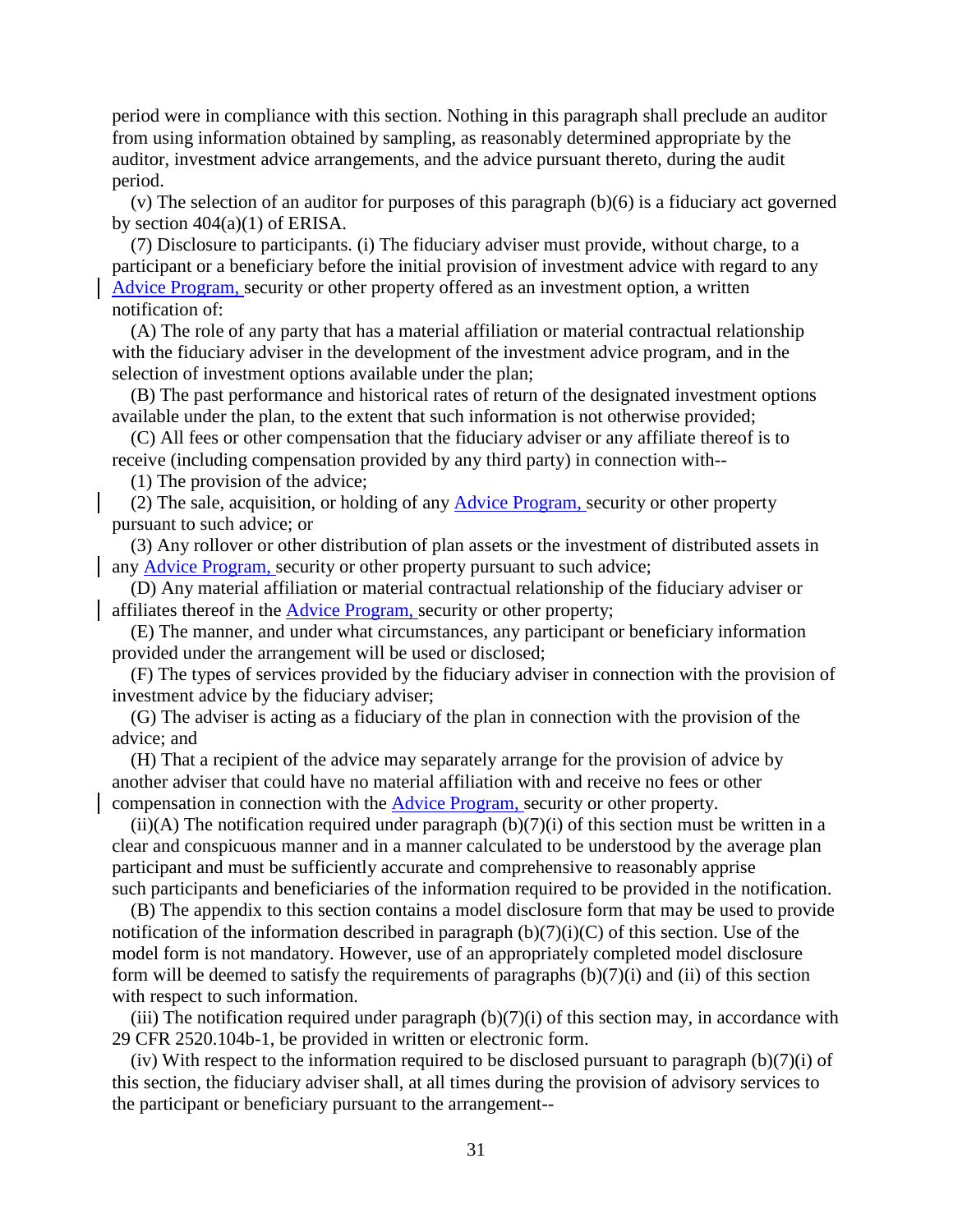(A) Maintain accurate, up-to-date information in a form that is consistent with paragraph  $(b)(7)(ii)$  of this section,

 (B) Provide, without charge, accurate, up-to-date information to the recipient of the advice no less frequently than annually,

 (C) Provide, without charge, accurate information to the recipient of the advice upon request of the recipient, and

 (D) Provide, without charge, to the recipient of the advice any material change to the information described in paragraph (b)(7)(i) at a time reasonably contemporaneous to the change in information.

 (8) Disclosure to authorizing fiduciary. The fiduciary adviser shall, in connection with any authorization described in paragraph  $(b)(5)(i)$  of this section, provide the authorizing fiduciary with a written notice informing the fiduciary that:

 (i) The fiduciary adviser intends to comply with the conditions of the statutory exemption for investment advice under section 408(b)(14) and (g) of the Employee Retirement Income Security Act and this section;

 (ii) The fiduciary adviser's arrangement will be audited annually by an independent auditor for compliance with the requirements of the statutory exemption and related regulations; and

 (iii) The auditor will furnish the authorizing fiduciary a copy of that auditor's findings within 60 days of its completion of the audit.

(9) Other conditions. The requirements of this paragraph are met if--

 (i) The fiduciary adviser provides appropriate disclosure, in connection with the sale, acquisition, or holding of the Advice Program, security or other property, in accordance with all applicable securities laws,

 (ii) Any sale, acquisition, or holding of an Advice Program, security or other property occurs solely at the direction of the recipient of the advice,

 (iii) The compensation received by the fiduciary adviser and affiliates thereof in connection with the sale, acquisition, or holding of the Advice Program, security or other property is reasonable, and

 (iv) The terms of the sale, acquisition, or holding of the Advice Program, security or other property are at least as favorable to the plan as an arm's length transaction would be.

(c) Definitions. For purposes of this section:

 (1) The term ``designated investment option'' means the eligible investment advice arrangement and any investment option, including an Advice Program, designated by the plan into which participants and beneficiaries may direct the investment of assets held in, or contributed to, their individual accounts. The term "investment option" means any investment available to participants and beneficiaries under the plan or through an IRA including the eligible advice arrangement and an Advice Program. The term ``designated investment option'' shall not include ``brokerage windows," ``self-directed brokerage accounts," or similar plan arrangements that enable participants and beneficiaries to select investments beyond those designated by the plan. The term ``designated investment option'' has the same meaning as the term ``designated investment alternative'' as defined in 29 CFR 2550.404a-5(h) except that the term also includes an Advice Program which is designated by a plan and generally made available to participants and beneficiaries or available through an IRA.

 (2)(i) The term ``fiduciary adviser'' means, with respect to a plan, a person who is a fiduciary of the plan by reason of the provision of investment advice referred to in section 3(21)(A)(ii) of ERISA by the person to the participant or beneficiary of the plan and who is--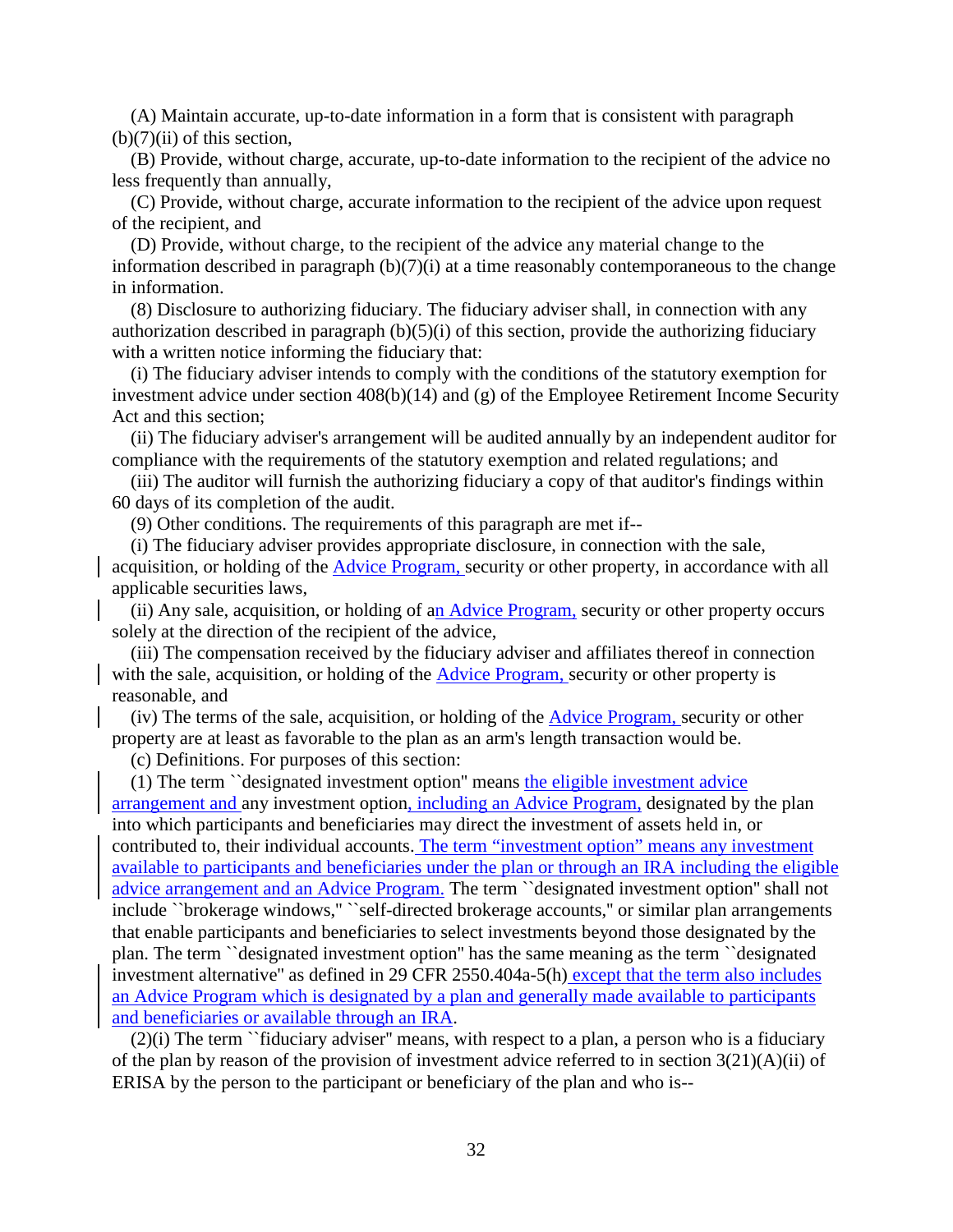(A) Registered as an investment adviser under the Investment Advisers Act of 1940 (15 U.S.C. 80b-1 et seq.) or under the laws of the State in which the fiduciary maintains its principal office and place of business,

 (B) A bank or similar financial institution referred to in section 408(b)(4) of ERISA or a savings association (as defined in section 3(b)(1) of the Federal Deposit Insurance Act (12 U.S.C. 1813(b)(1)), but only if the advice is provided through a trust department of the bank or similar financial institution or savings association which is subject to periodic examination and review by Federal or State banking authorities,

(C) An insurance company qualified to do business under the laws of a State,

 (D) A person registered as a broker or dealer under the Securities Exchange Act of 1934 (15 U.S.C. 78a et seq.),

(E) An affiliate of a person described in paragraphs  $(c)(2)(i)(A)$  through (D), or

 (F) An employee, agent, or registered representative of a person described in paragraphs  $(c)(2)(i)$ (A) through (E) of this section who satisfies the requirements of applicable insurance, banking, and securities laws relating to the provision of advice.

 (ii) Except as provided under 29 CFR 2550.408g-2, a fiduciary adviser includes any person who develops the computer model, or markets the computer model or investment advice program, utilized in satisfaction of paragraph (b)(4) of this section.

 (3) A ``registered representative'' of another entity means a person described in section 3(a)(18) of the Securities Exchange Act of 1934 (15 U.S.C. 78c(a)(18)) (substituting the entity for the broker or dealer referred to in such section) or a person described in section 202(a)(17) of the Investment Advisers Act of 1940 (15 U.S.C. 80b-2(a)(17)) (substituting the entity for the investment adviser referred to in such section).

(4) ``Individual Retirement Account'' or ``IRA'' means--

(i) An individual retirement account described in section 408(a) of the Code;

(ii) An individual retirement annuity described in section 408(b)

of the Code;

(iii) An Archer MSA described in section 220(d) of the Code;

(iv) A health savings account described in section 223(d) of the Code;

(v) A Coverdell education savings account described in section 530 of the Code;

(vi) A trust, plan, account, or annuity which, at any time, has been determined by the Secretary

of the Treasury to be described in any of paragraphs  $(c)(4)(i)$  through  $(v)$  of this section;

(vii) A ``simplified employee pension'' described in section 408(k) of the Code; or

(viii) A  $\lq$  simple retirement account" described in section 408(p) of the Code.

(5) An ``affiliate'' of another person means--

 (i) Any person directly or indirectly owning, controlling, or holding with power to vote, 5 percent or more of the outstanding voting securities of such other person;

 (ii) Any person 5 percent or more of whose outstanding voting securities are directly or indirectly owned, controlled, or held with power to vote, by such other person;

 (iii) Any person directly or indirectly controlling, controlled by, or under common control with, such other person; and

(iv) Any officer, director, partner, copartner, or employee of such other person.

(6)(i) A person with a ``material affiliation'' with another person

means--

(A) Any affiliate of the other person;

 (B) Any person directly or indirectly owning, controlling, or holding, 5 percent or more of the interests of such other person; and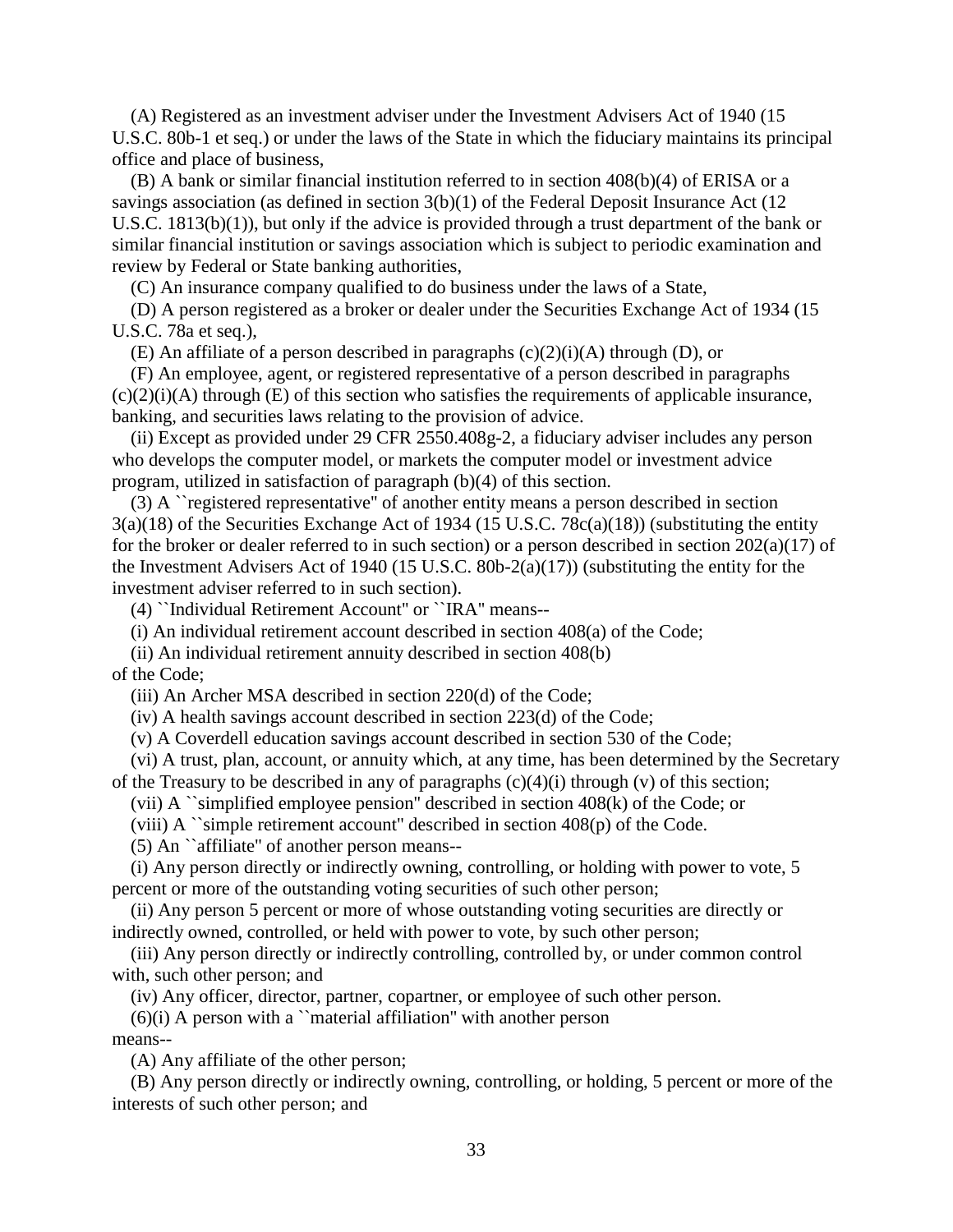(C) Any person 5 percent or more of whose interests are directly or indirectly owned, controlled, or held, by such other person.

(ii) For purposes of paragraph  $(c)(6)(i)$  of this section, "interest" means with respect to an entity--

 (A) The combined voting power of all classes of stock entitled to vote or the total value of the shares of all classes of stock of the entity if the entity is a corporation;

(B) The capital interest or the profits interest of the entity if the entity is a partnership; or

(C) The beneficial interest of the entity if the entity is a trust or unincorporated enterprise.

 (7) Persons have a ``material contractual relationship'' if payments made by one person to the other person pursuant to contracts or agreements between the persons exceed 10 percent of the gross revenue, on an annual basis, of such other person.

 (8) ``Control'' means the power to exercise a controlling influence over the management or policies of a person other than an individual.

 (9) "Advice Program" means any program or arrangement where a fiduciary adviser (including a discretionary fiduciary under section 3(21)(A)(i) of ERISA and section 4975(e)(3)(A) of the Code) agrees in writing to provide discretionary or nondiscretionary advice including but not limited to an eligible investment advice arrangement and a "wrap fee program" defined in Rule 204-3 of the Investment Advisers Act of 1940.

 (d) Retention of records. The fiduciary adviser must maintain, for a period of not less than 6 years after the provision of investment advice under this section any records necessary for determining whether the applicable requirements of this section have been met. A transaction prohibited under section 406 of ERISA shall not be considered to have occurred solely because the records are lost or destroyed prior to the end of the 6-year period due to circumstances beyond the control of the fiduciary adviser.

 (e) Noncompliance. (1) The relief from the prohibited transaction provisions of section 406 of ERISA and the sanctions resulting from the application of section 4975 of the Code described in paragraph (b) of this section shall not apply to any transaction described in such paragraphs in connection with the provision of investment advice to an individual participant or beneficiary with respect to which the applicable conditions of this section have not been satisfied.

 (2) In the case of a pattern or practice of noncompliance with any of the applicable conditions of this section, the relief described in paragraph (b) of this section shall not apply to any transaction in connection with the provision of investment advice provided by the fiduciary adviser during the period over which the pattern or practice extended.

 (f) Effective date and applicability date. This section shall be effective December 27, 2011. This section shall apply to transactions described in paragraph (b) of this section occurring on or after December 27, 2011.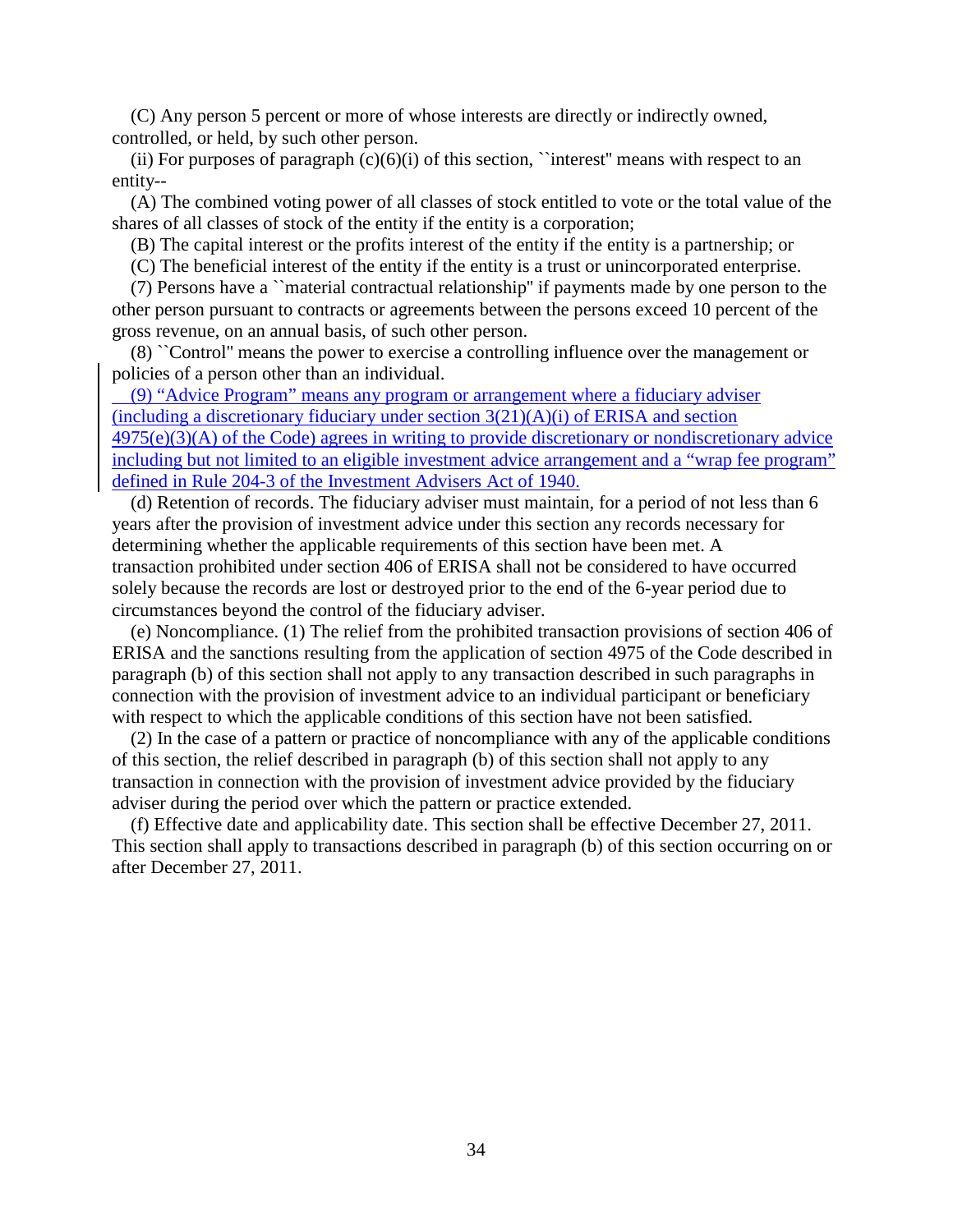# **Exhibit 3 (proposed changes to existing draft in redline)**

(6) *Investment education*. The person furnishes or makes available any of the following categories of investment-related information and materials described in paragraphs (b)(6)(i) through (iv) of this section to a plan, plan fiduciary, participant or beneficiary, IRA or IRA owner irrespective of who provides or makes available the information and materials (e.g., plan sponsor, fiduciary or service provider), the frequency with which the information and materials are provided, the form in which the information and materials are provided (e.g., on an individual or group basis, in writing or orally, or via call center, video or computer software), or whether an identified category of information and materials is furnished or made available alone or in combination with other categories of information and materials identified in paragraphs (b)(6)(i) through (iv), provided that the information and materials do not include (standing alone or in combination with other materials) recommendations with respect to specific investment products or specific plan or IRA alternatives, or recommendations on investment, management, or value of a particular security or securities, or other property.

(i) *Plan information*. Information and materials that, without reference to the appropriateness of any individual investment alternative or any individual benefit distribution option for the plan or IRA, or a particular participant or beneficiary or IRA owner, describe the investment product and services available, the terms or operation of the plan or IRA, inform a plan fiduciary, participant, beneficiary, or IRA owner about the benefits of plan or IRA participation, the benefits of increasing plan or IRA contributions, the impact of preretirement withdrawals on retirement income, retirement income needs, the benefits of varying forms of distributions, including rollovers, annuitization and other forms of lifetime income payment options (e.g., immediate annuity, deferred annuity, or incremental purchase of deferred annuity), advantages, disadvantages and risks of different forms of distributions, or describe investment objectives and philosophies, risk and return characteristics, historical return information or related prospectuses of investment alternatives under the plan or IRA.

(ii) *General financial, investment and retirement information*. Information and materials on financial, investment and retirement matters that, without reference to the appropriateness of any individual do not address specific investment products, specific plan or IRA alternatives or distribution options for available to the plan or IRA or a particular to participants, or beneficiary ies andor IRA owners, or specific alternatives or services offered outside the plan or IRA, and inform the plan fiduciary, participant or beneficiary, or IRA owner about--

 (A) General financial and investment concepts, such as risk and return, diversification, dollar cost averaging, compounded return, and tax deferred investment;

 (B) Historic differences in rates of return between different asset classes (e.g., equities, bonds, or cash) based on standard market indices;

(C) Effects of inflation;

(D) Estimating future retirement income needs;

(E) Determining investment time horizons;

(F) Assessing risk tolerance;

 (G) Retirement-related risks (e.g., longevity risks, market/interest rates, inflation, health care and other expenses); and

 (H) General methods and strategies for managing assets in retirement (e.g., systematic withdrawal payments, annuitization, guaranteed minimum withdrawal benefits), including those offered outside the plan or IRA.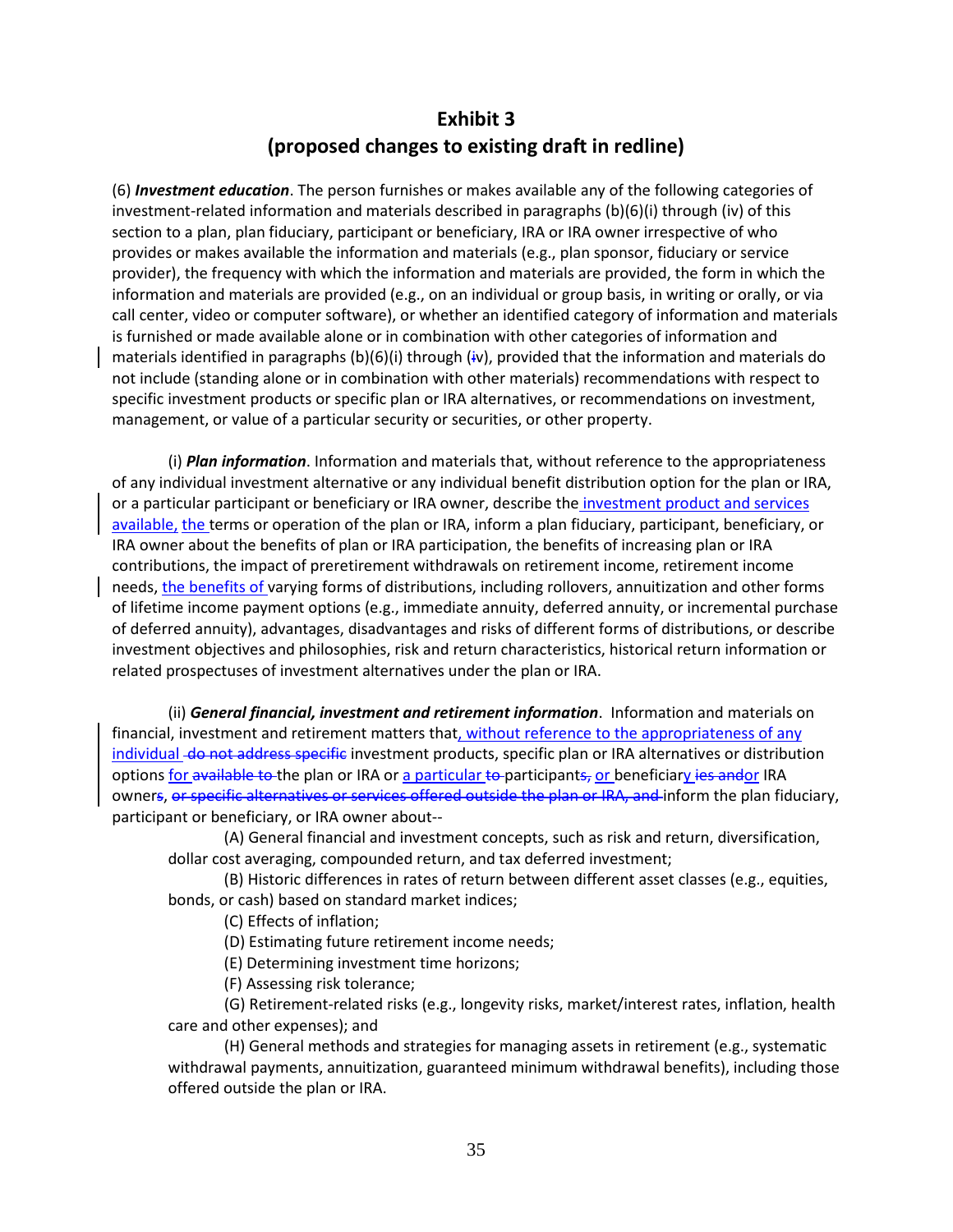(iii) *Asset allocation models*. Information and materials (e.g., pie charts, graphs, or case studies) that provide a plan fiduciary, participant or beneficiary, or IRA owner with models of asset allocation portfolios of hypothetical individuals with different time horizons (which may extend beyond an individual's retirement date) and risk profiles, where--

 (A) Such models are based on generally accepted investments theories that take into account the historic returns of different asset classes (e.g., equities, bonds, or cash) over defined periods of time;

(B) All material facts and assumptions on which such models are based (e.g., retirement ages, life expectancies, income levels, financial resources, replacement income ratios, inflation rates, and rates of return) accompany the models;

(C) Such models do not include or identify any specific investment product or specific alternative available under the plan or IRAreference the appropriateness of any individual investment products for the plan or IRA or a particular participant or beneficiary or IRA owner; and

(D) The asset allocation models are accompanied by a statement indicating that, in applying particular asset allocation models to their individual situations, participants, beneficiaries, or IRA owners should consider their other assets, income, and investments (e.g., equity in a home, Social Security benefits, individual retirement plan investments, savings accounts and interests in other qualified and non-qualified plans) in addition to their interests in the plan or IRA, to the extent those items are not taken into account in the model or estimate.

(iv) *Interactive investment materials*. Questionnaires, worksheets, software, and similar materials which provide a plan fiduciary, participant or beneficiary, or IRA owners the means to estimate future retirement income needs and assess the impact of different asset allocations on retirement income; questionnaires, worksheets, software and similar materials which allow a plan fiduciary, participant or beneficiary, or IRA owners to evaluate distribution options, products or vehicles by providing information under paragraphs (b)(6)(i) and (ii) of this section; questionnaires, worksheets, software, and similar materials that provide a plan fiduciary, participant or beneficiary, or IRA owner the means to estimate a retirement income stream that could be generated by an actual or hypothetical account balance, where--

 (A) Such materials are based on generally accepted investment theories that take into account the historic returns of different asset classes (e.g., equities, bonds, or cash) over defined periods of time;

(B) There is an objective correlation between the asset allocations generated by the materials and the information and data supplied by the participant, beneficiary or IRA owner;

(C) There is an objective correlation between the income stream generated by the materials and the information and data supplied by the participant, beneficiary or IRA owner;

(D) All material facts and assumptions (e.g., retirement ages, life expectancies, income levels, financial resources, replacement income ratios, inflation rates, rates of return and other features and rates specific to income annuities or systematic withdrawal plan) that may affect a participant's, beneficiary's or IRA owner's assessment of the different asset allocations or different income streams accompany the materials or are specified by the participant, beneficiary or IRA owner;

(E) The materials do not include or identify reference the appropriateness of any specific investment alternative available or distribution option available under the plan or IRA<sub>7</sub> unless such alternative or option is specified by the participant, beneficiary or IRA owner; and

(F) The materials either take into account other assets, income and investments (e.g., equity in a home, Social Security benefits, individual retirement account/annuity investments, savings accounts, and interests in other qualified and non-qualified plans) or are accompanied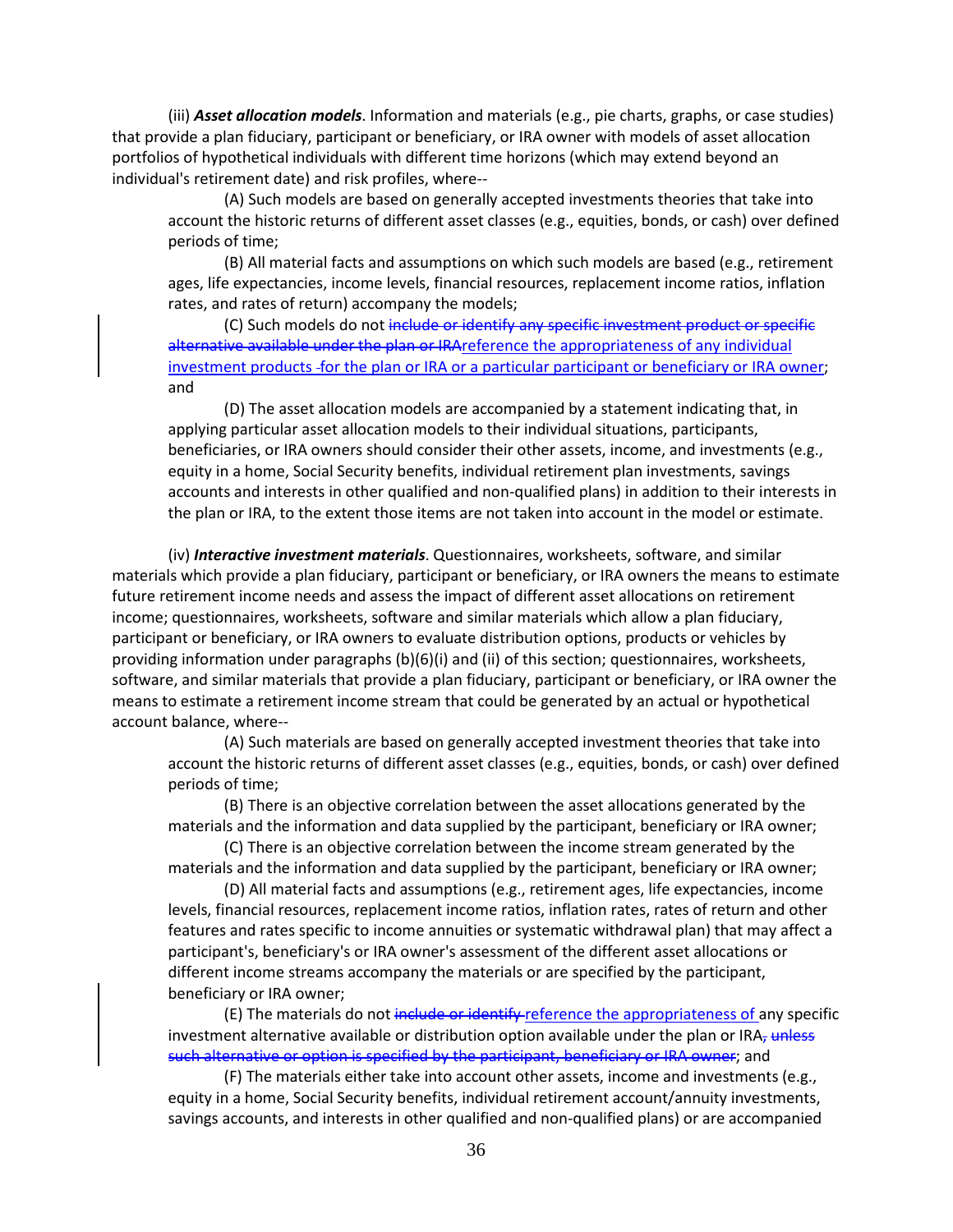by a statement indicating that, in applying particular asset allocations to their individual situations, or in assessing the adequacy of an estimated income stream, participants, beneficiaries or IRA owners should consider their other assets, income, and investments in addition to their interests in the plan or IRA.

(v) *Portfolio tools for self-directed investors*. Securities research reports or ratings, investment screeners and planners, and portfolio analyzers ("portfolio tools"), whether made available through a "brokerage window," self-directed brokerage account or otherwise, that allow a plan fiduciary, participant or beneficiary, or IRA owner to analyze their current or potential investment alternatives to help them make their own investment decisions, provided that the portfolio tools do not make recommendations as to the appropriateness of any individual investment products for the plan or IRA or a particular participant or beneficiary or IRA owner.

(vi) The information and materials described in paragraphs  $(b)(6)(i)$  through  $(v)$  of this section represent examples of the type of information and materials that may be furnished to plans, plan fiduciaries, participants, beneficiaries and IRA owners without such information and materials constituting investment advice. Determinations as to whether the provision of any information, materials or educational services not described herein constitutes the rendering of investment advice must be made by reference to the criteria set forth in paragraph (a) of this section.